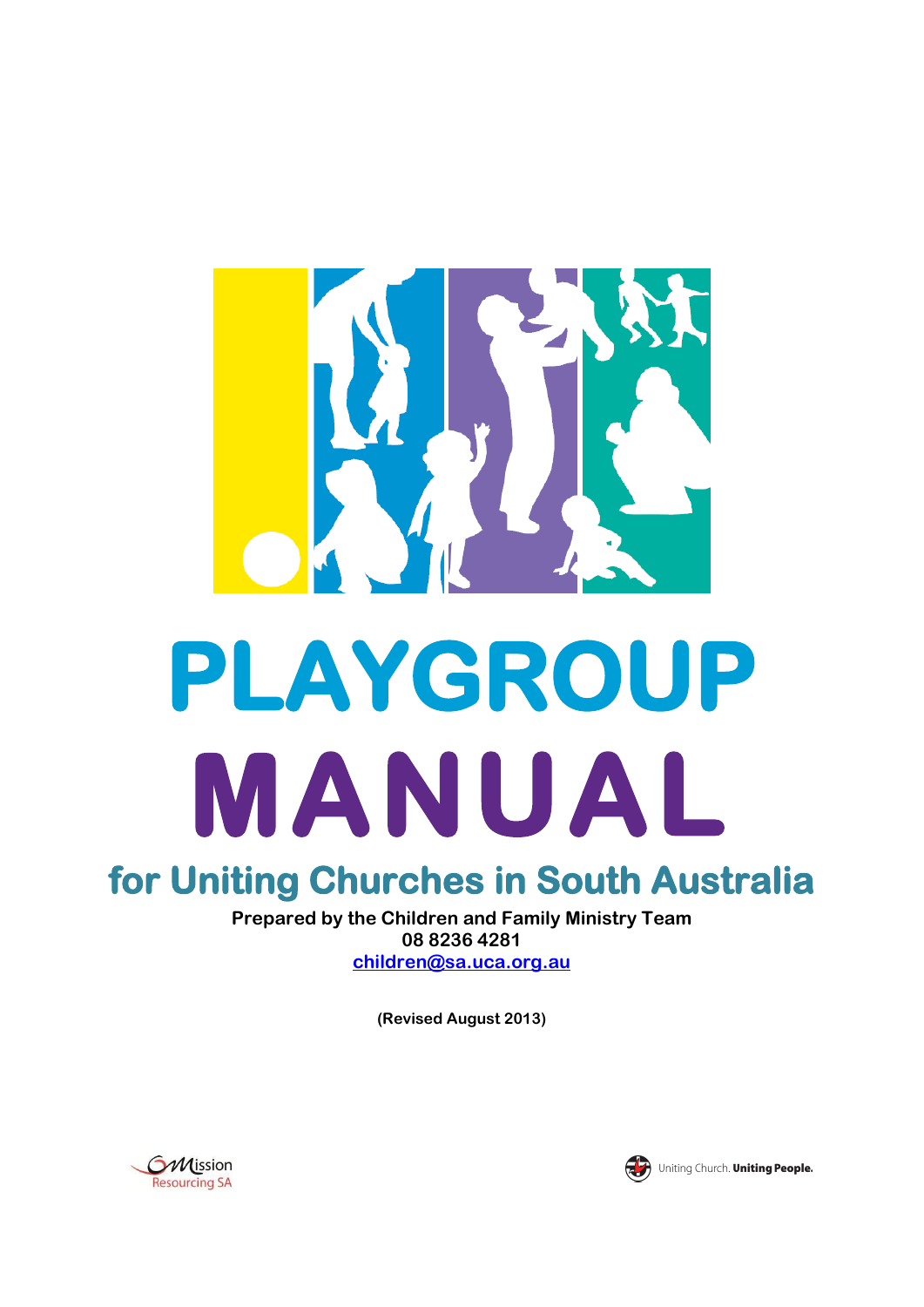## **Mission Resourcing SA playgroup resources**

#### **Playgroup Manual**

This *Playgroup Manual* has been prepared to assist and encourage congregations who are establishing new playgroups or reorganising existing playgroups.

#### **Playgroup Program Ideas**

The *Playgroup Program Ideas* resource package is designed to support playgroup coordinators and volunteers. It offers ideas for 132 'theme' events — eleven each term, four terms each year, three years. Ideas include: activities, games, crafts, stories and songs plus ideas for adding a clearer Christian focus to the program. See Appendix 1/1 for an overview of the themes.

*Playgroup Program Ideas* are not a formal curriculum, but starting points for creative planning by a playgroup team. The themes can be used in any sequence; the ideas can be adapted to suit individual situations.

Both these resources are available for playgroups free to download from the website <http://sa.uca.org.au/cfm/ministry-leaders/playgroups>

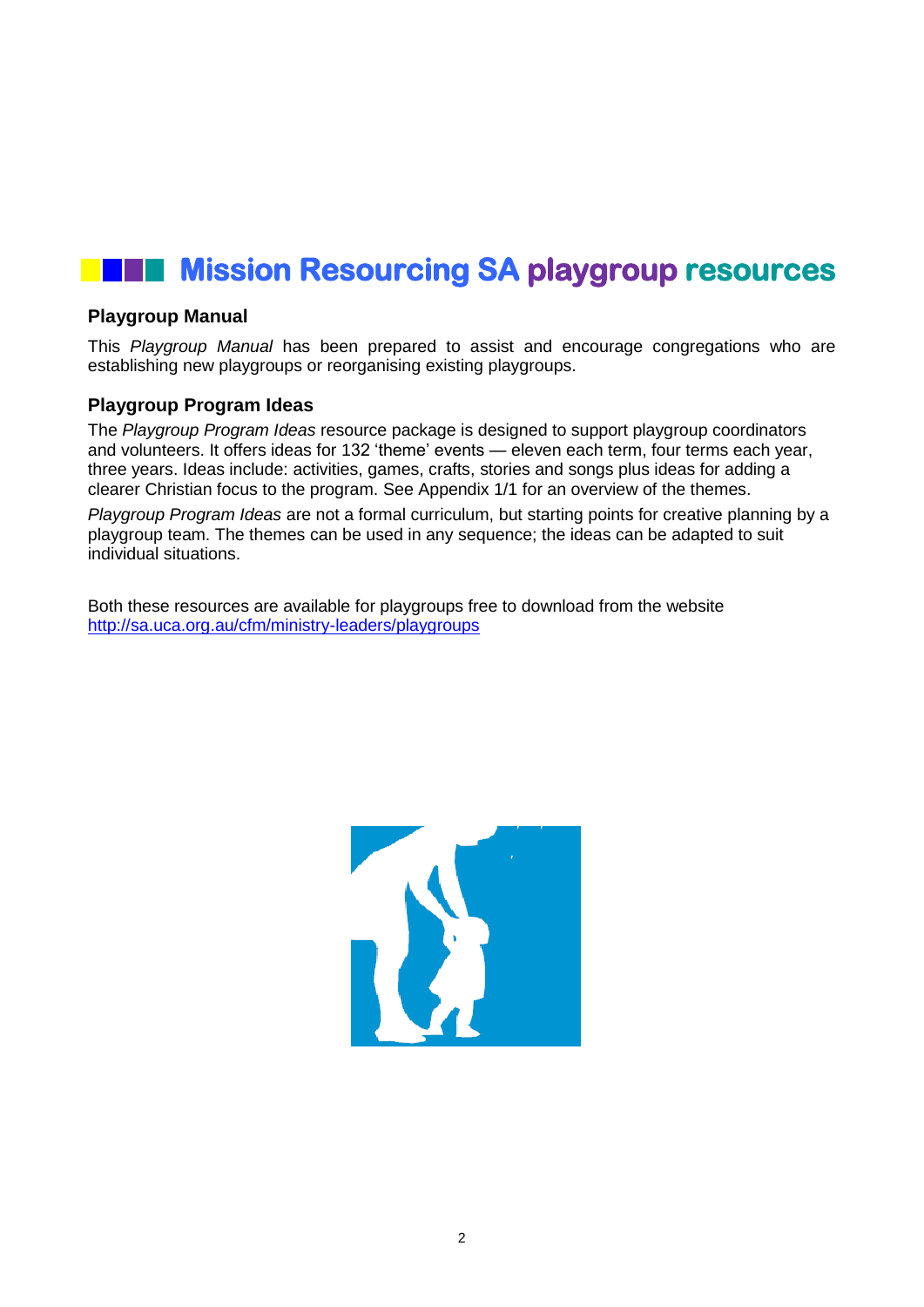## **Playgroup manual contents**

**Please note:** in this document the term 'parent' is used for any adult — parent, relative, family day care staff or other recognised carer —who has responsibility for a child and who brings the child to playgroup.

| What is a playgroup? — Types of playgroup — What is a baby playgroup? —<br>What is a Christian playgroup?                                                                                                                                 |
|-------------------------------------------------------------------------------------------------------------------------------------------------------------------------------------------------------------------------------------------|
|                                                                                                                                                                                                                                           |
| for children - for parents - for a congregation                                                                                                                                                                                           |
| Groundwork - Planning and preparation - The first session - Continuing                                                                                                                                                                    |
| Finding team members - UCA Screening - Building a team - Training and development                                                                                                                                                         |
|                                                                                                                                                                                                                                           |
| An adequate space - An attractive space - A clean space - A safe space<br>- A compliant space - Risk management - Playgroup equipment                                                                                                     |
| Record keeping - Parent contributions - Fundraising - Sponsorship - Grants                                                                                                                                                                |
| Called to Care- Food safety - People safety - Disruptive behaviour<br>- Excursion safety - Insurance                                                                                                                                      |
| 22<br>Enrolment packet - Registration - Welcome and sign-in sheet - Nametags<br>- Newsletters - Social media - Privacy policy                                                                                                             |
| Faith Nurture — Faith Family — Family friendly churches                                                                                                                                                                                   |
|                                                                                                                                                                                                                                           |
| Posters - Postcards, flyers, brochures - Advertising in publications - Banners<br>-Sandwich boards - Websites                                                                                                                             |
| 27                                                                                                                                                                                                                                        |
|                                                                                                                                                                                                                                           |
|                                                                                                                                                                                                                                           |
|                                                                                                                                                                                                                                           |
|                                                                                                                                                                                                                                           |
|                                                                                                                                                                                                                                           |
| <b>Appendices</b><br>1. Forms: Family enrolment form - Family enrolment - Child enrolment - Adult medical<br>- Playgroup team member - Sign in sheets<br>2. Playgroup Program ideas: Professional development topics - A scheme of themes |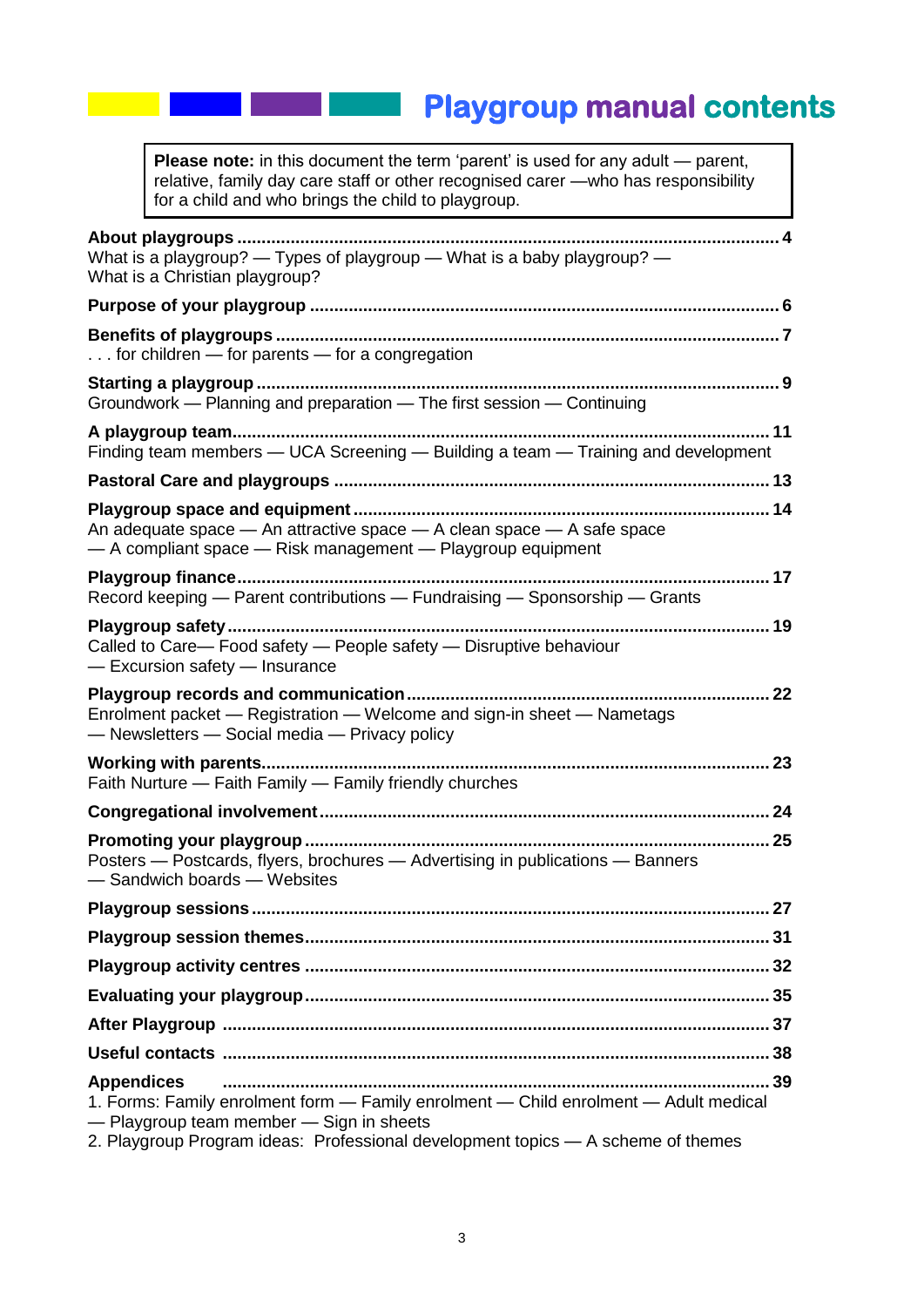**About playgroups** 

In recent years, playgroups have become a key children's ministry strategy for churches located in areas where there are young families. Playgroups may cater for member children, but generally have a stronger mission focus than traditional Sunday-based programs.

This resource is designed to help churches with existing playgroup ministries and churches thinking about starting a playgroup to think through and plan playgroups that reflect their congregation's mission and values and serve their communities in a truly Christian way.

#### **What is a playgroup?**

- A safe time
- Children and parents playing together
- A set time • A fun time
- Children playing with other children • Parents supporting one another

A playgroup is a group of children and their parents who meet together on a regular basis.

The children are under school age. The parents are mums, dads, grandparents, relatives, family day care providers or anyone who regularly cares for the children.

In playgroup children spend positive time with their parents and have the opportunity to interact with children of similar ages and with other adults.

Playgroup is an opportunity for parents to spend quality time with their child/ren as well as interact with and form relationship with other parents and children

### **Types of playgroups**

Although all playgroups are similar, playgroups can be organised to meet the needs of specialised groups or to provide particular programs:

- general playgroup: with a mixture of adults and children from different backgrounds
- playgroups for specific ages, eg baby playgroup for ages 0-18 months
- playgroups for specific parent groups that allow parents to discuss and compare common issues that relate specifically to them, eg mums group, dads group (eg Bible Reading Fellowship's 'Who let the dads out' book by Mark Chester and web site), grandparents group, young mums group, single parents group
- ethno-specific playgroup: bringing together people with similar language and culture to support each other
- special needs group: bringing together children and/or parents with special needs (particularly physical disabilities) to support each other and to learn and develop skills for the child and parent.
- blended/step family playgroups: brings together children and their families experiencing similar changes
- special interest groups such as music groups, eg *Mainly Music* (www.mainlymusic.org.au*)* or physical playgroups (eg. kindergym) or art groups
- mobile playgroups in remote areas.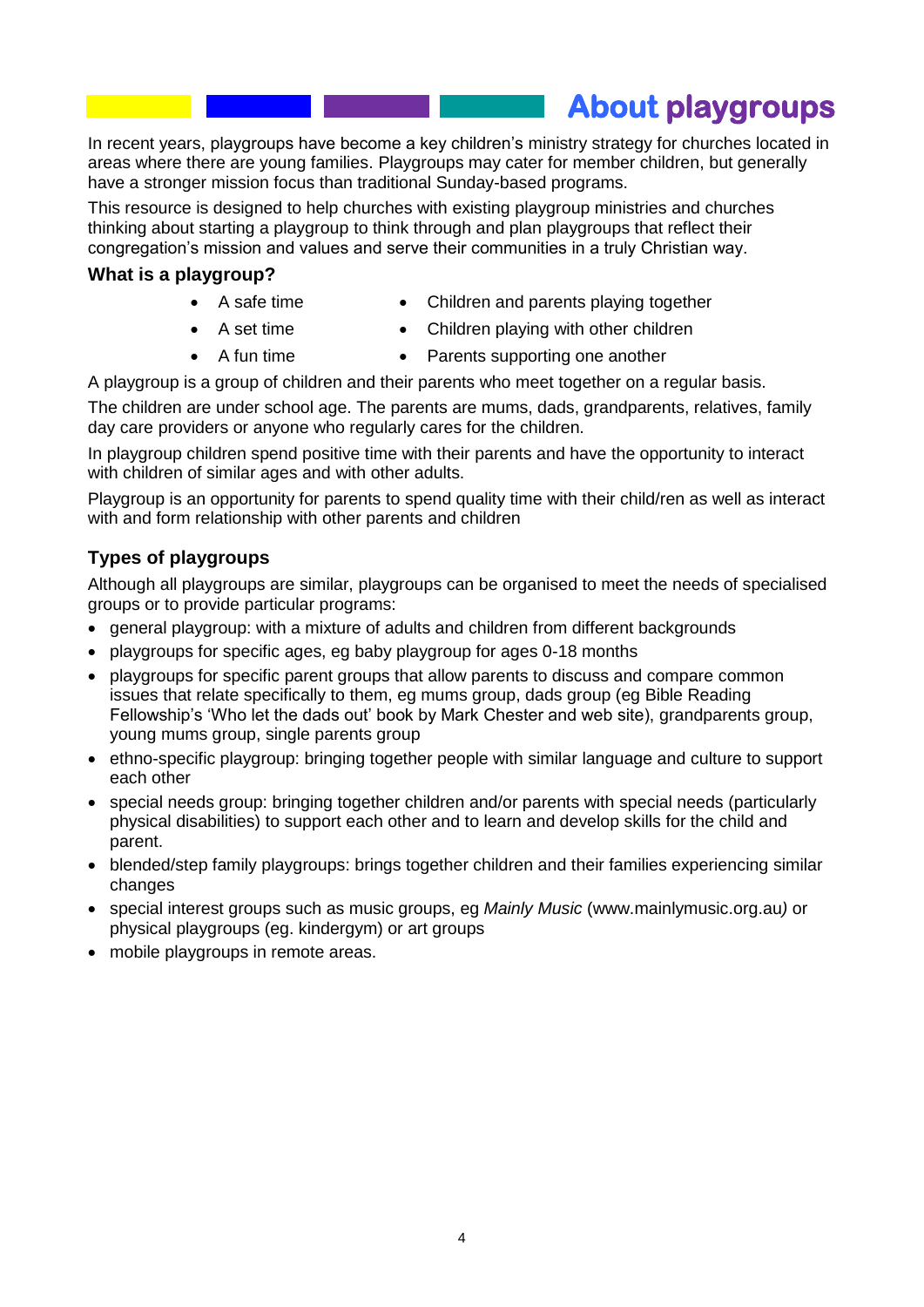## **What is a baby playgroup?**

Some churches set up special playgroups — or special spaces within a larger playgroup — for first-time parents with children under one year.

Children under 12 months will not participate in many activities organised for older children. It is good to have special toys available that are safe and appropriate for babies.

Baby playgroups are primarily for the support of parents — mostly mums — who may be feeling isolated and uncertain, or may even be struggling with some level of post-natal depression. Some may be on maternity leave from paid employment. Others may have left the work force and need to adjust to their new role and perhaps new, more stringent, family budget.

Baby playgroups can give these parents a chance to get out of the house and meet with other mums — to talk about their common concerns and to observe how other mums cope with situations. Playgroup leaders may model ways parents can play with their babies.

There may be a place in a baby playgroup to introduce some formal, but simple, teaching about parenting or Bible study aimed at encouraging the parents.

## **What is a Christian playgroup?**

A 'Church based' playgroup is a playgroup that is operated by a church. Church-based playgroup organisers are called simply to serve: recognising and attempting to meet some of the physical, emotional and relational needs of parents of young children in the community. Leaders are aware of their own expertise and knowledge in various areas of child care. They may refer families to competent agencies and individuals when the help required is beyond their ability, especially regarding health, finances, counselling or pastoral issues/advice.

Christian playgroups go further and provide opportunities for families to explore faith by providing intentional faith enriching activities within their program.

Intentionally faith nourishing playgroups may become a 'fresh expression' of church for the children and parents involved — a faith community on its own that may stand in some relationship with the faith community of a sponsoring congregation.

For more information about fresh expressions, please contact the UCSA Fresh Expressions officer: Rev Ruthmary Bond (08) 8236 4244; freshexpressions@sa.uca.org.au

*Messy Church* is for families with children of any age, usually 5-12. For resources see: www.brfonline.org.uk/messy-church/

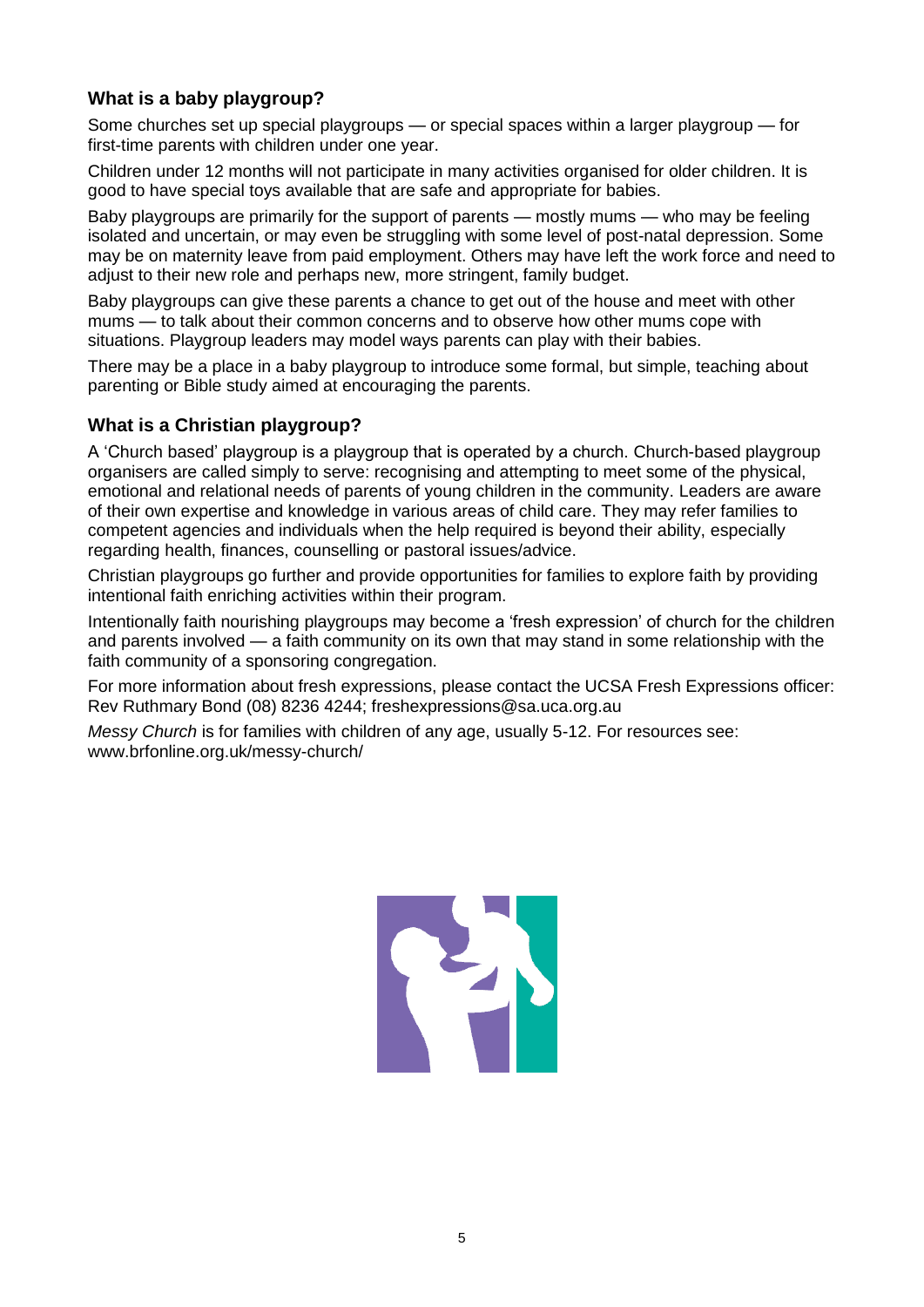## **Purpose of your playgroup**

An effective church-based playgroup begins with an agreed purpose. The purpose aligns with both the needs of the community and the mission of the church. The purpose helps your congregation, playgroup coordinator and playgroup team plan a program, make decisions about how you operate and evaluate the effectiveness of your playgroup.

A clear statement of your purpose (or a 'vision statement') can also ensure that everyone involved in your playgroup will have similar expectations.

Here is a sample purpose statement.



You may use the Parafield Gardens statement as a pattern to develop your own playgroup purpose statement. You may also want to develop a shorter, punchier statement for use in advertising outside your congregation.

Short version

## **Small Beginnings** Fun for parents and pre-school children

— new friends, exciting experiences and great stories.

You may

- display the short statement as a poster at playgroup
- distribute copies of the long statement to all team members (and prospective members)
- use either statement to promote the playgroup in the congregation
- use the short statement in promotional information to the community.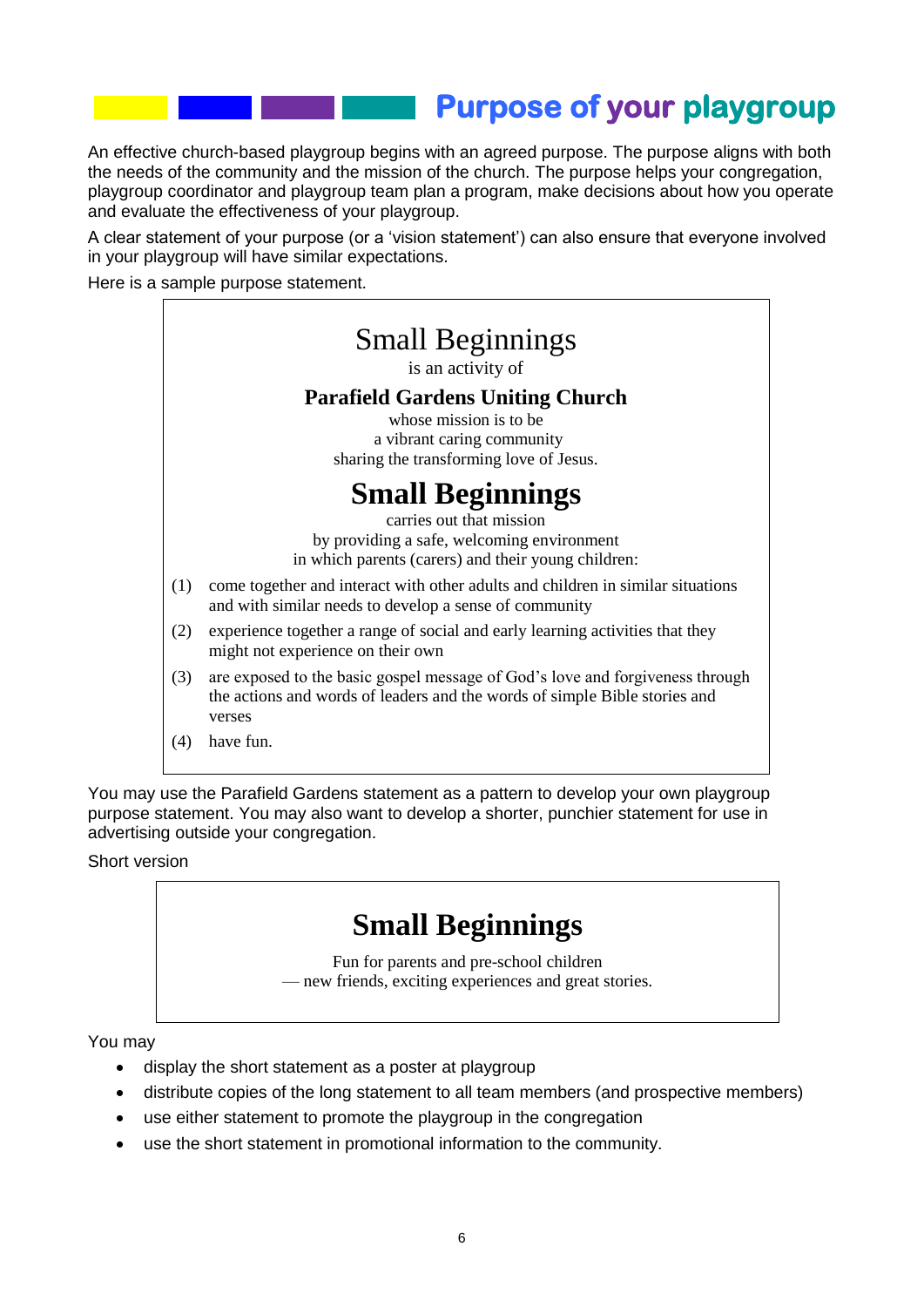## **Benefits of playgroups**

### **Benefits for children**

A 2009 national report 'A Snapshot of Early Childhood Development in Australia' identified key developmental expectations of children starting school: physical health and well-being, social competence, emotional maturity, language and cognitive skills and communication skills.

A well-organised playgroup can play a large role in children's development — and parents' competence in fostering development in all these areas, eg

#### **Physical health and well being**

- introduce children to nutritional meals and snacks
- expose children to a variety of exercise
- provide a healthy and enjoyable variety of activities and interests
- create a regular positive playtime with their parent

#### **Social competence and emotional maturity**

- provide experience interacting with a variety of children and adults
- help children begin to identify and express their emotions

#### **Language and communication skills**

- give children the opportunity to listen to and speak with a variety of people and about a variety of topics
- provide experiences in listening to stories, singing songs and speaking rhymes
- provide esperiences to talk about and vocabulary to do so

#### **Cognitive skills**

- help children develop an understanding of structured time and routine
- expose children to a wide range of opportunities to explore their environment and their community and to reflect on their experiences
- give children the opportunity to manipulate a variety of toys and materials
- build an understanding of environments outside of the home

Besides all this, playgroup should be fun, safe and give children something to look forward to, no matter what else is happening in their life.

### **Benefits for parents**

A well organised playgroup can help parents

- develop relationships with new people and build a support network (including pastoral care by the congregation)
- observe and learn parenting skills from other parents
- develop an understanding of early childhood development stages and how to deal with them
- **EXEC** enjoy quality positive time with their child
- **share their ideas, concerns and experiences**
- spend regular time outside their home environment
- have some adult conversation
- value and appreciate their children.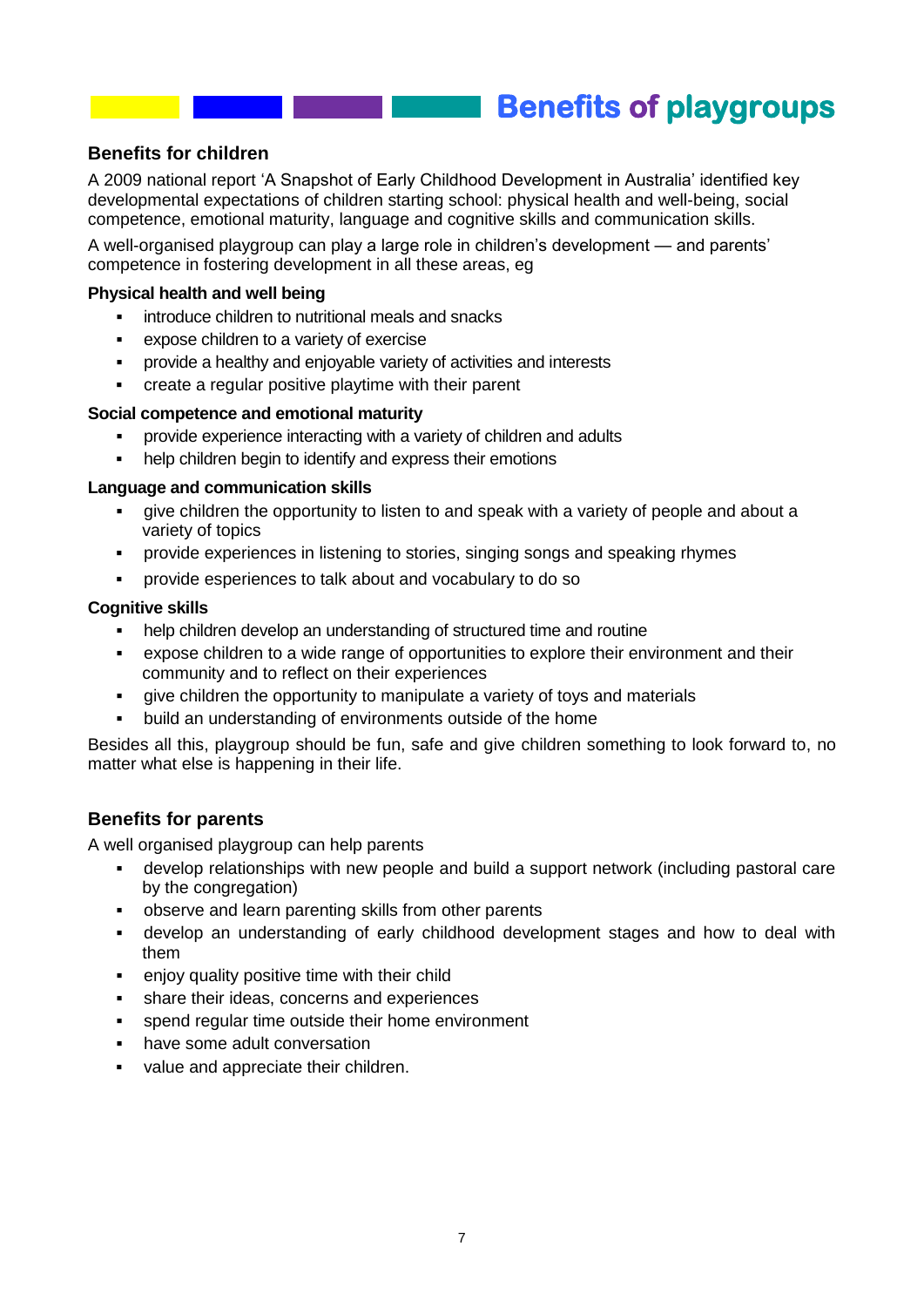## **Benefits for a congregation**

A playgroup can be a way for a church to

- **•** provide a service to people from the church and the community
- **EXEDENT** initiate relationships between church goers and people from the community
- invite people into a church building and possibly the church community in a nonthreatening way
- be a witness of God's love through service
- provide an additional or alternative way for families with toddlers to learn about faith.

A playgroup has the potential of revitalising a fading congregation and giving members of all ages greater contact with, and understanding of, the people in their surrounding community.

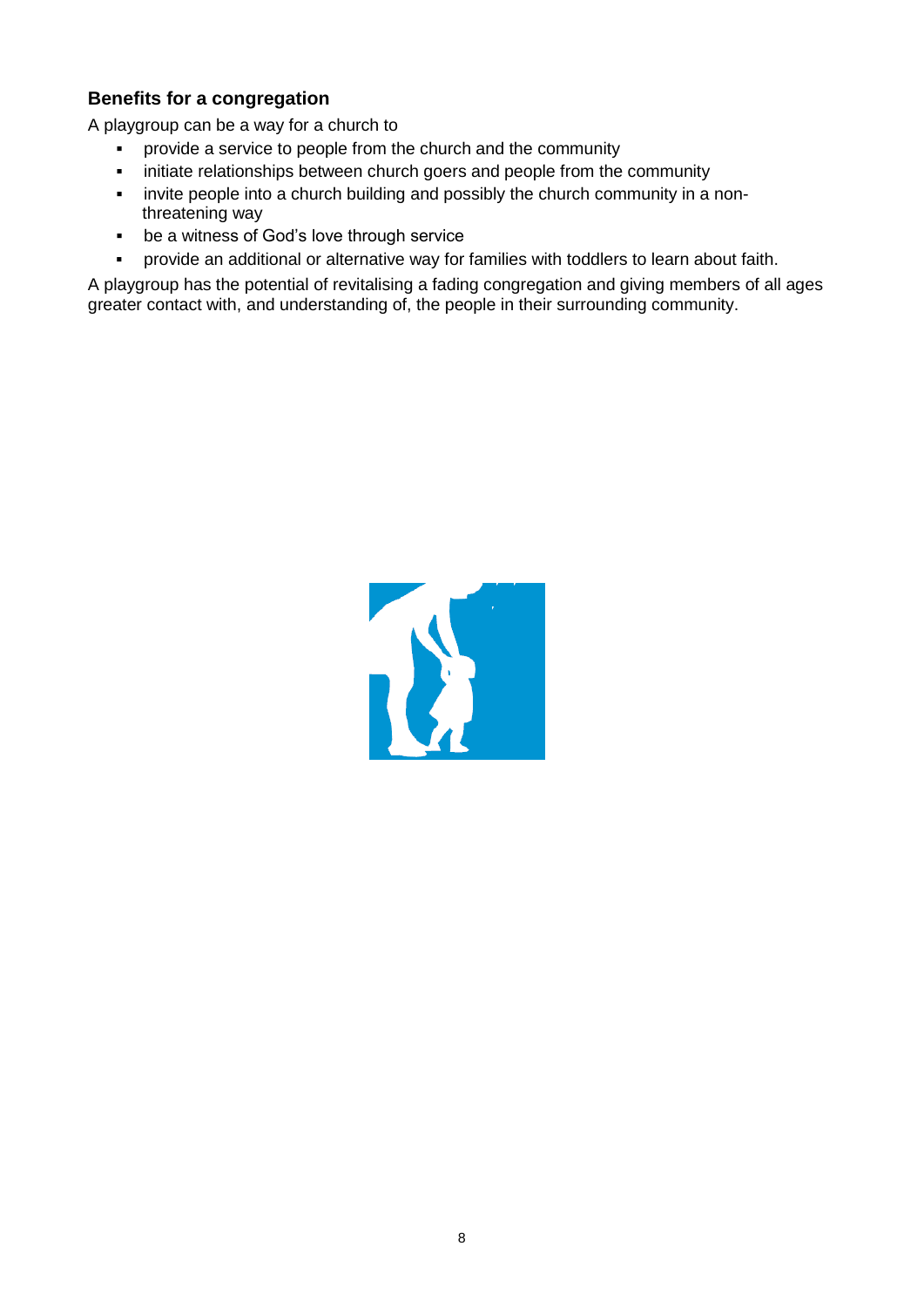## **Starting a playgroup**

A playgroup often starts with the dream of an individual or a small group. Here are some steps to help in moving from the dream to reality.

As a Christian group you will make prayer — both asking for and listening to God's guidance a part of each step as you begin and continue a playgroup program.

Note that these are not necessarily sequential steps. Each consideration impacts the others, eg your space and equipment help to determine your program and your program helps determine your budget.

#### **Groundwork**

Form a small **playgroup dream team** to get things started.

- $\Box$  Survey your local community to determine if there is a need for a playgroup either a general playgroup or a specialised one.
- $\Box$  Share the dream with your church leaders. Show them the benefits of the playgroup for the church and the community. Ask for support and a commitment to provide volunteers, space, time and equipment for a playgroup that suits the needs of your community.
- $\Box$  Contact the Synod's Children and Family Ministry Team (08) 8236 4281 to see what support and resources are available for you, such as promotion on the UC-SA website: <http://sa.uca.org.au/cfm/parents/find-a-playgroup/>
- $\Box$  Visit some existing playgroups to see how they operate and solicit advice based on their experiences. You might even explore ways your two groups could work in cooperation. (This could be done by the dream team and/or by the operating team.)
- Define your **purpose**. (See 'The Purpose of your Playgroup' page 6)
- Recruit and prepare a **coordinator** who can help you achieve your purpose. If you are going to employ a coordinator, please contact the Children and Family Ministry Team or the Human Resources Department at the Synod and Presbytery office. We have valuable information and resources for employing congregations.
- Recruit and prepare a **playgroup operating team.** (See 'Finding Team Members, page 11.)

#### **Planning and preparation**

At this point turn over the operation of playgroup to the coordinator and operating team.

- The coordinator and key team members set the **starting date** and **schedule** for your first term of playgroup sessions. Talk with families to define their needs and find a suitable day and time for playgroup
- The coordinator, key team members and interested parents decide on a **session plan** that meets your purpose. What will children and parents do in your playgroup? Include a variety of age-appropriate activities and cater for all learning styles.
- The coordinator, team members and interested parents develop a **program** for your first term of playgroup. You may use a series of themes such as those suggested in our *Playgroup Program Ideas* resource
- The coordinator and key team members allocate **specific roles** or duties to team members to spread the workload. Think about each person's time commitments, interests and skills, eg hospitality, conversation, catering, music, craft, story-telling, dance, health care, administration, cleaning . . .
- Congregation leadership determines how **pastoral care** (of team members as well as parents and children) will occur and, importantly, who team members can go to with problems and concerns .Congregational leaders should interpret the *Uniting Church Code of Ethics* for the team, particularly as it relates to self-care, boundaries and limitations in friendship and counselling. (See 'Pastoral Care in Playgroup', page 13.)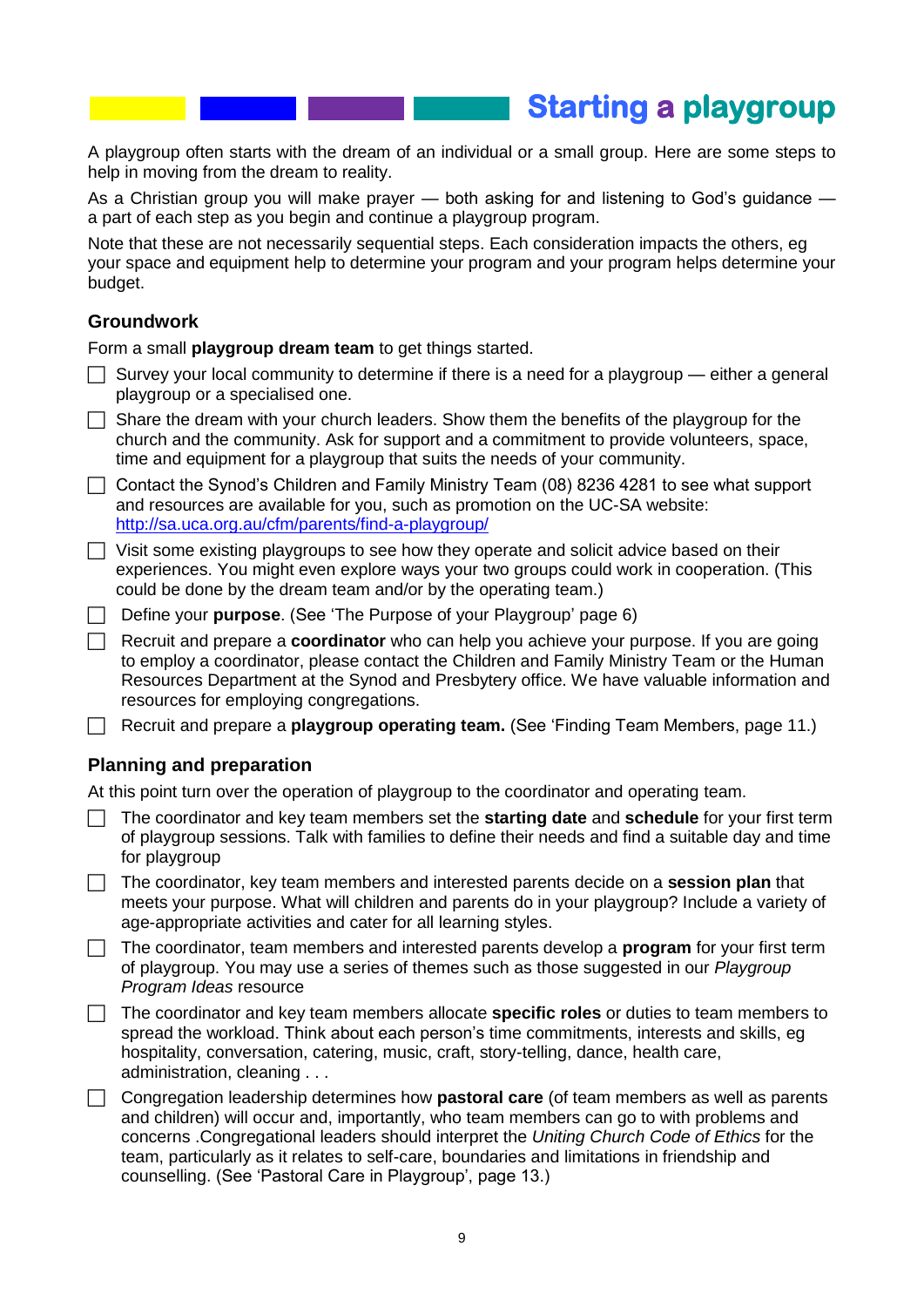- $\Box$  The coordinator and key team members (with the church treasurer or finance officer) work out a **budget**. (See 'Playgroup finances, page 18.)
- $\Box$  The coordinator and key team members (with the congregation's property team) organise your **space and equipment**. Make sure the space available to you is suitable to the program you intend to run. Begin to gather clean and safe toys and equipment. (See 'Playgroup space and equipment', page 15)
- $\Box$  The coordinator and key team members (with the congregation's property team) check the **safety** of the space(s) and equipment that you plan to use. (See 'Playgroup space and equipment', page 15)

For risk assessment fact sheets and documentation, see: [http://resources.sa.uca.org.au/duty](http://resources.sa.uca.org.au/duty-of-care.html)[of-care.html.](http://resources.sa.uca.org.au/duty-of-care.html) There is excellent safety advice at: [www.kidsafesa.com.au](http://www.kidsafesa.com.au/) 

 $\Box$  The coordinator, team and members of the congregation promote the playgroup and encourage families to try it out. See the promotion section for ideas.

### **The first session**

Your first session could be a 'come-and-try' event run along the lines you are planning, but with a lot of emphasis on welcoming and accepting enquiring families and explaining your vision and plans.

You might even consider a 'dry run' for a few families you already know, just as a chance for the team to settle in and get a better understanding of what they need to do. Debrief with the team after the session.

Then move on to your first official playgroup session:

- The coordinator and team run your first playgroup session.
- The coordinator and team (with some parents) evaluate the first session**.** Keep the things that worked and adjust the things that didn't.

### **Continuing**

- The coordinator and team **run** and evaluate subsequent regular sessions.
- $\Box$  The coordinator keeps the church council/leadership appraised of what is happening in playgroup so that they can continue to support the program effectively.
- $\Box$  Early each term, begin planning the following term: dates, special events, programs themes, outings, volunteer team responsibilities, guests, materials and equipment.
- $\Box$  At the end of the term the coordinator writes a report for your church council. The process of writing this report and discussing it with both the team and the church council can be helpful in evaluating the program and planning for the future. Continue to do so each term or at least annually.
- $\Box$  You may also share your stories and new ideas or connections to encourage other churches. You can do so by contacting the Children and Family Ministry Team (08) 8236 4281 or email children@sa.uca.org.au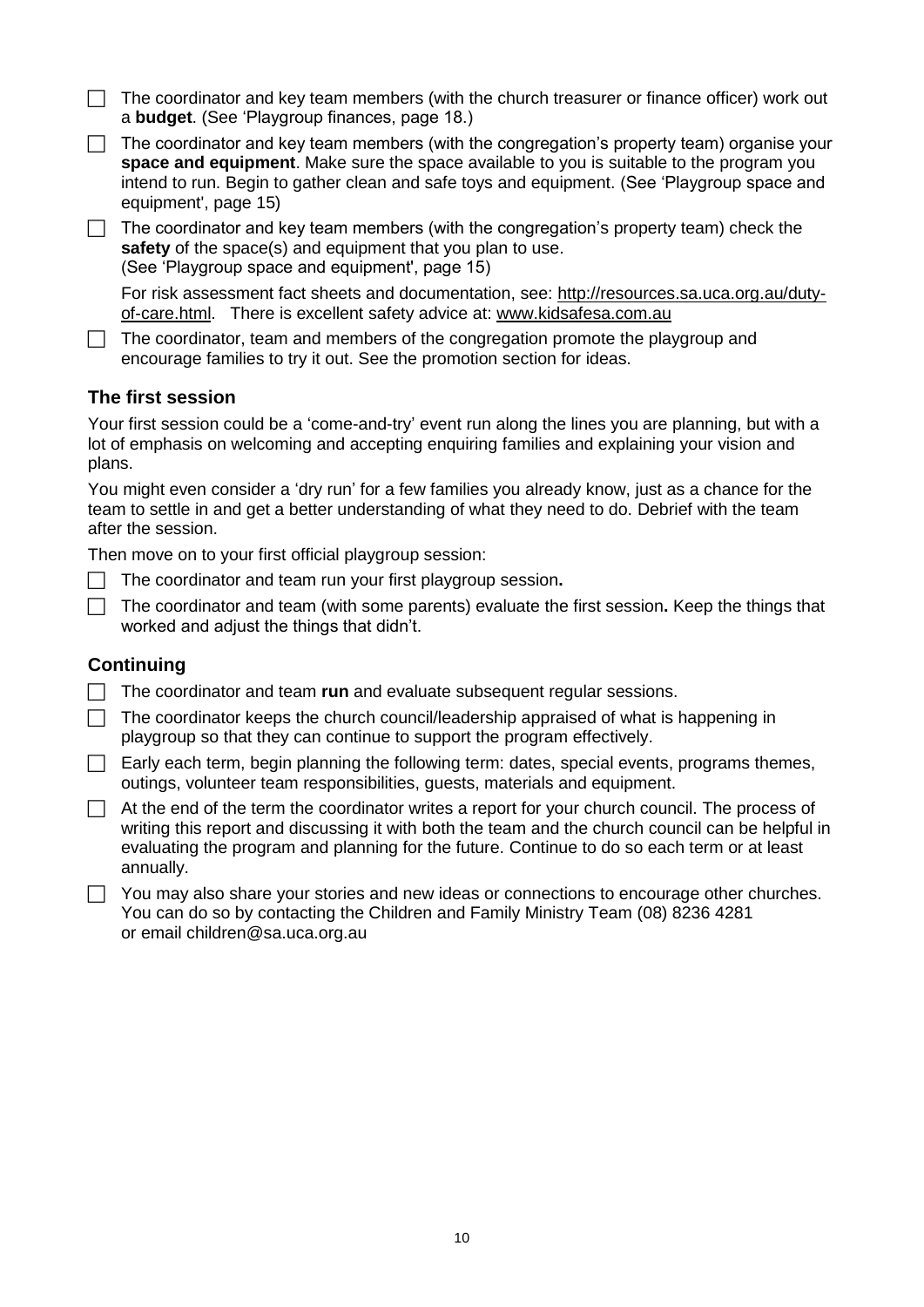Playgroup is about people. The playgroup co-ordinator and team members are the most important component of your playgroup: more important than the space or the equipment or the particular program.

**A playgroup team** 

The right coordinator can make a playgroup successful. The right team members can make things run better, inappropriate team members create more work and can disrupt the playgroup.

#### **Finding team members**

Here are a few tips to help you find the right people to lead your playgroup.

- Pray! Before you start recruiting, pray that the right person or people will be excited about this ministry. Involve your church's prayer team as prayer support.
- Advertise your playgroup personnel opportunities in your church's newsletters and bulletin board. But don't rely on this method. Actively seek out the people you really need and want on the team.
- Find people for specific tasks, not just all-rounders. Don't expect any one person to do everything. You may need people with administration skills, a treasurer, caterers, cleaners, furniture movers, craft people, musicians, a librarian and more, in addition to people with the calling and skills to work directly with children and parents.
- Discover people's passions and hobbies. Approach people whom you believe have a gift that they could offer the playgroup.
- Be positive about playgroup and tell people how enjoyable and rewarding it is to be a part of the playgroup team.
- Consider asking a group of people to take on a role together. For example, ask a small group of grandparents who are free during the playgroup time to take on setting up or hospitality, or craft, or story or music time. Group responsibility relieves the coordinator of rostering individuals to areas responsibility. It also means that if someone is unavailable at the last minute they can organise amongst themselves for someone else to fill in.
- Recruit recruiters! If you are not good at asking people to volunteer, ask someone else to find the volunteers for you. Think of someone who is well respected and thoughtful. They will need to understand the specific tasks you are seeking people to do. They may come up with people you hadn't even considered.
- Don't overlook people who may be able to take on a small role, as this may free up someone else to take on more responsibility. For example, a story teller may appreciate having another person visit the library regularly to choose a story for the group or to select some books relating to playgroup themes.
- Don't overlook quiet achievers. Some of the best volunteers go about their role quietly.
- Don't overlook the parents themselves. Many young mums, taking time out from the workforce, bring the skills with them and are happy to keep practicing those skills in a limited, rewarding environment like playgroup.

### **UCA Screening**

All playgroup team members (paid and volunteer) must have a Screening and Authority check which includes a National Criminal History Check through the Uniting Church. A current UCA Screening is absolutely crucial for any person working with young and vulnerable people. This screening must be updated every three years.

For information and form see docadmin@sa.uca.org.au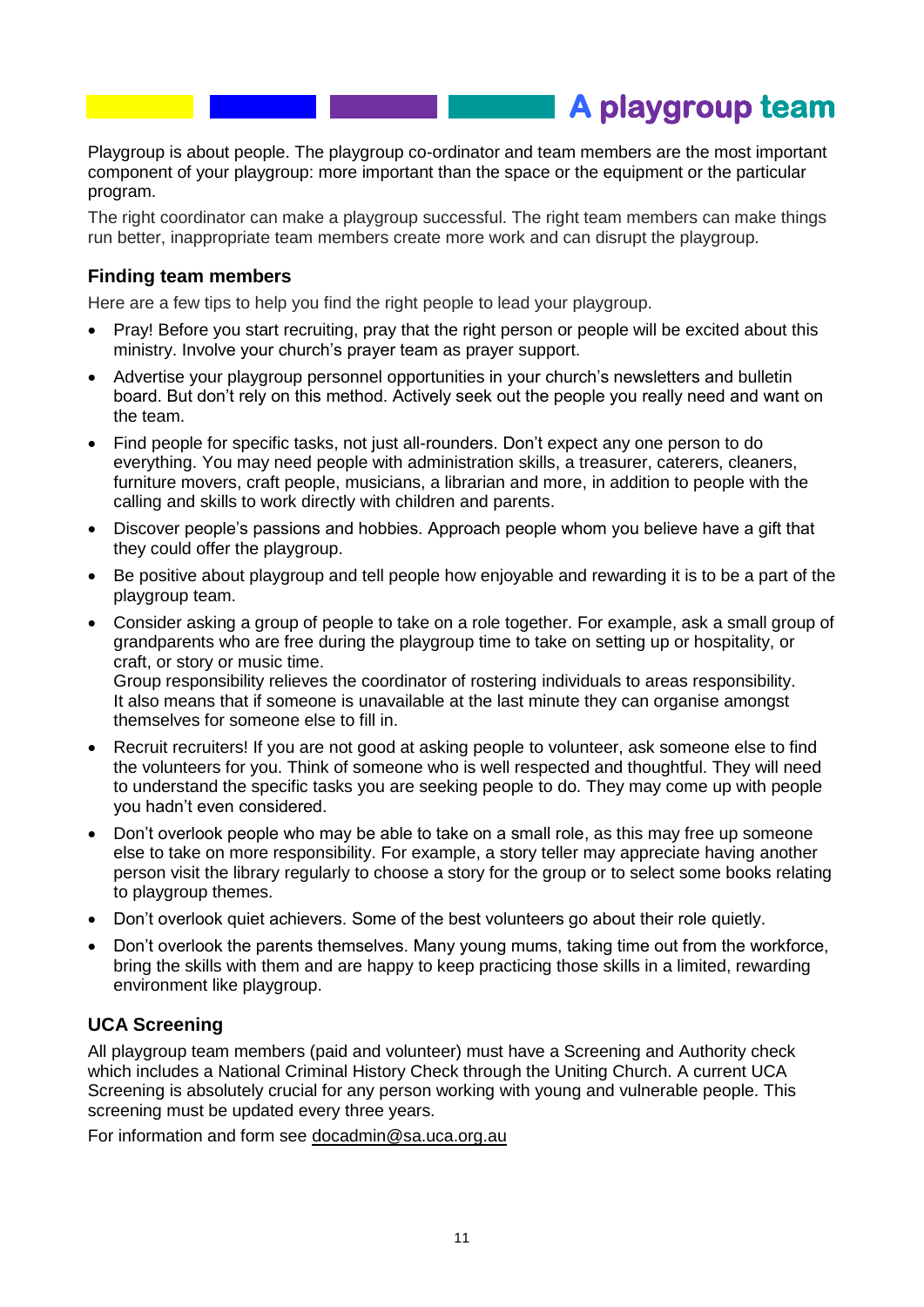## **Building a team**

- If possible, take a few minutes before and/or after each session to pray together about playgroup and about personal concerns of team members.
- Remind one another frequently and regularly of the purpose of your playgroup. (See page 6.)
- Build up the whole team through regular team sessions in which you focus on a skill that would benefit most of the volunteers. Helpful resources include:
	- *Called to Care Workbook for Leaders of children and young people* (in your church's *Called to Care* packet)
	- The Professional Development page in each term of *Playgroup Program Ideas* (from <http://sa.uca.org.au/cfm/ministry-leaders/playgroups> ) See Appendix 2/1 for a list of topics.
	- **The Very Essential Must-have Really Useful Guide to Working with Children (Scripture**) Union, susa@sa.su.org.au (08) 8371 0811).
- Have a team 'splurge' event each term, in which team members can socialise away from the playgroup venue, get to know one another and new team members and celebrate what they are doing.
- Ensure that each volunteer has a job description, formal or informal, and knows what they are expected to do, how to access equipment needed, who to go to with problems, the limits of their authority and responsibility.
- Encourage and acknowledge people when they help. If people sense that their contribution is valued, they will become more confident of their capability and more likely to continue.

### **Training and development of team members**

- Offer individual training or clear instruction to each person about their specific role and tasks. Studies have shown that one of the largest frustrations of volunteers is that they are unsure of their boundaries or their role. Team members who are unsure about their roles may feel that they are wasted and unappreciated.
- **Child Safe Environments (Reporting Child Abuse and Neglect)** Children and young people have the right to be emotionally and physically safe at all times. Churches have a fundamental responsibility to care for and protect children and young people.

Mandatory reporting of reasonable suspicion of child abuse and neglect is the legal requirement of any person working with children whether their role is paid and/or voluntary.

It is expected that playgroup team members complete a full day course and then half-day refresher courses every three years.

Child Safe Environments training covers: What is child abuse and neglect? How to recognise the signs of abuse/neglect; How and when to notify; How values, attitudes and experiences may impact on our understanding of, and our response to, child abuse and neglect.

A number of organisations provide this training including the UC/SA Synod through its 'Called to Care' initiative. All sessions are accredited Families SA training where a Certificate of Completion is given to each participant. For further info contact the Training and Development Officer P: (08) 8236 4248 E: lvinall@sa.uca.org.au

 **First Aid** It is strongly recommended that anyone involved in Children's Ministry completes at least a basic level of first aid training so they can handle any emergency that may arise when caring for children. St John's SA and the Red Cross provide a range of training from basic first aid to First Aid for Centres and Schools (which is required for registered teachers in SA) to a Senior First Aid course.

> St John SA: P: 8306 6999 E: [courses@stjohnsa.com.au](mailto:courses@stjohnsa.com.au) W: [http://www.stjohnsa.com.au/](http://www.stjohnsa.com.au/%0bcourses/body.asp) [courses/body.asp](http://www.stjohnsa.com.au/%0bcourses/body.asp)

Red Cross SA: P: 8293 9200 E: [training@sa.redcross.org.au](mailto:training@sa.redcross.org.au) W: [http://www.redcross.org.au/sa/](http://www.redcross.org.au/sa/%0bfirst_aid_training.htm) [first\\_aid\\_training.htm](http://www.redcross.org.au/sa/%0bfirst_aid_training.htm)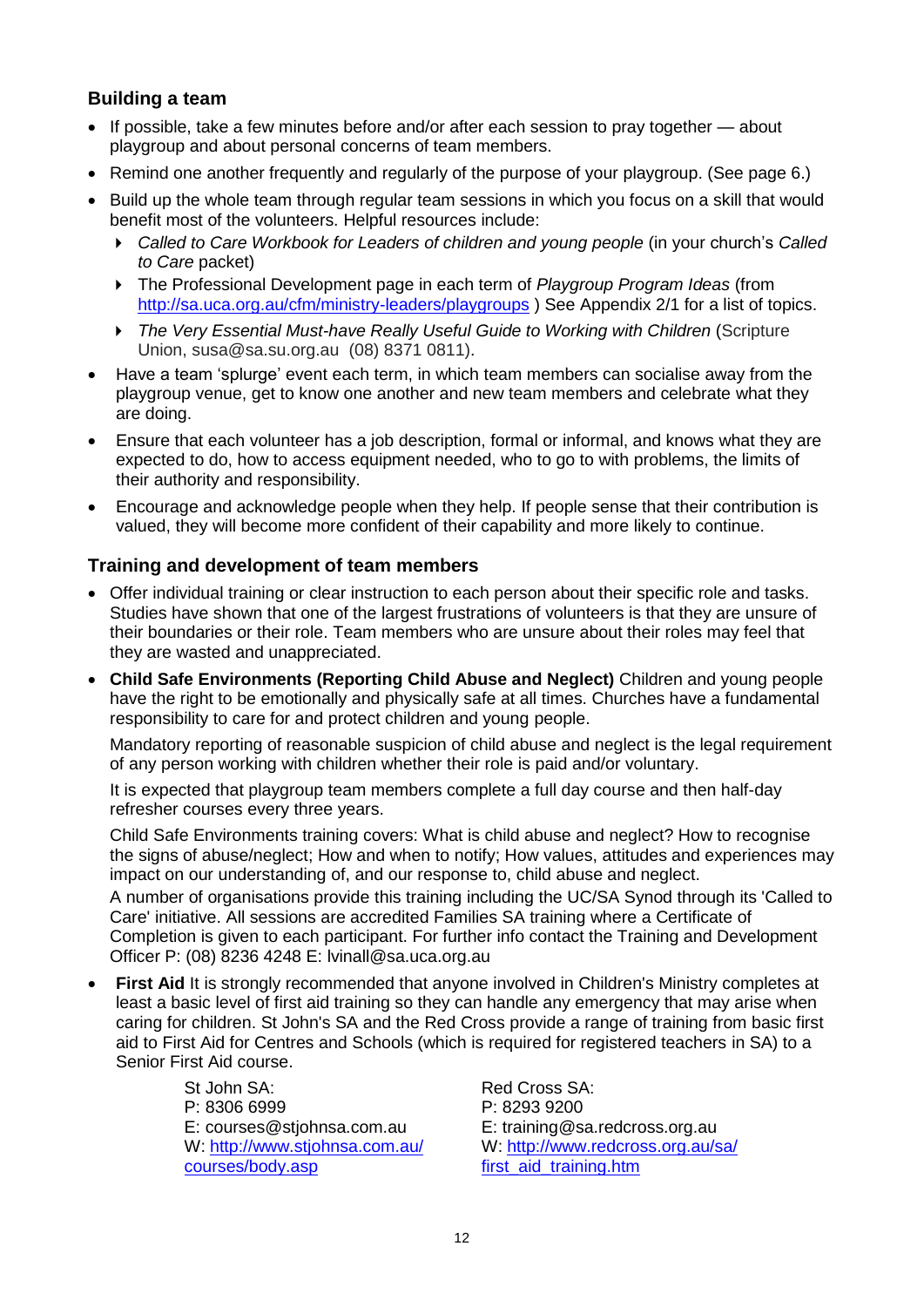**Pastoral care at playgroup** 

#### **What is pastoral care?**

The concept of pastoral care is based on the image of a shepherd and sheep. Jesus, our Good Shepherd, calls us to be pastors/shepherds who care for his sheep, protect his sheep, feed his sheep, find his sheep when they are lost, lead them to the Shepherd who restores their souls. Our 'sheep' are the children and parents who attend our playgroup. Our 'sheep' are also ourselves and our fellow team members.

The Uniting Church speaks of pastoral care as: 'oversight', 'building up in faith and love', 'sustaining in hope' and 'leading into full participation in Christ's mission in the world'. (UCA Constitution)

#### **Pastoral Care of parents**

Playgroups are not child-minding services. They exist primarily to provide pastoral care and support for parents. So, like good shepherds, playgroup organisers need to be listeners and observers, to be aware of how parents need to be fed at any particular time — with information, support, simple kindness. Playgroup shepherds need to keep watch for emotional, social, or parenting dangers the parents in their care can be helped to avoid. Whenever possible, by their words and deeds, they lead parents toward Jesus, their source of living water, love and forgiveness.

#### **Pastoral Care of children**

All playgroup team members should be aware of and abide by the guidelines set out in the Uniting Church's 'Called to Care' package. They must 'do no harm' to the children as they help them to develop, physically, emotionally, relationally and spiritually.

#### **Pastoral Care of volunteers**

Volunteers are an endangered species. Playgroup volunteers need to be protected from the dangers of confusion and discouragement, over-commitment and burn-out. Like shepherds building a sheep pen, volunteers must be protected with boundaries. They must be nurtured in their personal spiritual growth and in competence and confidence in their area of service. This care is a mutual responsibility of the team, under the direction of the playgroup coordinator and the minister of the congregation.

#### **Pastoral Care of the co-ordinator**

There is a danger that the playgroup co-ordinator is seen as the super-competent shepherd, relied on by children, parents and volunteers to meet all their needs. The coordinator, paid or voluntary, requires the same care as the volunteer team members. It is the responsibility of the Church Council and the called minister of the congregation to see that the co-ordinator receives the pastoral care they require.

#### **The role of the called minister of the congregation**

Ministers in church-based playgroups have varying levels of involvement in the playgroup. Some are very hands-on and relate to the parents and children under the same guidelines as other volunteers. Some attend playgroup sessions occasionally as special guests. Some focus their attention on the pastoral care and oversight of volunteers who are members of their 'flock' and on pastoral supervision of the playgroup coordinator. Some ministers are called on occasionally to moderate disputes or to provide counselling beyond the ability of the volunteers. They must be careful to have their own boundaries relating to their ability to deal with these situations.

Caring for the minister involves clarity about the role the minister is expected to play.

See the Uniting Church's 'Code of Ethics' training and 'Pastoral Partners' materials for more about pastoral care.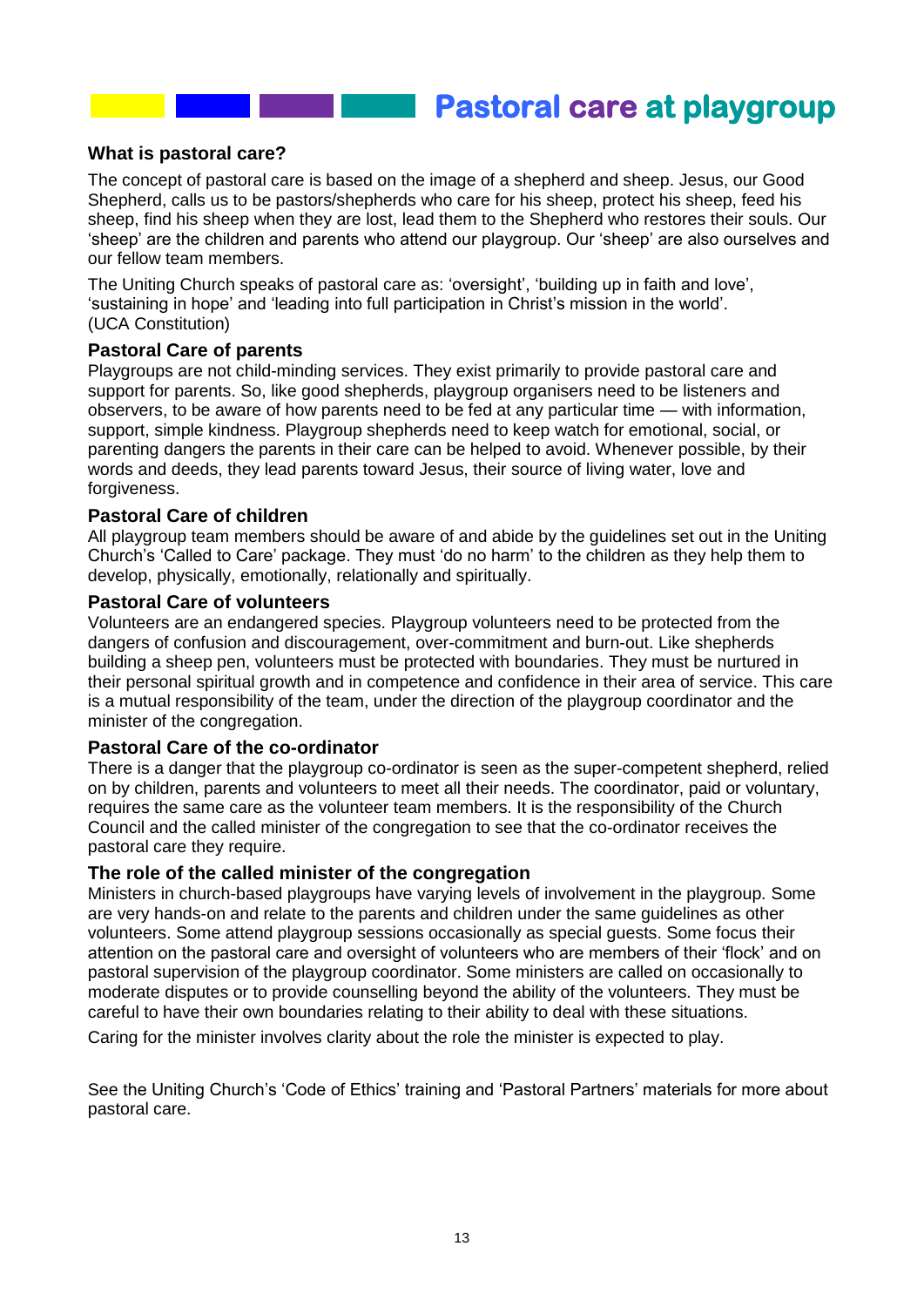# **Playgroup space and equipment**

A safe, clean, attractive and fun place shows that children and parents are welcome and that the church cares about them. Dirty spaces and worn-out equipment give a different message. Parents appreciate a place where they can feel that their chid is safe.

#### **An adequate space**

Playgroup spaces are seldom custom-built. Playgroups can be held in homes and in halls; in collections of small rooms and in single large spaces. Coordinators need to be creative in using the space/s available to them, particularly when the same space is used at other times for other purposes.

The space must be large enough to cater for the number of people involved and to allow for both whole-group activities and individual activities; boisterous activities and quiet ones. If possible utilise both outdoor and an indoor space.

### **An attractive space**

Think colour and think child-size.

- A coat of bright, washable paint on walls can turn a dull space into an attractive one. Wall art can also lift a tired old space. You can either create your own or purchase decals or posters.
- Mount children's arts and craft on coloured card to make it look spectacular. If you have permission to do so, take and display photos of children involved in playgroup activities.
- Keep displays up to date. Display children's work for no more than a term. Regularly remove old displays and out of date advertising.
- Avoid using pins for displays where children can reach them.
- Display out of reach of little hands helpful information that parents can take home. Contact Parenting SA for their free guides: (08) 8303 1660, [www.parenting.sa.gov.au](http://www.parenting.sa.gov.au/)
- Display information about what is happening at your church, eg a brochure or poster about small groups or children's ministry. What does your church have to offer the families of people in your community?
- Use bright and easy-to-clean furniture, from, for example, Ikea and Modern Teaching Aids (contact Synergy for MTA discounts: [synergy@sa.uca.org.au](mailto:synergy@sa.uca.org.au) )

### **A clean space**

- If possible, install easy-to-clean flooring. Vacuum floors and wipe down hard surfaces after (and, if necessary, before) each session
- Clean your soft furnishings including carpet, floor cushions and rugs once-a-term.
- Clean your plastic and wooden toys. Get out a big tub or fill up a plastic sandpit with hot soapy water. Wash the toys; then rinse them off with hot water or a steam cleaner.
- Clean your storage containers.
- Once-a-year clean your window furnishings. The air that comes into your space goes past window treatments, so make sure they are dust free. A steam cleaning device is a good investment; there are readily available and affordable.
- Clean your outside area and outdoor toys. Nasty spiders love to find homes in small spaces so whip out the duster whenever you see a spider web!

You may want to make up a checklist of weekly, monthly and annual cleaning tasks, and recruit some volunteers to help with the cleaning. Consult with other users of your space about the cleaning schedule, but make sure it gets done.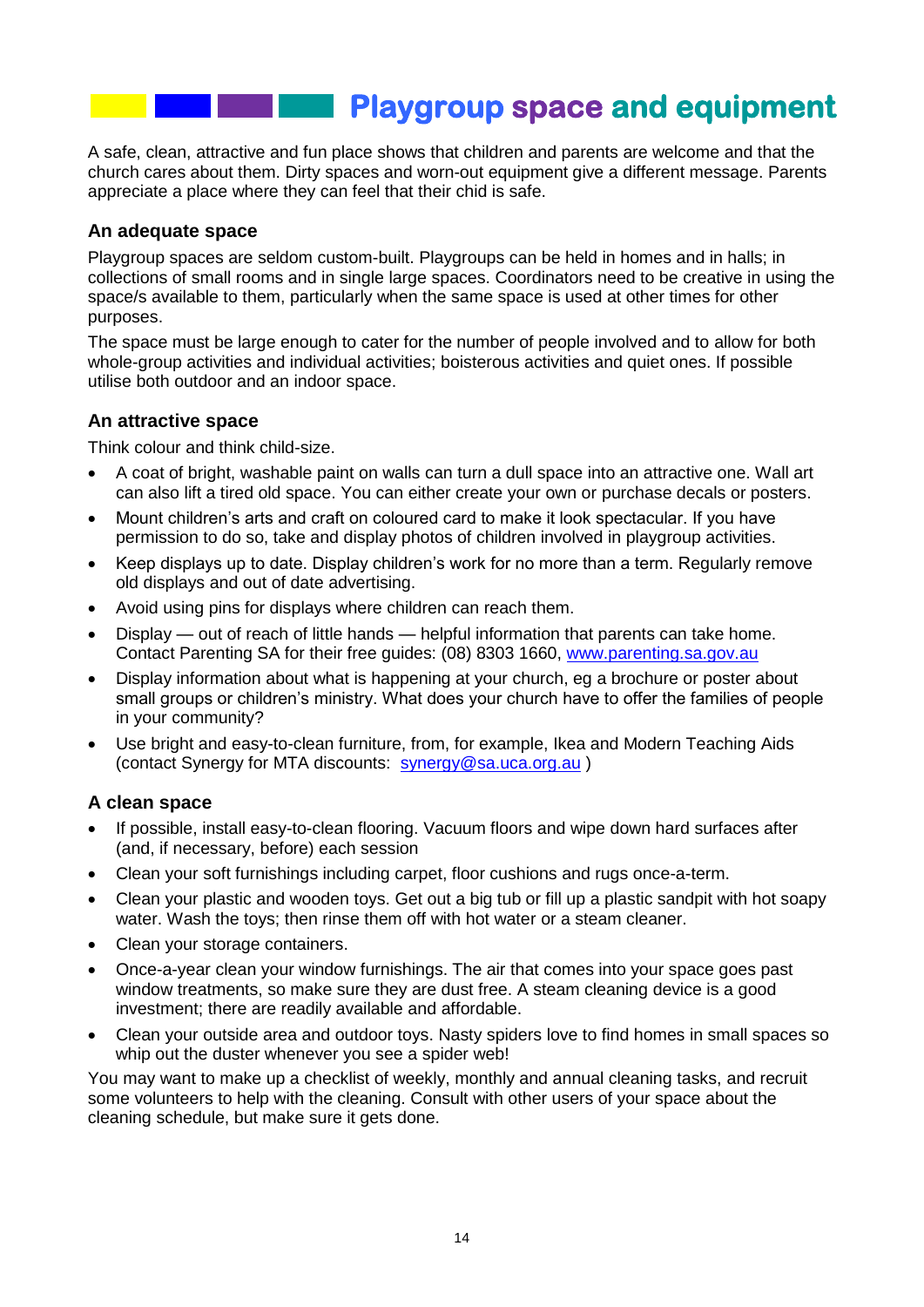## **A safe space**

- Use good storage and keep spaces clear of clutter.
- Discard any equipment that is brittle or damaged.
- Ensure easy access for families with prams.
- Ensure that children can't easily 'escape' into an unsafe area.

See the comprehensive *Playgroup Checklist for Safe Spaces* at http://mrn.sa.uca.org.au/childrensministry/playgroups.html

## **A compliant space**

Ensure that

- an asbestos register has been completed
- there are illuminated exit signs
- fire evacuation procedures are up to date and clearly visible.
- exit doors open to areas that can be monitored. For example if they open to the car park or road area, are you able to monitor the door to ensure that children stay in a safe space?
- safety glass has been installed in all low level doors and windows or any opening a person could walk or fall through
- outdoor areas are free of hazards including poisonous plants
- electrical equipment has been checked and carries up-to-date compliance tags
- there are amenities for people with a disability
- prams can access the playgroup space
- car parking is accessible and safe for children moving from cars to playgroup space.

Check with your church's property team and/or refer to the Synod's Property Team for further information: (08) 8236 4210 / (08) 8236 4240; [Property\\_Staff@sa.uca.org.au](mailto:Property_Staff@sa.uca.org.au)

## **Risk management**

It is important to ensure that the premises (regardless of whether it is Uniting Church premises or someone else's) are user friendly and that any potential hazards are removed or reduced as much as possible.

There are stringent compliance requirements in relation to children's spaces and play areas. Below is some information provided by Catherine Stock (Congregation Property Advisor).

- The design and installation of playground equipment and other fittings and fixtures for children, or spaces predominantly for children are subject to various and specific Australian Standards.
- Playground equipment should be manufactured and installed by playground specialists. In some case development approval may be required from local council. A regular maintenance schedule should be applied to all equipment intended for children.
- Churches with playground equipment or regular playgroup and children's activities should so obtain a copy of the Playspace Resource Kit by contacting Kidsafe SA
- Australian Standards are a minimum benchmark for your playgroup equipment: see [www.productsafety.gov.au/content/index](file://synodsa.local/Profile/FolderRedirection/zwarmary/AppData/Roaming/Microsoft/Word/www.productsafety.gov.au/content/index) **[Child injury prevention and child safety in South Australia -](http://www.kidsafesa.com.au/index.php?page=factSheets&cat=Information+Pages&subcat=Fact+Sheets) Kidsafe South Australia**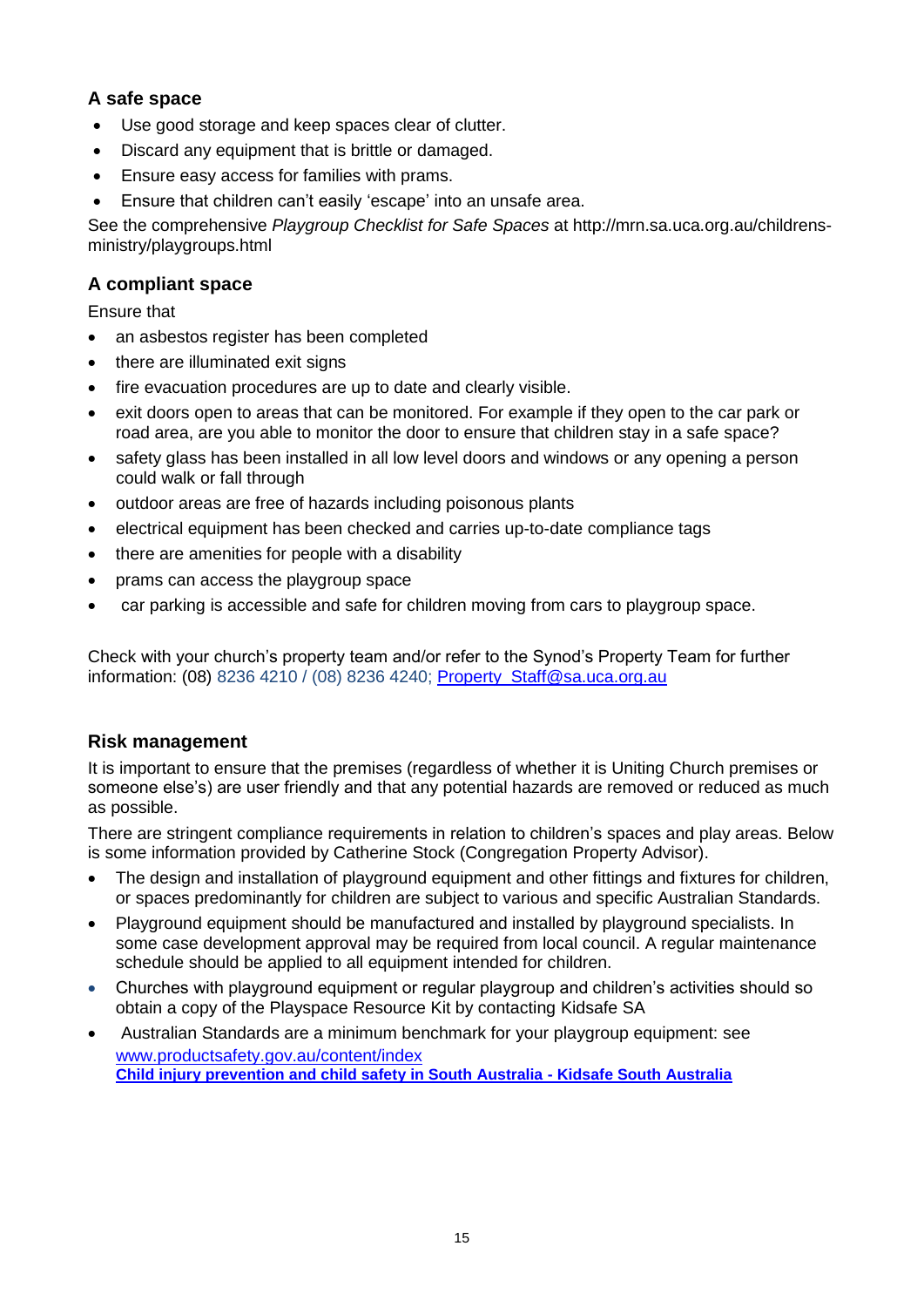## **Playgroup equipment**

Like the space itself, all furnishings, play equipment, toys, books, and art and craft materials used in a playgroup should be safe, clean, compliant and suited to the children who will be using it.

You do not need a lot of expensive equipment to run a playgroup — particularly if the team is creative. However a range of colourful interesting toys and equipment — often beyond what individual parents can supply in their own home — may attract parents to your playgroup.

For a new playgroup (or an established one) have both a list of your basic requirements and a wish list.

**Money saving hints:** With your lists in hand . . .

- visit second hand and charity shops, fetes, garage sales and eBay
- approach congregation members for their children's outgrown play items, ask them to scout their neighbours and friends
- check with your council about grants for playgroup equipment
- approach individual craftspeople (or men's shed groups) about making furnishings and equipment
- share equipment with other groups in the congregation (eg furniture from Sunday school, toys from nursery, kitchen equipment from women's group). This sort of sharing requires goodwill and good communication on both sides as well as a good inventory of items.
- collect re-cyclable materials for craft work and for children to play with.

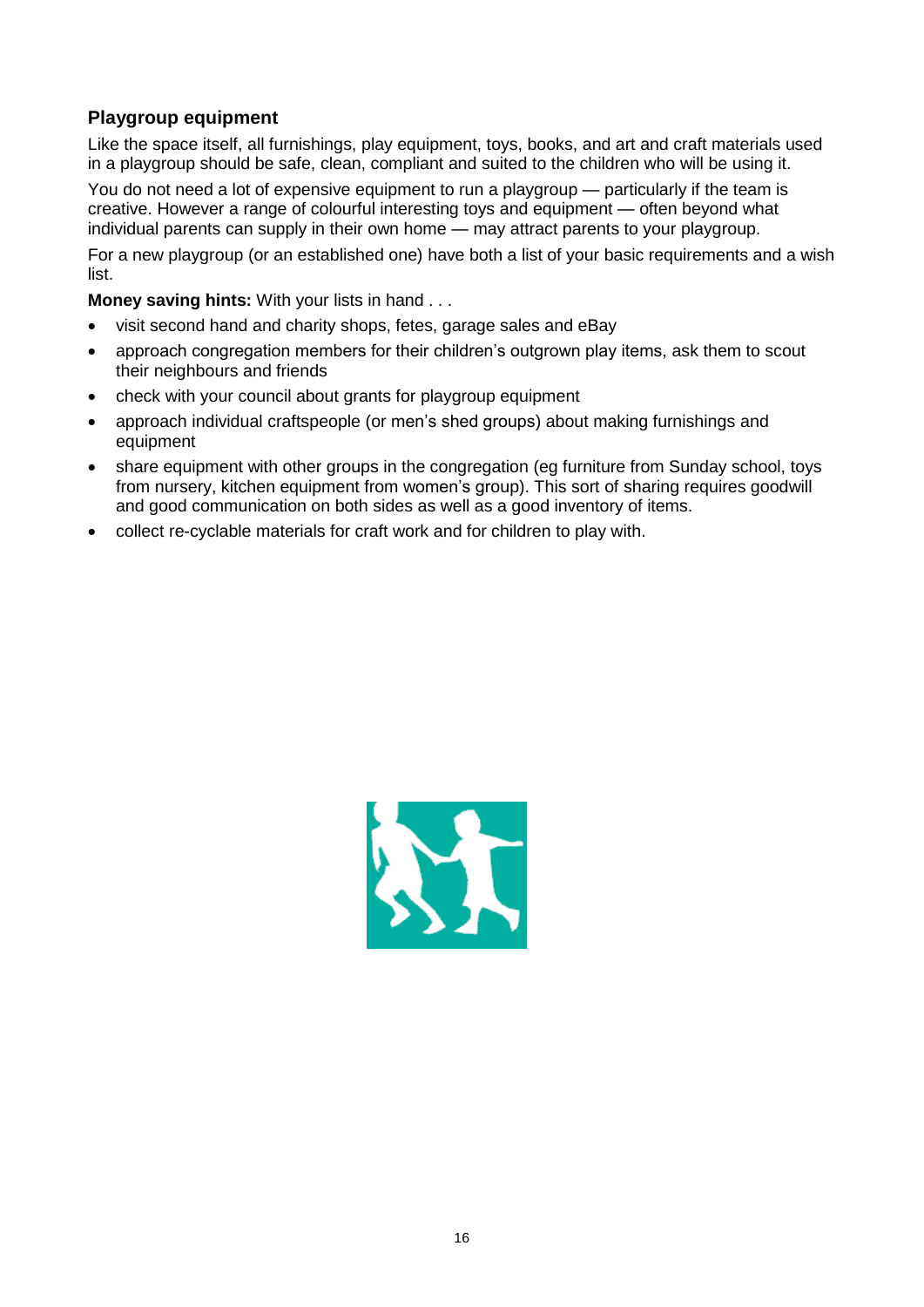**Playgroup finance** 

A playgroup is a relatively inexpensive program for a church to run, particularly when they use existing facilities. There are, of course, some operating costs.

A playgroup can be either self-funding with small charges for participating families or underwritten by the congregation. Or they may be financed by a combination of sources.

In planning your playgroup budget, look at what funds you will need to run the program you envision; then look at ways of acquiring those funds. You may find that you want to start small and acquire extra equipment as funds become available. Starting with second-hand furnishings and equipment that is in good repair is good stewardship and will cut down on the initial start-up costs. Employment of a paid playgroup coordinator increases the cost of running a playgroup, but it may ensure more efficient use of other funds.

### **Record keeping**

The way a playgroup handles funds from parents or from other sources demonstrates the respect the church has for the people contributing the money.

Fiscal responsibility is good stewardship. The playgroup coordinator or a competent team member (with the church treasurer) needs to set up a simple accounting system that can be maintained as a way of keeping accurate and transparent records of income and expenses for the playgroup. The playgroup's records will be audited annually along with the church's other financial records.

#### **Parent contributions**

Playgroup fees vary dramatically depending on the demographics of the area and the playgroup facilities, activities and food provided. Here are some typical fee structures for weekly sessions:

| Term Fee    | <b>Weekly Charge</b>             |
|-------------|----------------------------------|
| No term fee | Gold coin or \$3<br>per family   |
| \$10        | Gold coin donation<br>per family |
| \$25        | No weekly charge                 |

Families can also help meet playgroup running expenses through donations (furniture, rugs, blankets, cleaning supplies, toys, books, smocks, tissues, nappies, wipes, nappy sacks, utensils, art supplies; food such as fruit, coffee, tea and cake) and by assisting with administration, cleaning, photocopying, promotion, etc.

### **Fundraising**

Fundraising for playgroup can be easy, especially if parents (or volunteers from the congregation) take it on as their project. It is best if the playgroup coordinator is not driving the fundraising project.

Be careful which projects you pick; activities like quiz nights are very time consuming to organise. Limit your fundraising to two projects per year. You can be creative in devising a fund-raising activity that uses the skills of the people around you, but some tried-and-true projects seem to work well, eg

 **Toy catalogues.** With these the organiser distributes catalogues to potential customers, receives orders and payment, sends the orders and payment to the company, receives and distributes the products to purchasers.

The playgroup's earnings are generally in kind, selected from the catalogue: art supplies, new furniture, equipment or toys.

 **Kids' movie day.** Make some money while enjoying some time together. Approach your local cinema for inexpensive group-booking tickets. Choose a G-rated popular children's movie and get families from all over the community to come along. Many cinemas will only adults at kids rates and you can charge more on top of that.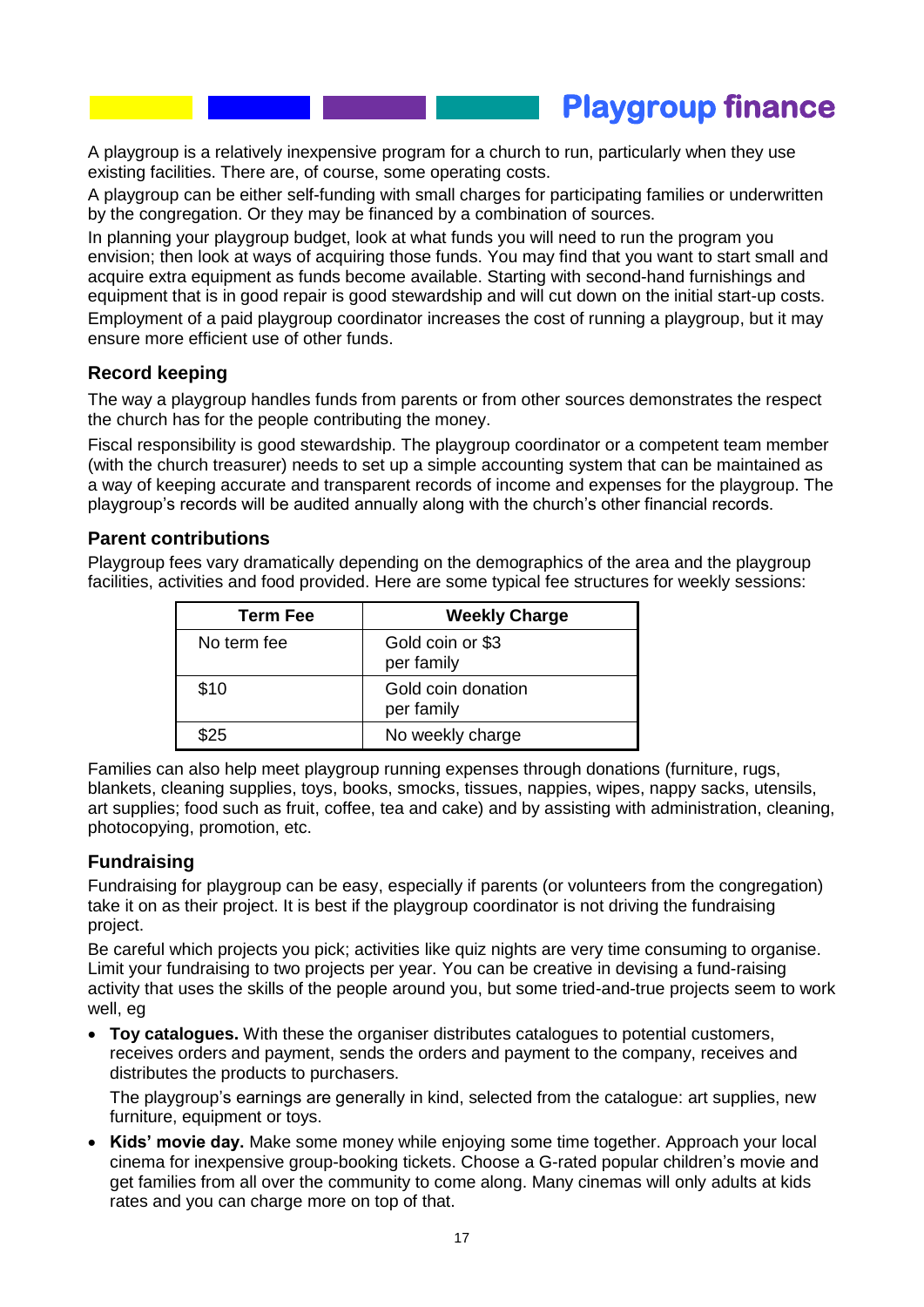- **Bake goods sale.** In addition to home-made goodies, consider a bakery that specialises in fund-raising. A good time of year is around Easter for the hot cross buns.
- **Silent auction.** Run this over a few days that will include a Sunday and a playgroup day. Display some donate goods or services. People bid on the items during the time, each bidder adding their name and up-graded bid to a list attached to the item. The organiser delivers the item to the highest bidder.
- **Toy/book trading table:** Families donate outgrown toys, books and clothing in good condition. Families with younger children purchase the used items for a small charge.
- **Bottle and can collection.** Collect them and recoup the deposit fee.

## **Sponsorship**

Sponsorship can be a way of having a steady income of money or products.

Some examples of sponsorship:

- Many local councils have money available for community projects like playgroups. Your church could partner with the council to provide the playgroup. You will need to offer to have their logo on your material.
- A fruit and vegetable store could donate each session's fruit and vegetables. Families wouldn't have to bring their own and may be exposed to different food than they ordinarily have. You would have a regular supply of fruit and can prepare it before the session.
- A cafe or bakery could supply a cake to share each week.
- Small groups in the congregation or service clubs in the community may be willing to sponsor the playgroup by providing funds for a particular piece of equipment (particularly assisting disabled children) or a special event.

Make sure that you acknowledge all sponsors and give them updates about what is happening at the playgroup.

### **Grants**

Grants are an excellent way of getting funding for equipment and projects. They are usually one-off and may have requirements about when and how the money can be used. Here are some of the organisations that provide grants for playgroups.

- Uniting Foundation: [http://presbyterysynod.sa.uca.org.au/uniting-foundation/uniting](http://presbyterysynod.sa.uca.org.au/uniting-foundation/uniting-foundation.html)[foundation.html](http://presbyterysynod.sa.uca.org.au/uniting-foundation/uniting-foundation.html)
- **Local Councils**
- Community Benefit SA:<http://www.dfc.sa.gov.au/pub/Default.aspx?tabid=406>
- Parenting SA:<http://www.parenting.sa.gov.au/grants.asp>

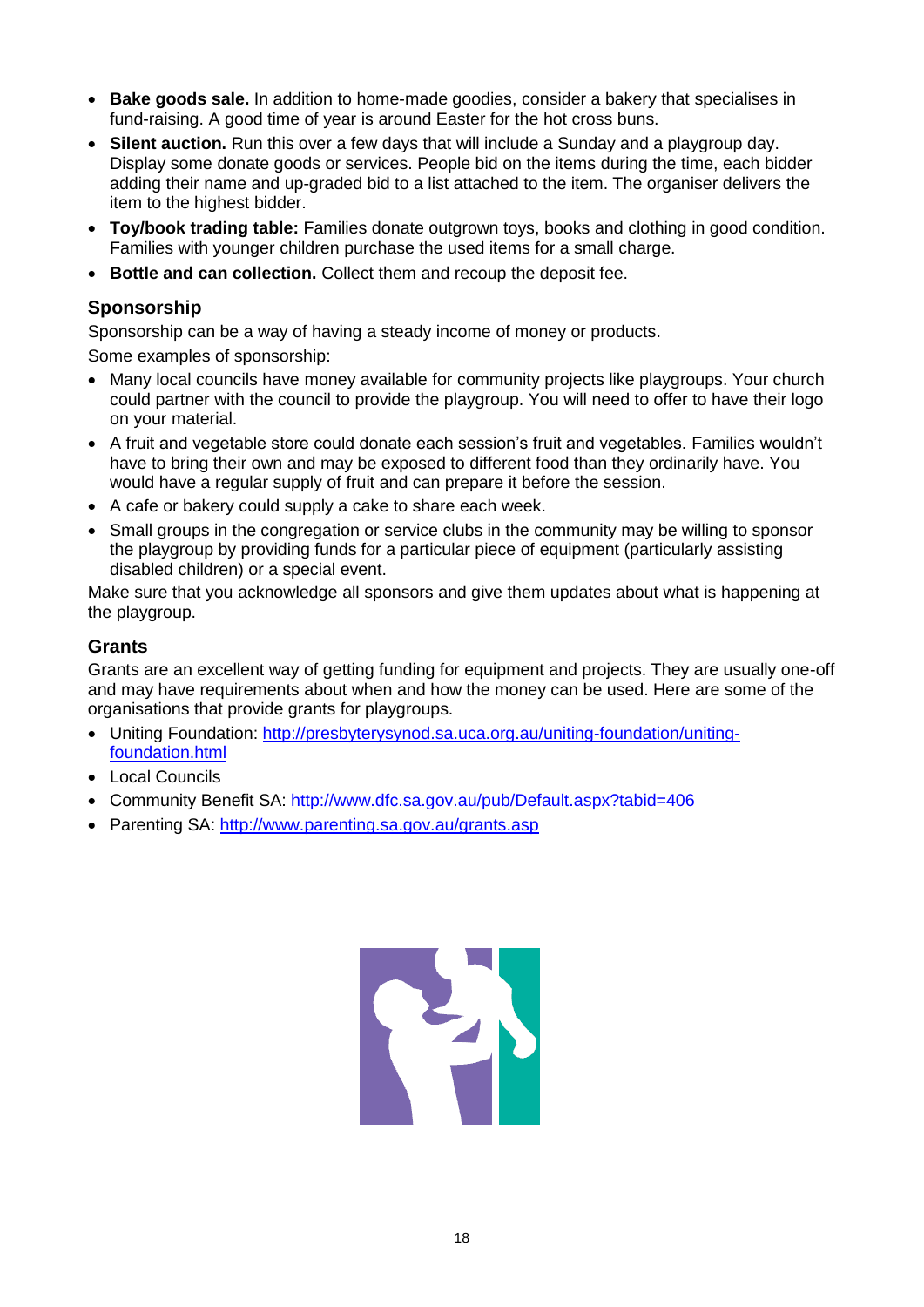## **Playgroup safety**

### **Called to care**

As Christians we have a duty to comply with the government regulations for caring for the children and parents in playgroup (and for one another) and, even going beyond those regulations.

The Uniting Church SA's 'Called to Care' package — which should be in your church office — is your one-stop shop for resources relating to safety and duty of care.

The package includes the following useful fact sheets, each of which can be slightly adjusted to apply to a playgroup situation.

- 1. Sample role description of Sunday School Teacher
- 2. Recruitment screening of people working with children and young people
- 3. A service of commissioning (and to mark the conclusion of a role in the congregation)
- 4. Skills and personal qualifications of leaders
- 5. Mentoring
- 6. Report about an event for Church Council
- 7. Risk management (template, assessment matrix and action plan)
- 8. Critical incident report
- 9. Planning an event, camp or excursion
- 10. Copyright and the church
- 11. Permission, indemnity and medical forms
- 12. Driver declaration form
- 13. SA first aid
- 14. Emergency response plan
- 15. Emergency contact information
- 16. Food handling
- 17. Dealing with a complaint of sexual misconduct in the Uniting Church
- 18. Mandated Notification
- 22. An equipment and premises audit tool

Many of these fact sheets can also be downloaded directly from the web site. http://resources.sa.uca.org.au/called-to-care/

There is also a 30 page *Called to Care Workbook* for leaders of children and young people.

#### **Food safety**

For morning tea, fruit-and-vegetables is the best option. If it's cut up most kids will be happy to eat it. This helps children see that 'healthy' food is normal food to have on a daily basis. Sweet treats should be reserved for special occasions, to reinforce that they are a 'sometimes food'.

A cup of tea or coffee can be the most rewarding moment for a parent in their week! Remind them to take precautions with hot drinks, like putting them out of reach of children. You could provide travel mugs with lids.

(See the *Called to Care* Food handling fact sheet).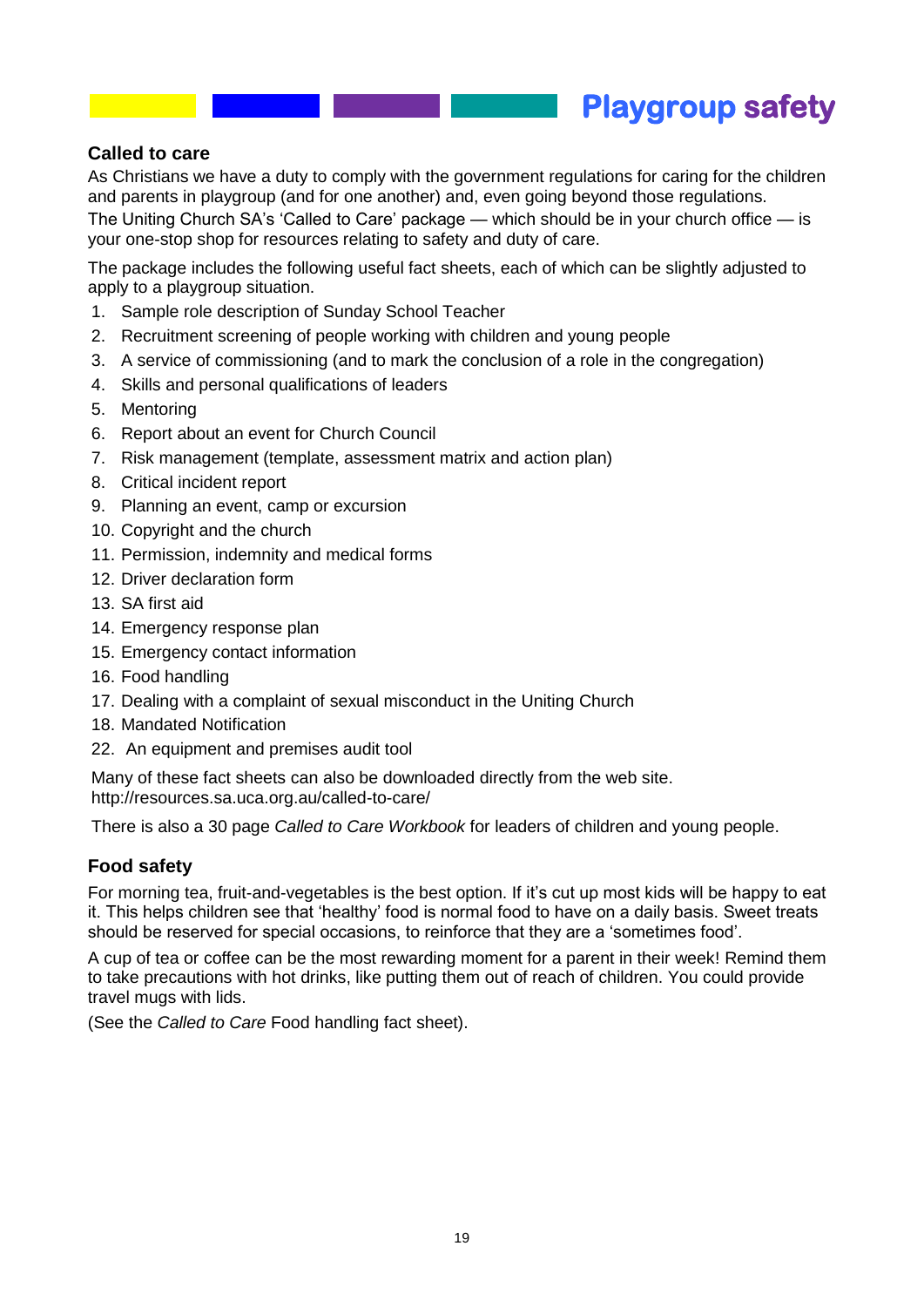### **People safety**

At playgroup, children are supervised by their parents. Each child's safety is primarily the responsibility of the parent or carer with whom they attend playgroup. All regular playgroup leaders and volunteers need to be police checked. Guest speakers and other one-off visitors may attend without having clearance; however they are never left alone with children.

People not involved in the playgroup should not be permitted in the playgroup space while children are present. Discourage people from attending playgroup when they have colds, flu or other infectious diseases.

Supervision ratios for leaders of playgroup age children

| <b>Activities</b> | 0-2 years                                           | 2-5 years                    |
|-------------------|-----------------------------------------------------|------------------------------|
| General           | Parents should be present                           | 1 leader for each 3 children |
|                   | Water/adventure   Parental supervision at all times | 1 leader for each 3 children |

### **Disruptive behaviour**

Some tears, screams, pushing and pulling are to be expected when you are working with young children. They can be momentarily disruptive, for the people involved, and people near them. Generally parents themselves deal with these. But playgroup leaders (because they are not personally involved in the child's behaviour) may be able to model techniques for defusing the situation than those used by parents.

Some children in your playgroup may have medical, emotional, or psychological problems that are manifest as inappropriate behaviour. Part of your duty of care includes being aware of such situations and learning from the parents or from professionals how best to deal with them.

Occasionally a child (or parent) attending playgroup will display behaviour: eg tantrums, aggression and bullying or inappropriate friendliness, that seriously disrupts the enjoyment of playgroup by the other children and families.

Attempt to avoid this by having clear behaviour expectations of all children and parents and continually recognising and praising appropriate behaviour.

Be on the lookout for potential problems and attempt distraction before the behaviour becomes a problem. An engaging program with a variety of activities is the best preventative for challenging behaviour.

Should problems arise, your first concern is the safety of all children. Remove the disruptive child to a 'time out' area for a short time. Speak with the child and parent in that safe space. Make sure they understand what you see as a problem. Decide together what to do and when the child is ready to return to regular activities.

Avoid confronting a disruptive parent on your own.

If problems persist, you may need to consult your minister or church council chairperson or the Synod's Pastoral Relations team (08) 8236 4204.

Keep a written record of incidents that have required special handling.

### **Excursion safety**

You may occasionally organise excursions away from the usual playgroup setting — a walk around the block or a day at the zoo. Plan these outings carefully. Make sure that they are appropriate for the children in the group.

As at regular playgroup sessions, parents are responsible for their own children on outings. However, as playgroup organisers you want to assess and minimise possible risks.

Transportation can be a major challenge for excursions. It is always best if parents provide transportation for their own children, as their cars will have compliant child capsules and seats. Playgroup team members themselves may not transport children in a vehicle that is not suitably equipped and they cannot authorise anyone else to do so.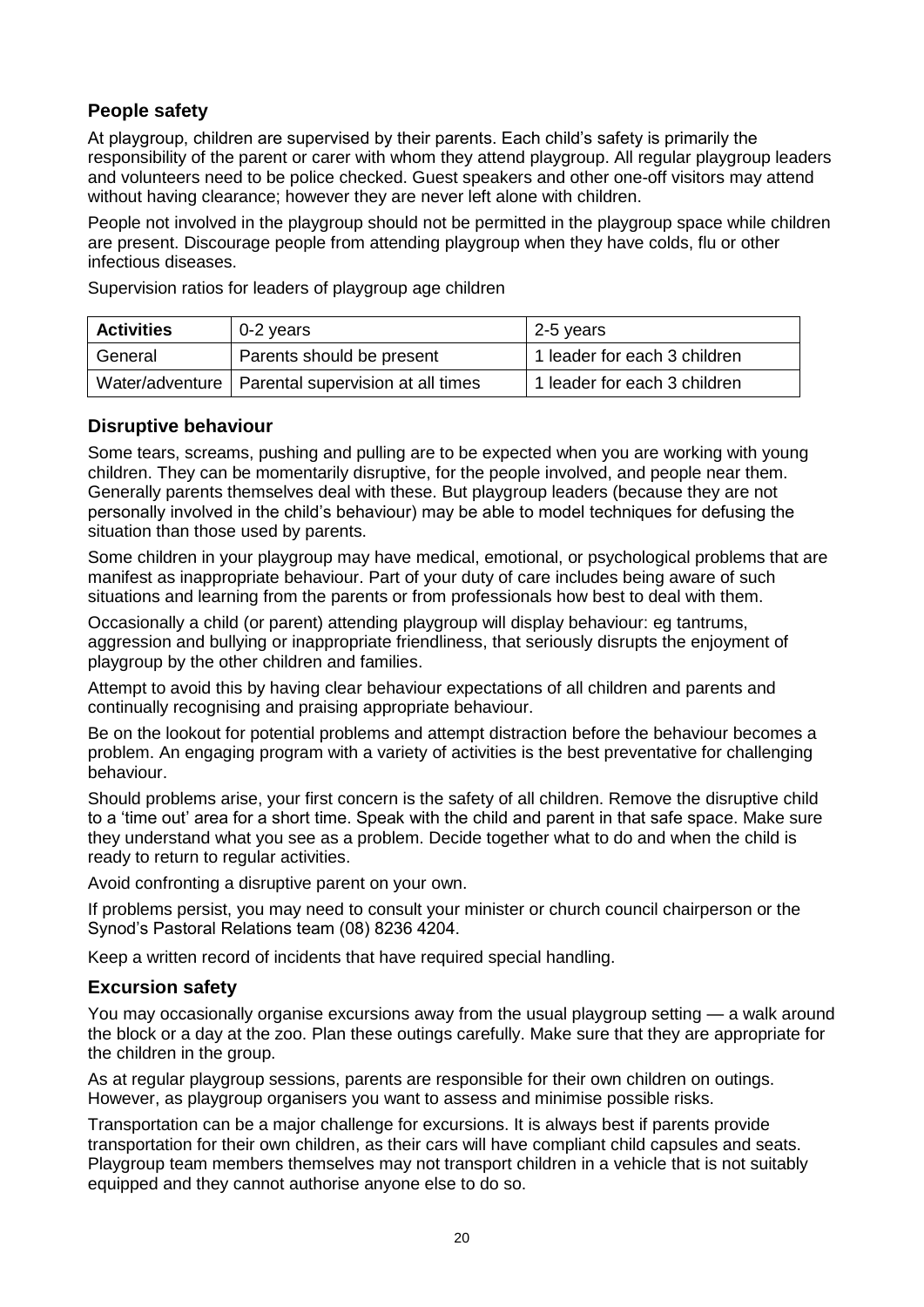### **Insurance**

Public Liability Insurance is important for any organisation running a playgroup. Playgroups organised by Uniting Church congregations and approved by their Church Council as a church program, are covered under the Uniting Church's insurance.

When an independent playgroup is being run on Uniting Church premises, a Certificate of Currency covering the Playgroup organiser is to be obtained by them.

When a Uniting Church is running a playgroup program using a venue belonging to someone else, a Certificate of Currency needs to be obtained from the property owner, as evidence of their Public Liability cover being in place.

If you have any queries about insurance you can contact the UC Insurance Department helpline (08) 8236 4224 or [insurance@sa.uca.org.au.](mailto:insurance@sa.uca.org.au) Alternatively you can refer to the Uniting Church Insurance Service Risk Management and Insurance Handbook that your church council or office should have.

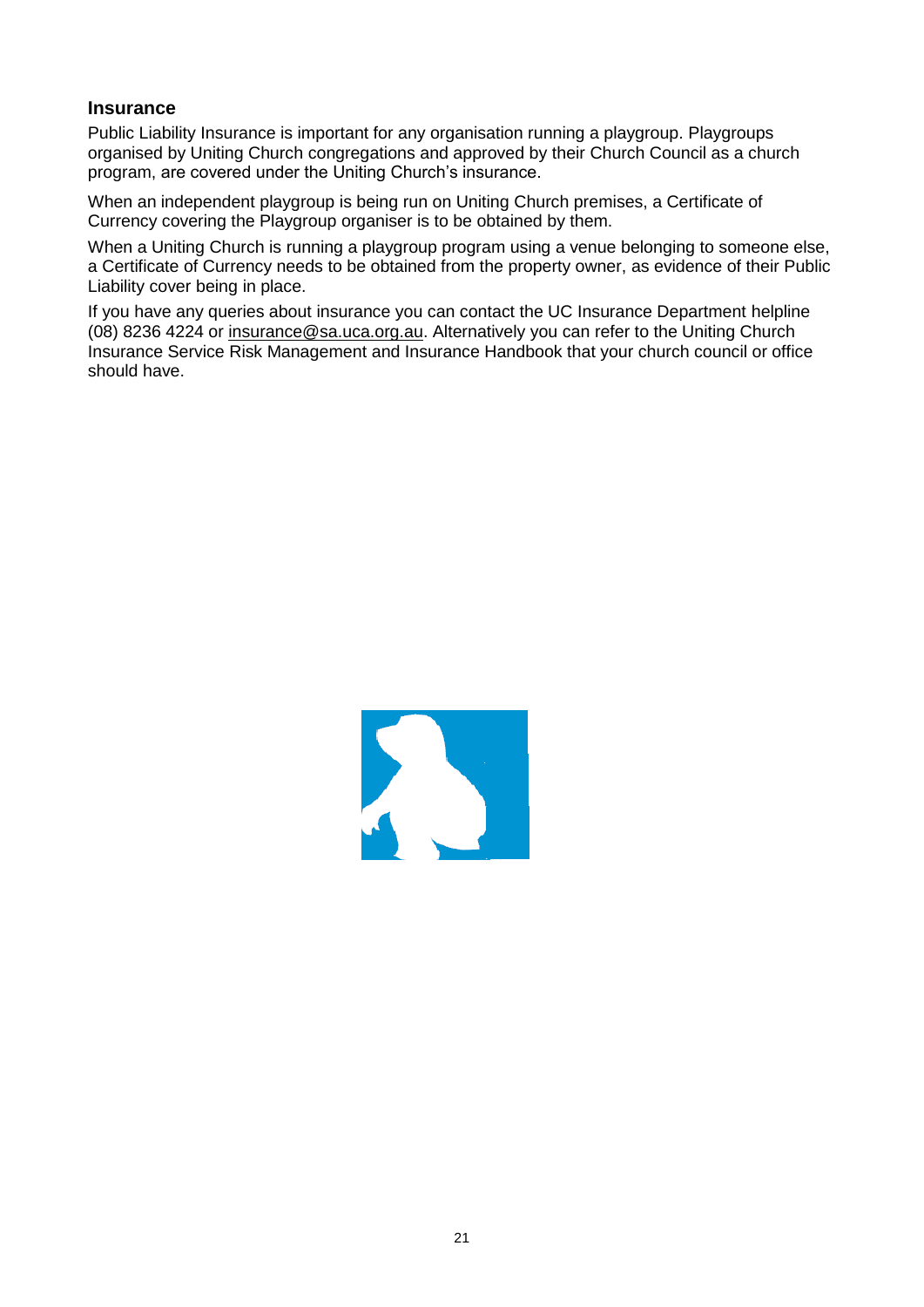# **Playgroup communication and records**

Communication is a two-way thing: playgroup leaders (as representatives of the congregation) need to get to know the families and the families need to know the playgroup leaders and the organization they represent.

#### **Enrolment Packet**

An enrolment packet helps with communication and shows that your playgroup is well organised and competently run.

An enrolment packet may contain: a welcome letter, a playgroup brochure, a copy of the current playgroup newsletter, the current term's program, your playgroup purpose statement, a registration form, a brochure introducing your church and its activities. You might like to include a simple gift to bless their family, eg a children's storybook, a voucher for a local shop, hand cream sample pack or a few chocolates.

#### **Registration**

A registration form requests the contact and medical information that you need to ensure the appropriate care of children and parents. It may also include: permission for the child to participate, permission for the child to be photographed and a privacy statement.

Entering the information from registration forms into a spread sheet can be a helpful way of keeping on top of changes. Keep in mind your church's privacy policy and how you will keep and store people's personal information.

There are example playgroup registration forms in the appendix to this document

#### **Welcome and Sign-in sheet**

Once you have received their registration form you can put participants' names on a weekly sign-in sheet. This helps families feel that they are expected and welcome. It also lets you know when families are missing and to follow up on them to offer support if needed.

A sign-in sheet also helps other parents who may have forgotten names to do a quick check as a reminder!

There's an example sign in sheet in the Appendix 1/5.

#### **Name tags**

Some groups have name tags, but many find the sharp corners a hazard with babies. It may be better to simply write names on strips of masking tape (or sticky labels) which can be attached to the back of young children.

Distinctive Name tags identifying playgroup volunteers can help with security and help newcomers recognize who to go to with questions.

#### **Newsletters**

A newsletter (either printed or emailed) can inform parents about what exciting things are happening in the playgroup and the church. It's also the ideal spot to promote up-coming events and fundraisers, to ask for donations of goods, and for prayer requests..

Letting parents know what is planned helps them prepare and dress appropriately. Many parents like to talk with their children on the way to playgroup about what is going to happen.

A newsletter is also a good way to reconnect with families you haven't seen for a while. It's good to give copies of your newsletter to congregational leaders and to your sponsors and supporters.

#### **Social Media**

Use social media to share a highlight from a session, a recommended resource, requests of donation for crafts, last-minute reminders and to check on families who miss a session. But be sure not to exclude parents who are not linked in.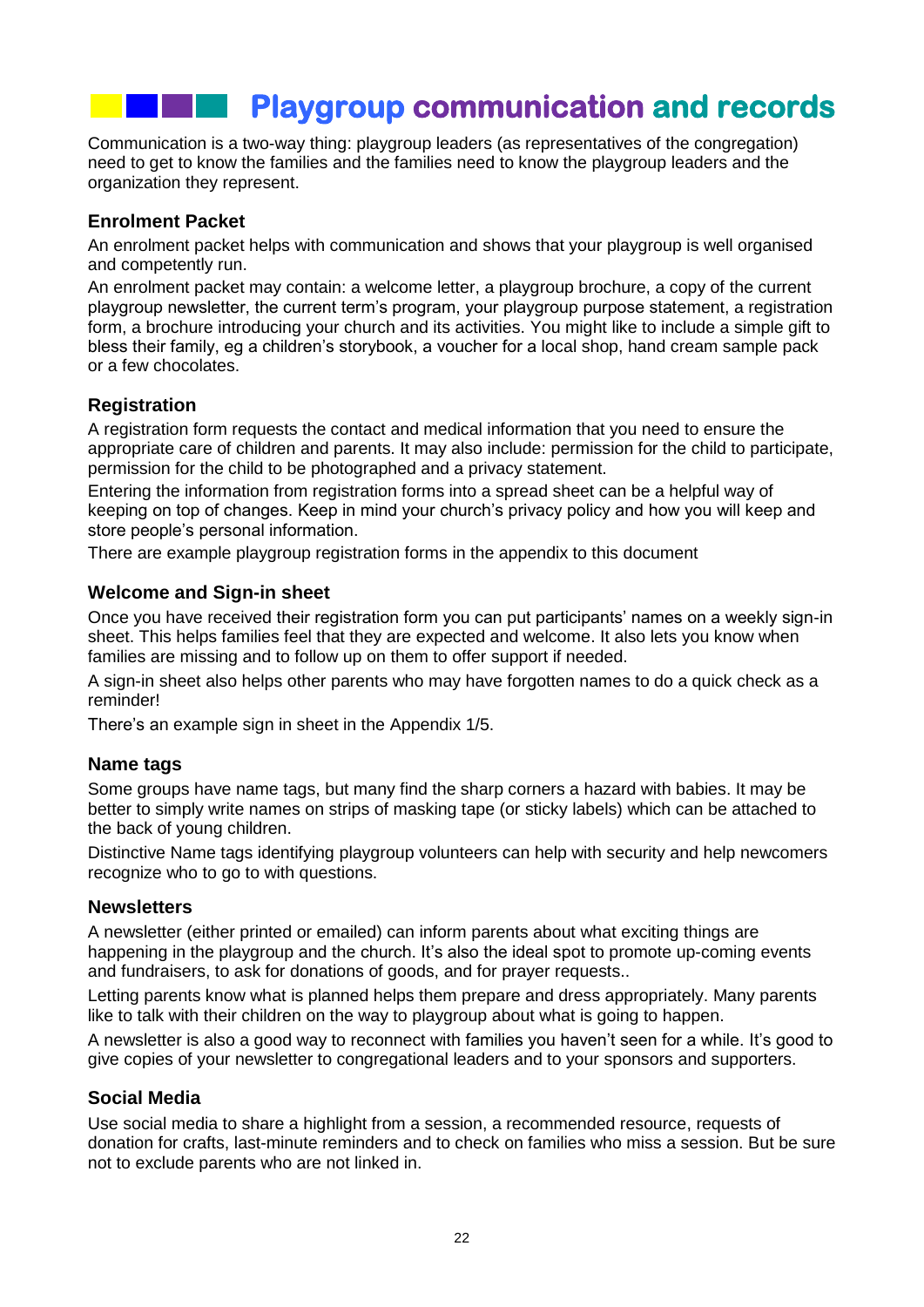## **Working with parents**

All playgroups provide a service to both children and their parents.

Some parents in your playgroup may be members of your church or Christians with other affiliations. Some will have little knowledge or understanding of Christianity.

Some parents may be highly competent; others may be in serious need of support and assistance with parenting. As you get to know the parents in your group, you will get an idea of what each one needs and what each one can contribute to others.

Parents who are involved in decision-making, planning and operation of playgroup will feel ownership and responsibility. This attachment is greater than when everything is done for them.

Consult your parents, for example, about what time suits them for holding playgroup. Many regular playgroups begin in the morning soon after school drop off. For baby playgroups gathering straight after lunch, 12:30 or 1:00 pm can be best.

#### **Faith Nurture**

We know that parents have the greatest influence on the faith development of children. So intentionally evangelising or faith-nurturing playgroups share the Gospel with parents so that parents can share it with their children.

There are many ways and levels of doing this.

- First of all, the Christian ethos of the group will be a witness to both parents and children. That means that the playgroup team strives to provide a playgroup that is caring, safe, welcoming, inclusive, non-judgmental, and forgiving.
- Christian playgroup leaders will be up-front about their Christian faith: that Christ and his church are important to them; that they care for the playgroup families because Christ cares for them. When given the opportunity they will put this into words as they speak with participants. More often they will keep it in their own minds as they minister through playgroup, and they will encourage one another to do so.
- In their modelling of adult relationship with children and adult-to-adult relationships the playgroup team will attempt to behave in ways that they would like people to see as a loving, Christian way of doing things.
- The team will introduce gospel themes through story time and other activities. Although this will be clearly aimed at the understanding level of the children, parents will also be part of the audience.
- The team may give parents tracts or newsletters on an adult level that extend the theme presented to children.
- It may be appropriate to organise opportunities for parents to explore faith issues with other adults in small group discussion, Bible study or formal courses such as *Alpha* or Christian parenting courses (eg *Parenting Toolbox [*www.theparentingplace.com] *or The Parenting Course [www.*relationshipcentral.org.au]*).* Make these options family-friendly by providing competent child care.

### **Faith Family**

Many congregations give this quarterly Christian parenting resource to playgroup families. This gift tells the parents in a gentle way that there is a faith dimension to family life. It also lets them know that the congregation cares about them and about what happens in their family. For more information contact the Children and Family Ministry Team [\(children@sa.uca.org.au\)](mailto:children@sa.uca.org.au).

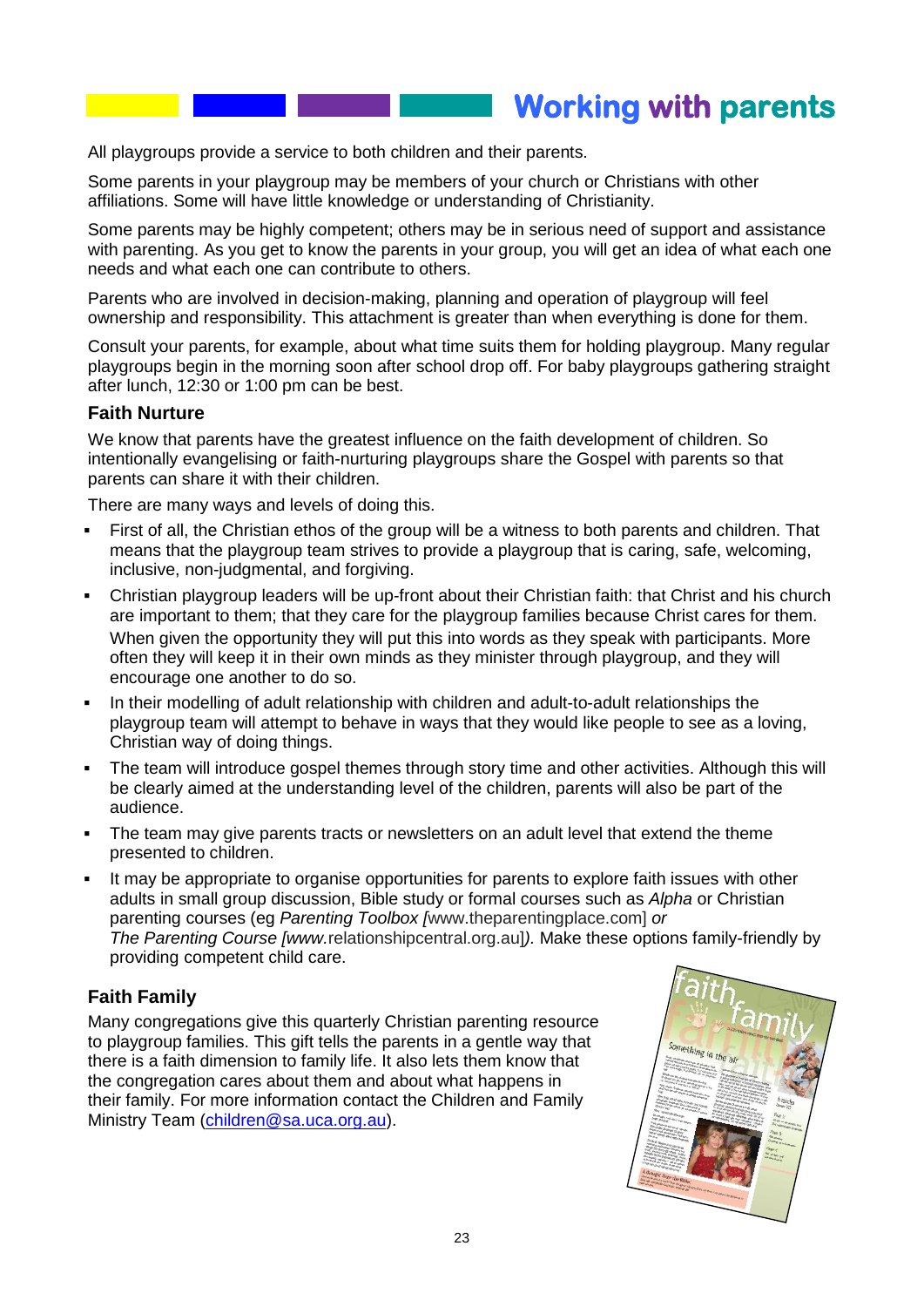## **Congregational involvement**

There are many ways that people in your church community can be involved in playgroup. Here are some suggestions:

- Prayer include playgroup prayer points in the congregation's weekly bulletin or general prayers in the worship service. Letting your congregation know about the playgroup's successes and needs invites them to support and be involved in playgroup.
- $\bullet$  Visitors give people the opportunity to come along just once or for a longer commitment to do what they are good at: cooking, story-telling, singing, craft, games, building, chatting, listening, etc. *Playgroup Program Ideas* suggests inviting guests to attend a session to talk with children about their special interests.
- 'Seniors' day invite older members of the congregation to share some cross-generational activities with children and parents.
- Donations goods and finances
- Word of mouth promotion all members can tell young families among their friends and neighbours about the playgroup and give them copies of your playgroup brochure.
- Building and making items needed for playgroup play equipment, smocks, etc.
- $\bullet$  Administration there are plenty of things that need to be typed up, photocopied, etc. that someone could do from home or in the church office.
- Preparation Playgroup coordinators really appreciate having someone to call on to help with preparation of activities, crafts, food etc.
- Maintenance and cleaning some people who are uncomfortable working directly with young children may be happy to assist with the tasks of creating a safe, clean environment for the playgroup.
- Consultants people in the congregation may be called on to assist with specific needs of playgroup families, eg those from different ethnic groups could provide language help to new Australians from their region; those with budgeting or home-making skills may assist families needing that kind of help; those with social services knowledge can help families obtain the services they need.

Be sure to thank anyone one who supports your playgroup. A card from the kids is a wonderful way of doing this.

Report — include playgroup news (not just requests for help) in the church's newsletter or weekly bulletin.

Report to the church council regularly — not just when you need something. Playgroup is a ministry to your local community by your church. Reporting to council is necessary because the church is the insuring agent for the playgroup. It is also a courtesy and keeps church leadership interested in the playgroup ministry.

Display evidence of what's happening in playgroup — photos and craft work — where members of the congregation can see it. Display evidence of what the congregation is doing where playgroup parents and children can see it.

Have a time in the congregation's worship at least once a year to 'commission' and or recognise and thank the playgroup team and everyone who has helped with playgroup.

Organise at least one worship service a term to which playgroup families can be specially invited and where they will feel particularly welcomed and encouraged.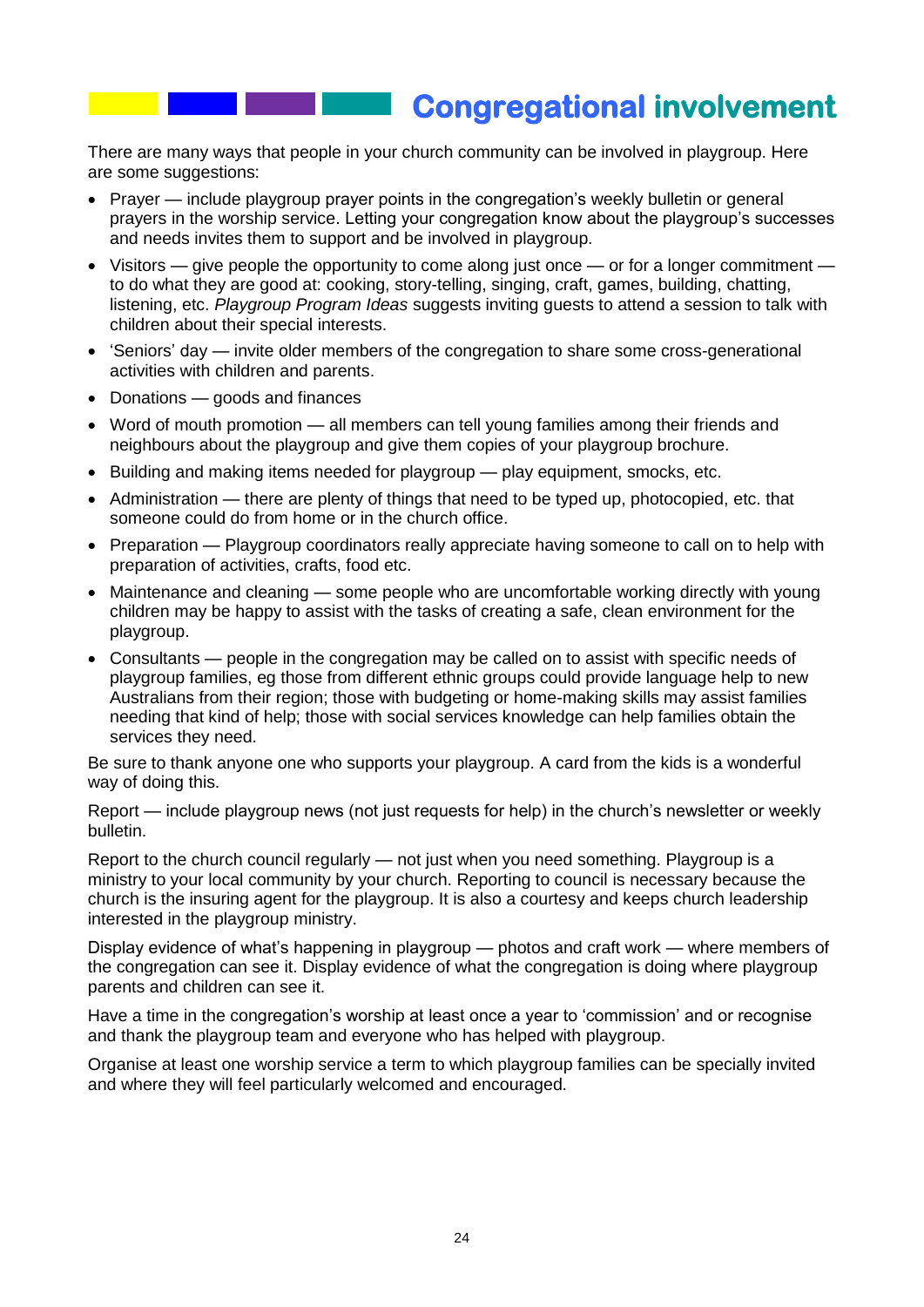## **Promoting your playgroup**

Your playgroup purpose statement (see page 6) is a great tool for promoting your playgroup. This statement gives new families an idea of what to expect. It can be used on any printed materials relating to playgroup. It is also a script (or an outline) that people can use when talking about playgroup to people in the community. If your playgroup includes faith-based components, this needs to be clearly stated in your promotional materials.

### **Posters**

A poster about your playgroup could be displayed at your local library, shops, school, preschool or cafe.

A poster should tell people what to expect at your playgroup (use your purpose statement or dot points listing what happens at a regular session), the day/s and time/s of sessions, the playgroup location, costs and a person to contact for information.

### **Postcards, flyers and brochures**

Playgroup brochures are handy to leave in cafes, schools, dentist and doctors' surgeries and your local council office. They are also good to have at the church office. If someone drops in to enquire about playgroup, the brochure provides the person in the office with accurate information. It is also something for the enquirer to take away with them.

Postcards and flyers can be a smaller version of the posters with the same information. Make sure that any advertising materials in circulation contain up-to-date information.

### **Advertising in publications**

Many community newsletters and newspapers allow not-for-profit groups to advertise for free. These adverts need to be brief. Here is an example:

#### **BELLEVIEW BABY PLAYGROUP**

Come and enjoy some time with your baby and other parents for songs, play and a coffee. Wednesdays 12:30-2:00pm during school term. A gold coin donation is appreciated.

Newletters and newspapers are also looking for news. A news story accompanied with a photo of a happy child has a good chance of being published — if the article is really news (of interest beyond your immediately program and church) and is well written. Make friends with a local news reporter or with the editor.

#### **Banners**

Banners advertising playgroup can be hung on blank walls of the church building or suspended from posts or trees throughout the week. Banners can be professionally printed. They are also fairly easy to create by painting on canvas or plastic. You may have the children and parents make a coloured hand print on the banner. Include on your banner the name of your playgroup and when it meets.

#### **Sandwich boards**

A sandwich board can be put out during the playgroup session. It tells parents that they can drop in as the session is on. The board could simply have the playgroup name and an arrow or directions of where to enter and the session time. Check with your local council about regulations regarding placing sandwich boards on public walkways.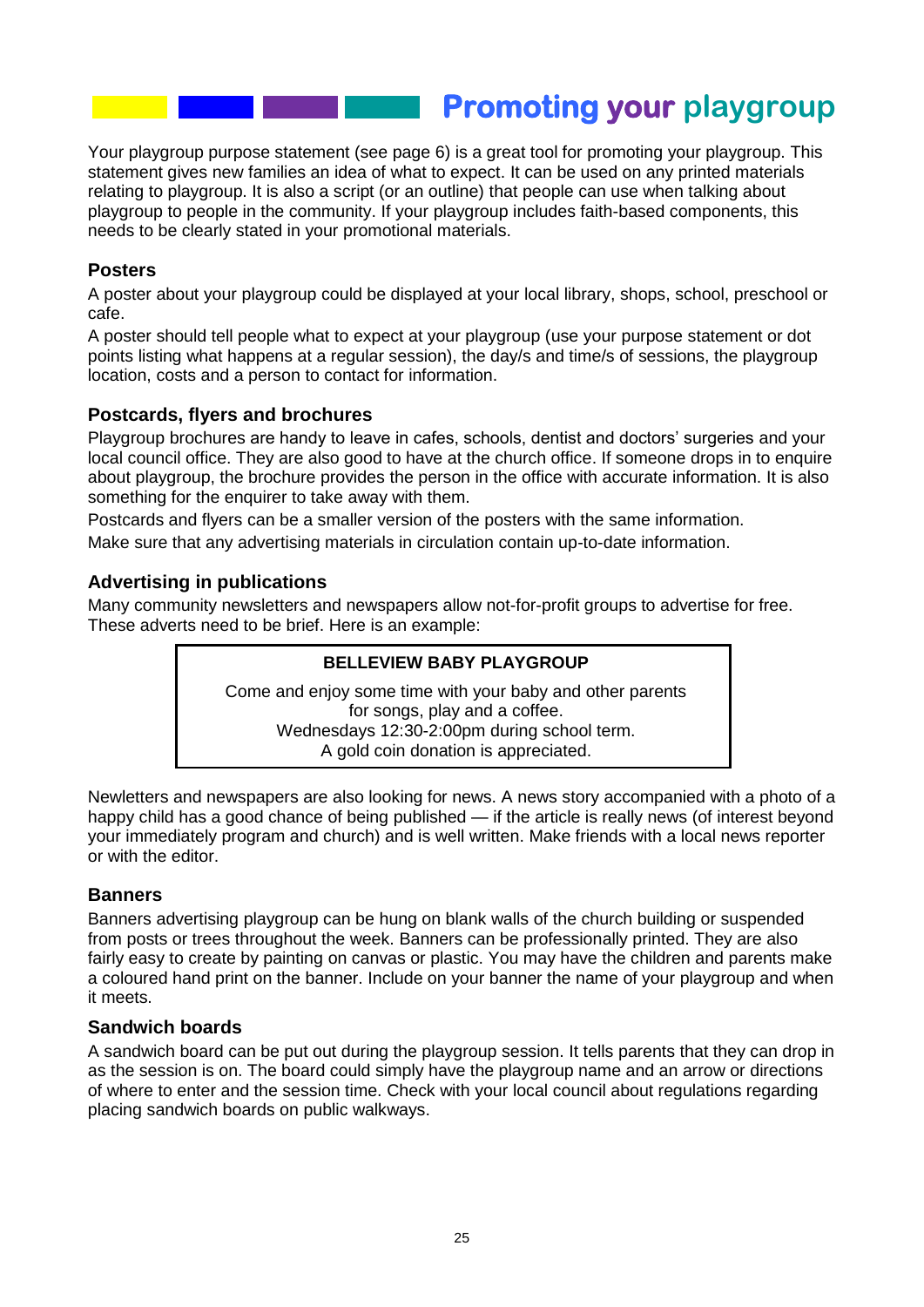### **Websites**

If your church has a website it is important to have current playgroup information listed on the website. Photos they can be added, but get parents' permission before uploading any photos and never use full names of children.

The Uniting Church SA hosts a list of playgroups run by Uniting Churches across South Australia. <http://sa.uca.org.au/cfm/parents/find-a-playgroup/>The listing is free. All you need to do is email [children@sa.uca.org.au](mailto:children@sa.uca.org.au) the following details:

> Suburb: Name of playgroup Venue: Day and time of sessions: Contact: (Please check that the person is willing to have their name and details on the website.) Playgroup SA Affiliated: No/Yes Other Info: eg, age group, what to bring

The listing is regularly updated, so notify [children@sa.uca.org.au](mailto:children@sa.uca.org.au) of changes to your playgroup status.

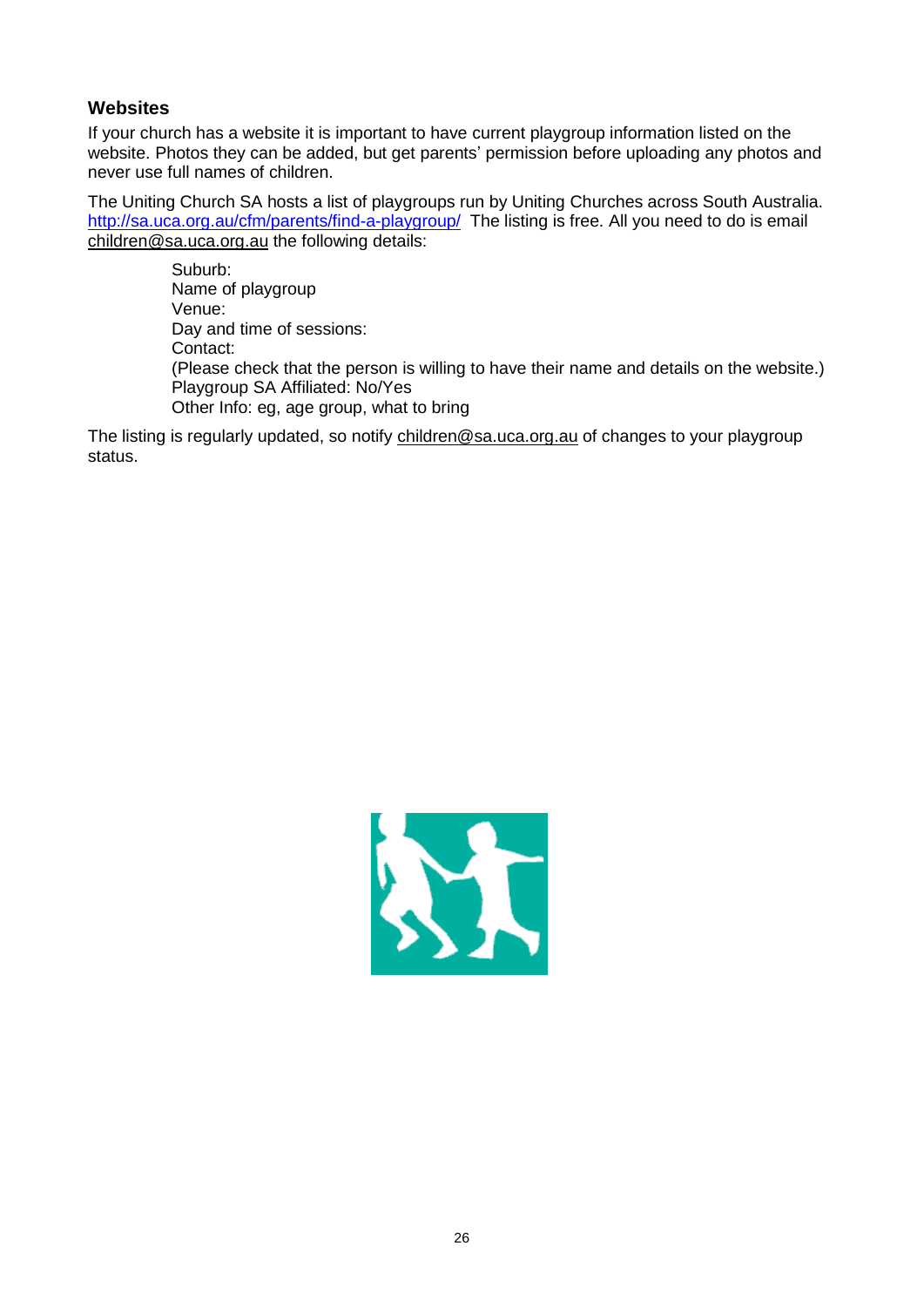## **Playgroup sessions**

Having a routine and predictable schedule for playgroup is one aspect of providing a safe, comfortable environment. It will help both children and parents settle in and have a sense of belonging and ownership: 'this is how we do things at my playgroup'.

A schedule provides a framework in which the team can provide a wide range of activities.

Here are some possible schedules for playgroup sessions ranging from 1 hour to 2.5 hours.

| Free play         | 20     |
|-------------------|--------|
| Activity time     | 15     |
| Story time        | 5      |
| Snack             | 10     |
| Song and Goodbye  | 10     |
| <b>TOTAL TIME</b> | 60 min |

| Goodbye              | 5  |
|----------------------|----|
| Song and dance time  | 10 |
| <b>Activity time</b> | 35 |
| Story time           | 10 |
| Snack                | 10 |
| Quiet time           | 5  |
| <b>Activity time</b> | 40 |
| Group time           | 5  |
| Free play            | 30 |

| <b>TOTAL TIME</b>    | $90 \text{ min}$ |
|----------------------|------------------|
| Group and Goodbye    | 10               |
| Story time           | 10               |
| Snack                | 10               |
| <b>Activity time</b> | 30               |
| Song and dance time  | 10               |
| Free play            | 20               |
|                      |                  |

| <b>TOTAL TIME</b>    | 120 min |
|----------------------|---------|
| Goodbye              | 5       |
| Song and dance time  | 10      |
| <b>Activity time</b> | 20      |
| Story time           | 5       |
| Snack                | 10      |
| <b>Activity time</b> | 35      |
| Group time           | 5       |
| Free play            | 20      |
|                      |         |

### **Welcome time**

Establish a routine for welcoming regular group members: as parents and children arrive, a playgroup leader welcomes them, goes through a sign-in and/or name tag procedure and directs families to a free play area.

Establish a routine for welcoming new families: give them any handbook, program or other written information you have available. Introduce the new family to at least one other regular family who will spend the session with them helping them understand the way you operate.

If your playgroup includes parents who are not fluent in English or who do not read well, organise a buddy system that pairs this family with another family that can support them.

#### **Faith enrichment**

Team members build relationships with the families who attend.

Team members aim to help all participants feel comfortable in the church surroundings. They may find opportunities to explain how different parts of the church building are used at other times.

Team members may encourage the congregation to have decoration that will interest people who come to playgroup and give the playgroup team a starting point for talking about the gospel or the work of the church.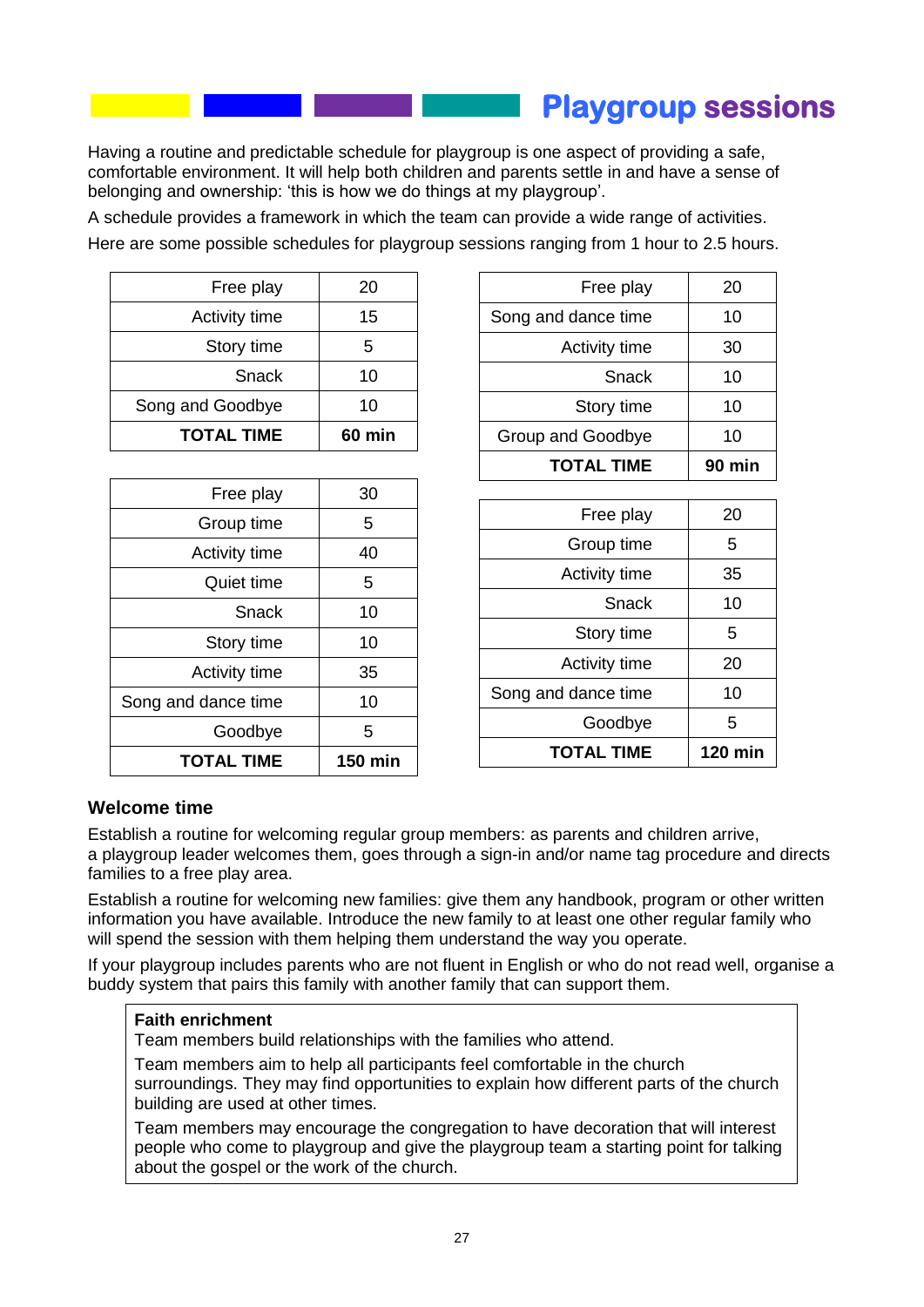## **Free play time**

Free play is unstructured time when children and parents can play and interact with one another and with some toys — indoors and/or outdoors.

The purpose of free play time is

- to help parents and children settle into the group environment in a natural way
- to give children power to choose their own activities and to interact with others as they choose.
- to enjoy time together.

## **Group time**

The purpose of group time (particularly at the start of a session) is

- to develop a sense of community
- to prepare parents and children for what will be happening at playgroup on the day
- to give children a taste of what they will experience in more formal educational settings.

Establish a routine for group time. Use a sound signal (eg a bell) to gather all the children and parents together. Children may sit on a mat. Encourage parents, where possible to sit with them.

In this time, a team member may

- welcome everyone
- acknowledge any birthdays or other special events in the lives of the community
- **•** introduce the theme for the day
- **provide parents with what they need to know about activity centres.**

#### **Faith enrichment**

The theme for the day may be a Bible text or the key Faith Concept from *Playgroup Program Ideas*.

## **Activity time**

The purpose of activity centres is

- to help children explore, learn and develop new skills and understandings
- to model to parents a range of activities they may be able to do with their own children
- to encourage parents to help their own children learn and gain new experiences
- to give children some power to choose their own activities
- to have fun together.

Establish a routine for activity time.

Activity time can be organised around a variety of Activity Centres: specific activities set up in designated areas. See the section on Activity Centres (page 31).

## **Quiet time**

The purpose of quiet time in a longer playgroup format is

- to provide a quiet break from more strenuous activities
- to model to parents a range of quiet activities they might use with their own children.

Establish a routine for quiet time. Use a sound signal (eg a bell) to draw children and parents together for quiet time.

Find your own way of doing quiet time, eg

- Children lie down, close eyes and stay as still as they can as they listen to quiet music
- Children lie down and parents give them a gentle massage while quiet music plays
- Children sit on parent's laps for a cuddle and quiet movement to quiet music.

### **Faith enrichment**

Use recorded Christian music, lullabies or quiet children's songs.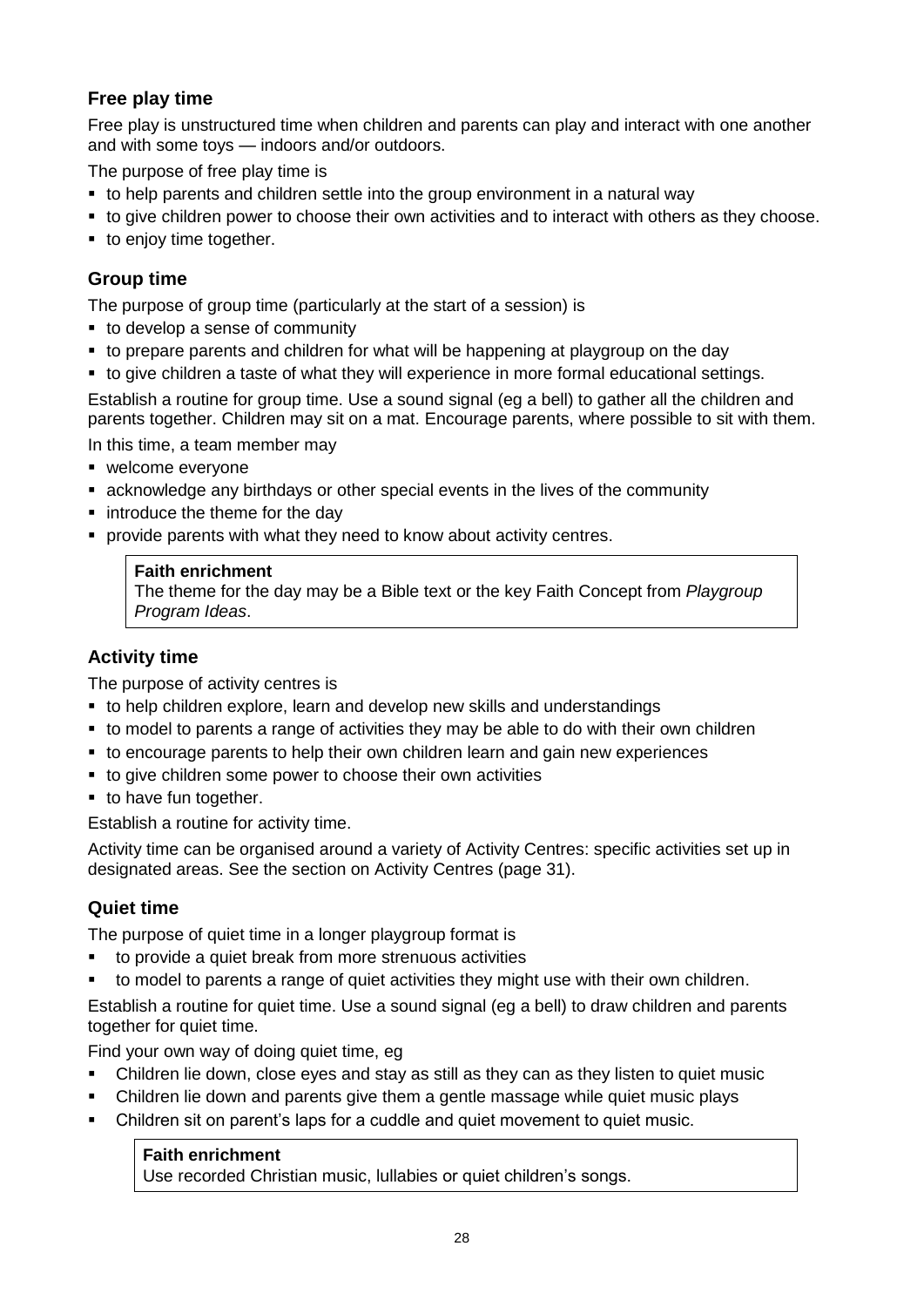## **Snack time**

The purpose of snack time is

- **to provide nourishment for children**
- to help children develop a taste for a variety of healthy foods
- to model to parents a range of useful mealtime routines.

Establish a routine for snack time. Here is one way of organising it:

- Use a sound signal (eg bell) to announce snack time
- Parents supervise their own children washing hands as they come to the snack space
- Gather children around a low table or a picnic mat
- Acknowledge the helpers/parents who have prepared the food and God who provided it.

### **Faith enrichment**

Introduce a simple spoken or sung table grace that you use regularly at playgroup and which parents can use at mealtime at home, eg

> For health and friends for food to eat we thank you, God. Amen.

- If the day's snack relates to the day's theme, explain the connection
- Parents serve each child their own small bowl of finger food
- Children remain sitting quietly until all (or nearly all) have finished
- Children take empty bowls to a collection spot
- Parents supervise own children washing hands after eating.

**NOTES:** given the range of food allergies and preferences, it may be easiest for playgroups to ask each parent to provide a suitable snack for their own child. In some cases you might encourage them to bring something that relates to the day's theme.

Parents may also have a snack at this time. If they have hot drinks, they will need to exercise special care to handle them safely around children.

## **Story time**

The purpose of story time is

- to model to parents a range of methods for using stories with their own children
- **to help children develop language skills**
- to help children develop a love of books and language
- to provide information about the theme.

Establish a routine for story time. But use a variety of methods for sharing the stories.

A team member (or volunteer parent) tells or reads a short story related to the day's theme.

Story time can be for the entire group, or it can be an activity area, where just a few children at a time interact with the story and the story-reader.

#### **Faith enrichment**

The story may be a Bible story or another story that develops the gospel theme.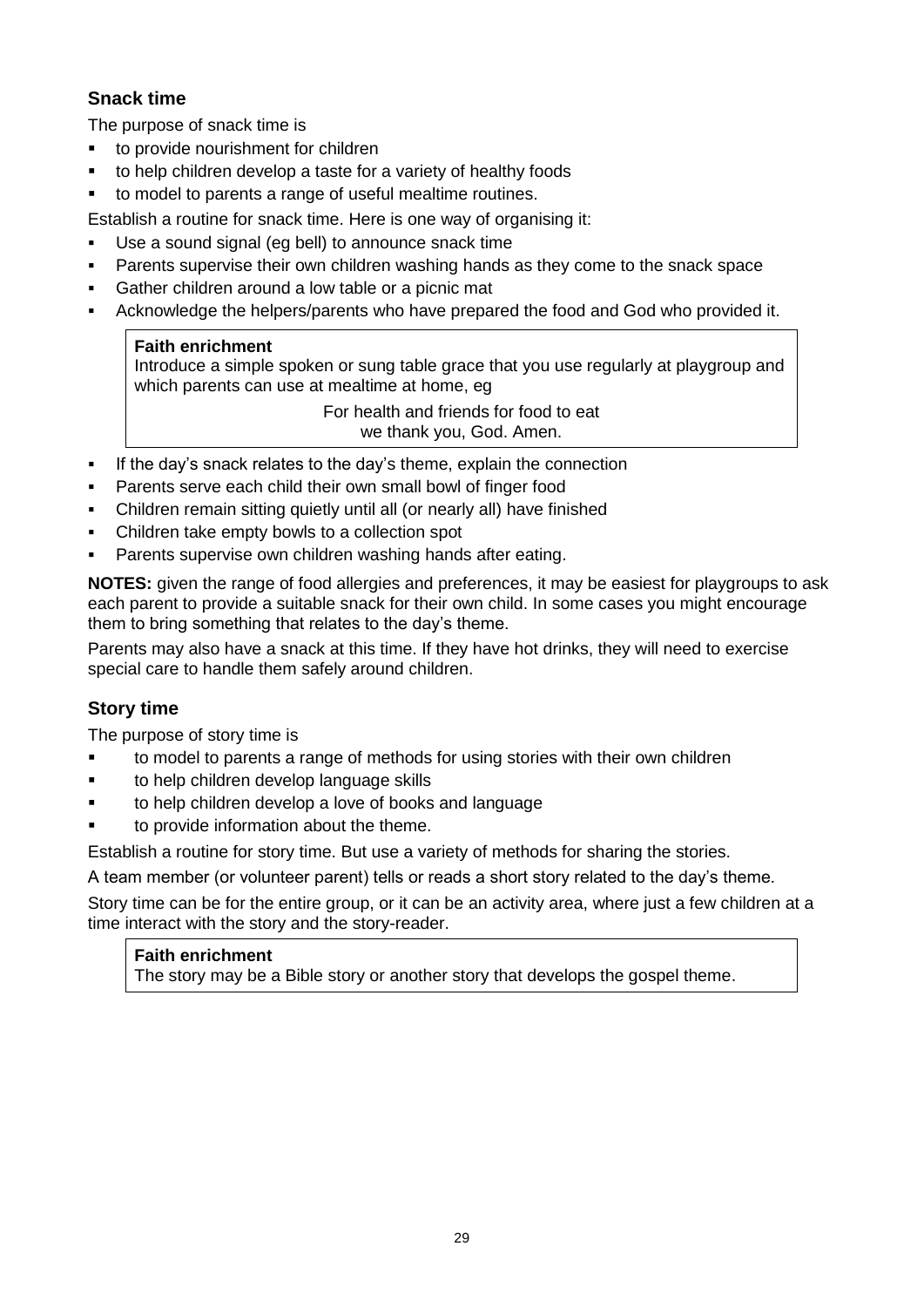## **Song and dance time**

The purpose of song and dance time is:

- to help children develop musical and movement skills
- to help children and parent group members to interact together.
- to model some activities parents can do with their own children
- to enjoy music and rhythmic movement.

Establish a routine for song and dance time. Use a sound signal to call parents and children to the assembly area for song and dance time.

A team member (or a volunteer parent) leads children and parents in speaking a rhyme or singing a song related to the theme of the day. Add dance or other movement to the song. If time allows, repeat favourite songs from previous sessions.

#### **Faith enrichhment**

The song may be related to the Bible story or theme for the day. 'Favourite songs' will include some children's gospel choruses.

## **Good-bye time**

The purpose of good-bye time is:

- to reflect on what has happened at playgroup
- to bring playgroup to a conclusion
- to preview what will be happening next time
- to practice good manners.

Establish a routine for good-bye time:

Use a sound signal (eg a bell) to call parents and children together.

Children sit on a mat; parents sit with them or gather around as for 'Group Time'.

Encourage children to raise hands if they would like to speak.

A team member asks:

- What was playgroup about today?
- What was the best thing about playgroup today?
- Who do we need to thank at playgroup today?

A team member tells children what will be happening next time and gives parents any needed information or reminders.

You may sing a special good-bye song and wave to children as they leave.

| <b>Faith enrichment</b>                                                                                                                                                                                                                  |
|------------------------------------------------------------------------------------------------------------------------------------------------------------------------------------------------------------------------------------------|
| Playgroup may end with a prayer and blessing, eg                                                                                                                                                                                         |
| Invite those parents who want their children to have a blessing to stand with you in<br>a circle. Say a simple prayer, eg.                                                                                                               |
| Thank you, God, for playgroup today.<br>Thank you for (the topic and its relevance to kids).<br>Thank you that you love us and look after us.                                                                                            |
| Insert any special prayer requests.<br>Please keep all the children for names of the children]<br>and their parents safe and happy<br>until we come together again. Amen.<br>Turn to the person beside you and give them a good-bye hug. |

You may also provide parents with information about church worship, Sunday children's programs and other activities of the church.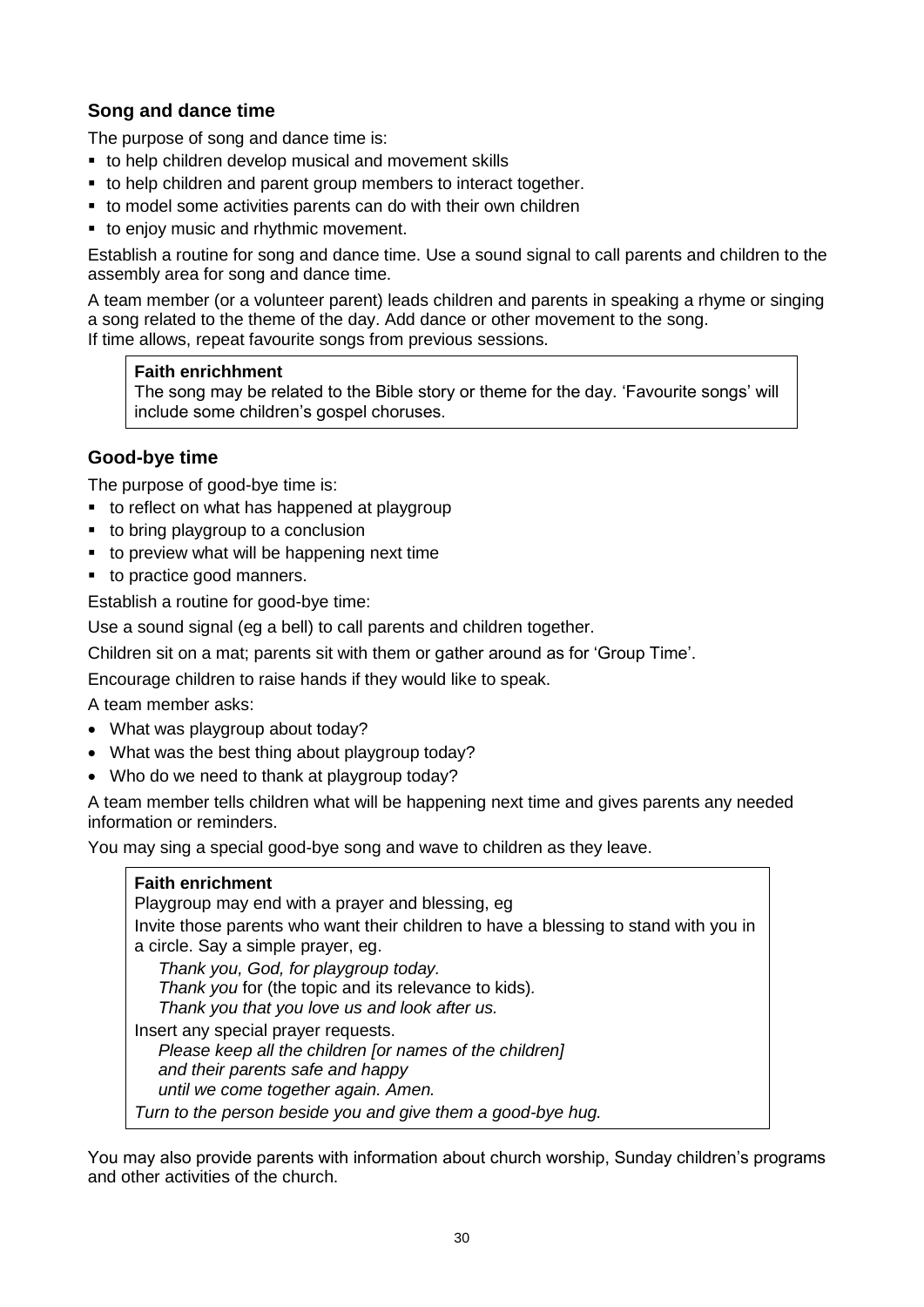# **Playgroup session themes**

Having a theme for each session of playgroup gives the team a framework for selecting activities for the session. A theme or 'day' also builds a sense of anticipation for parents and children.

The number of possible themes is unlimited. But themes should relate to and extend the experience of the children and families in your playgroup.

Playgroup themes may deal with things like:

- animals
- colours
- community helpers
- my body
- transportation
- sports
- holidays
- plants.

See Appendix ½ for a scheme of themes included in UCSA's *Playgroup Program Ideas*.

Other resources for developing session themes include:

**Tiddlywinks:** Scripture Union's Bible-based resources are clearly linked with Early Learning Goals. Each book contains 25 multi-purpose outlines with ideas for play, prayer, craft, stories and rhymes.

| The B                                                                                          |
|------------------------------------------------------------------------------------------------|
| rang                                                                                           |
| 25 multi-purs<br>putlines for<br>pre-school grou<br><b>AR OTHERS</b><br><b>COLUMN TWO</b><br>٠ |
| <b>Charles of the</b><br>God's big book                                                        |

- *The Big Orange Book* themes: All creatures great and small; Friends of God; Stories of Jesus
- *The Big Green Book* themes: God's wonderful world, God gives us people, Let's find out about Jesus, God knows when I am feeling … happy, cross, sad, shy, scared
- *The Big Yellow Book* Themes: Easter, God gives us families, Friends of Jesus, weather.
- *The Big Red Book* themes: Christmas, People we meet, stories Jesus told, God gives us food.
- *The Big Purple Book* Themes: Jesus loves me, God loves it when ... I make music, sing, dance, look at books, I'm me, Friends and followers (mostly Paul stories)

**Play School:** Australia's longest-running children's television show is itself is a good resource for playgroup leaders. It models good presentation methods, appropriate language to use with preschool children and ways using a variety of activities to develop a theme.

Play School songbooks and CDs give you access to songs from the program that may be familiar to children and parents.

*The New Useful Book,*(*Songs and Ideas from Play School*, by Henrietta Clark, contains words and melody lines for many popular children's songs. Songs and related activities are arranged by themes.

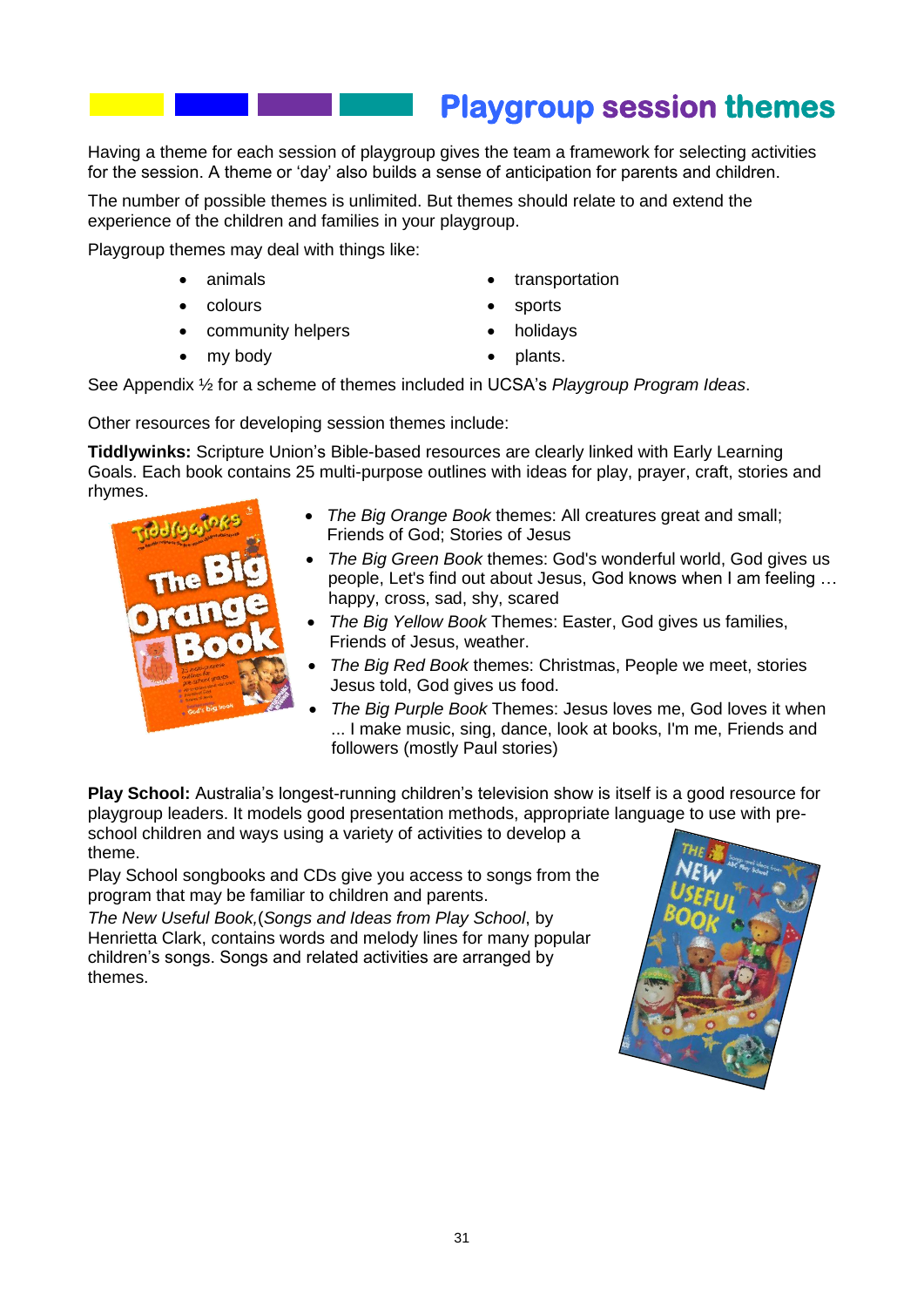## **Playgroup activity centres**

Activity centres are designated spaces where children and parents can engage in a range of different experiences. Families move from centre to centre at their own pace. Centres can be separate rooms or areas marked by tables, room dividers or rugs.

The number of centres depends on the length of your program, eg for a 90 minute program, aim to have at least 5 centres; 120 min (6 centres); 150 min (7 centres); 180 min (9 centres)

The number of centres you have operating *at any one time* depends on the number of families in your group. You will generally not have more than four families at a centre at any one time. For example: if you have less than four families, you might have only one centre open at a time and the families move together from centre to centre. If you have four to ten families, you might have three centres open at any time.

You will need to have a playgroup team member at most activity centres. At some centres all that is required is an instruction sheet for parents, allowing one team member to supervise several centres.

Here are some of the activity centres you might include in your playgroup program. Use the same selection of centres, in the same location, week by week to help with familiarity and routine. You might rotate and change one or two of the areas from time to time.

Some of the centres will offer the same activity week after week. Others will have quite different (surprise) activities each time.

**Art centre (studio)** — this centre encourages children to express themselves and experiment with the use of various art media. The art centre provides one medium each time, eg paints one week, collage another week, playdough another week.

#### **Faith enrichment**

Parents or leaders can write the faith theme or Bible verse on the artwork that is taken home.

**Book centre (library)** — this centre encourages parents and children to explore books together. Parents can read a book/story to their own child. The centre could be set up as a borrowing library where children can select a book to take home and return the following week, thus developing habits of responsibility.

If you organise a borrowing library, you might have books for parents as well as books for children.

#### **Faith enrichment**

Include Bible stories and other 'Christian' books for both children and parents.

**Career centre** — this centre encourages children to relate the theme for the day to the world of work. A parent or other guest who works in a profession related to the theme of the day may talk with children about their work, show a short video clip about their work, and/or demonstrate a skill or equipment they use in their work.

**Computer centre** — this centre encourages children and parents to use simple computer programs, games and activities that are age appropriate and related to the theme of the day. It can be particularly beneficial for children who do not have access to technology at home.

#### **Faith enrichment**

You may introduce children and parents to some helpful Christian web sites.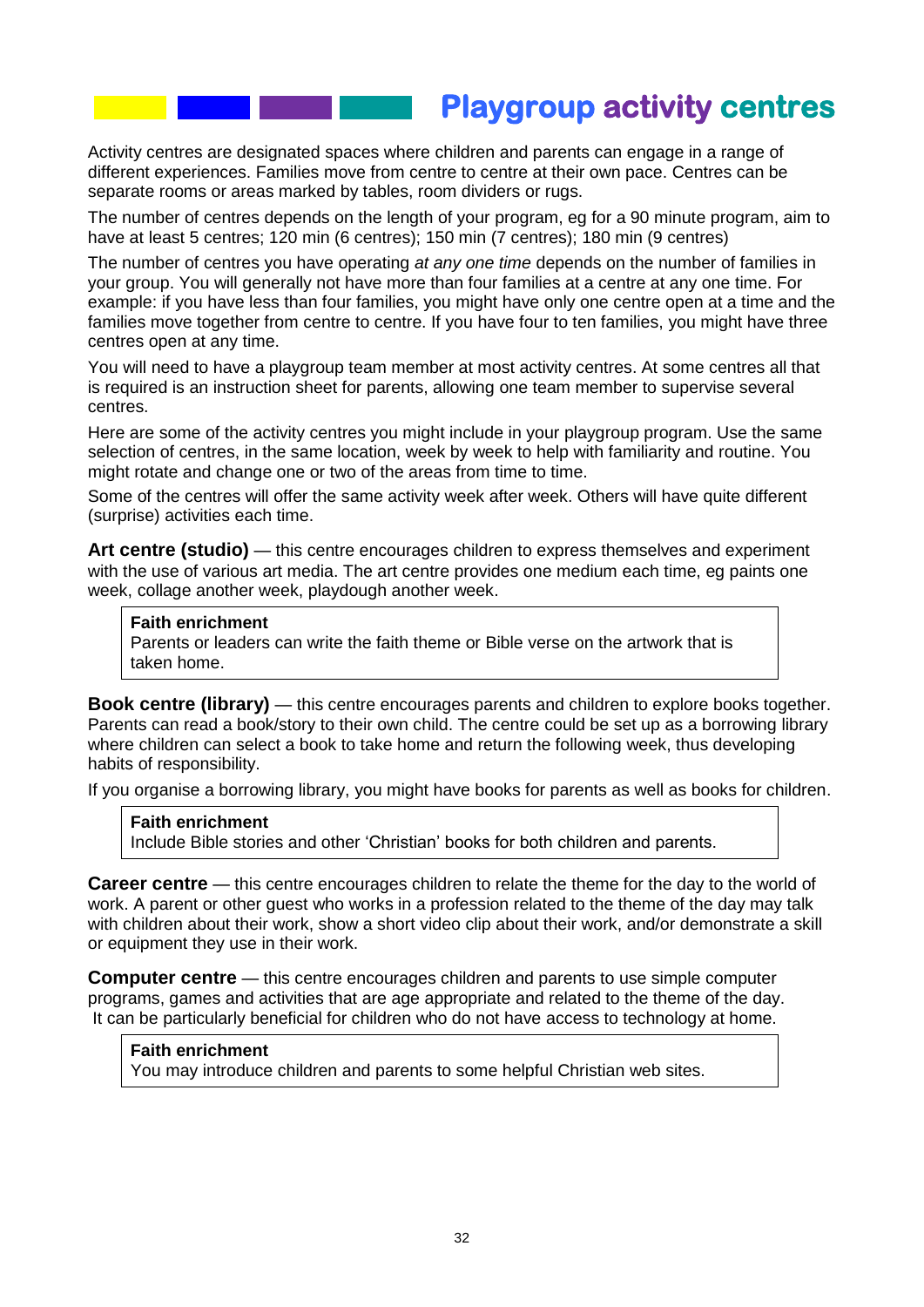**Craft centre (Workshop)** — this centre encourages children to create an item which they can take home as a reminder of the playgroup theme for the day. With parents' help they learn to manipulate a variety of craft materials, tools and techniques.

#### **Faith nourishment**

Parent or a leader writes the faith theme or Bible verse on a bag in which the children can transport their creation home.

**Exercise centre (Gym)** — this centre encourages children to do some active, large-muscle exercise. The gym might include an obstacle course, climbing gym, slides and swings, balancing bar or courses draw on the floor. It may involve the use of equipment or mat exercises. Unless you have a trained leader, keep these exercises very simple.

**Exploration centre (Lab)** — this centre (indoors and/or outdoors) encourages parents and children to explore (see, smell, taste, touch, manipulate) a range of items and activities related to the theme of the day.

**Friendship centre** — this centre encourages children to relate to a variety of people. It is set up with a few comfortable chairs. A 'special guest' (generally an older person) chats with children about an experience related to the theme for the day or any topic the guest of the child wants to talk about. It's good to take photos of children with the guests for the children (and guest) to take home.

#### **Faith enrichment**

The guests are people who can speak comfortably about their faith and the way it impacts on their life experiences.

**Garden centre** — this centre is home to a playgroup garden. It may be in a fenced-off outdoor area, a raised garden bed or simply some potted plants (indoors or outdoors). The garden may include a fruit tree or vine, but will mainly feature vegetables. The garden gives children a chance to see how the food they eat is grown and to participate in planting, caring for, harvesting preparing and eating some food. You may find your own 'Stephanie Alexander' in your congregation who would like to oversee this project.

#### **Faith nourishment**

A garden provides many opportunities to talk about God who gives the soil, the sunshine and rain and who makes the seeds grow. The experiences can build a sense of thankfulness.

**Home centre (Playhouse)** — this centre encourages children to act out situations or use items featured in the theme for the day. The centre can be set up like one room of a house (or it may contain a large doll house and dolls). The play can be either structured or free flowing. You may want to decorate this area with pictures of children in their homes.

**International centre** — this centre encourages children to think multi-culturally and to appreciate other languages. A parent or guest who is fluent in a language other than English uses actual items or actions to teach children a word or a simple sentence about the theme for the day in another language. If possible the parent or guest will talk briefly about how the theme topic is viewed in their culture. The centre can be decorated with photos and/or items from the selected cultural group.

**Learning centre (school)** — this centre provides experiences in counting and reading a few simple words related to the theme of the day.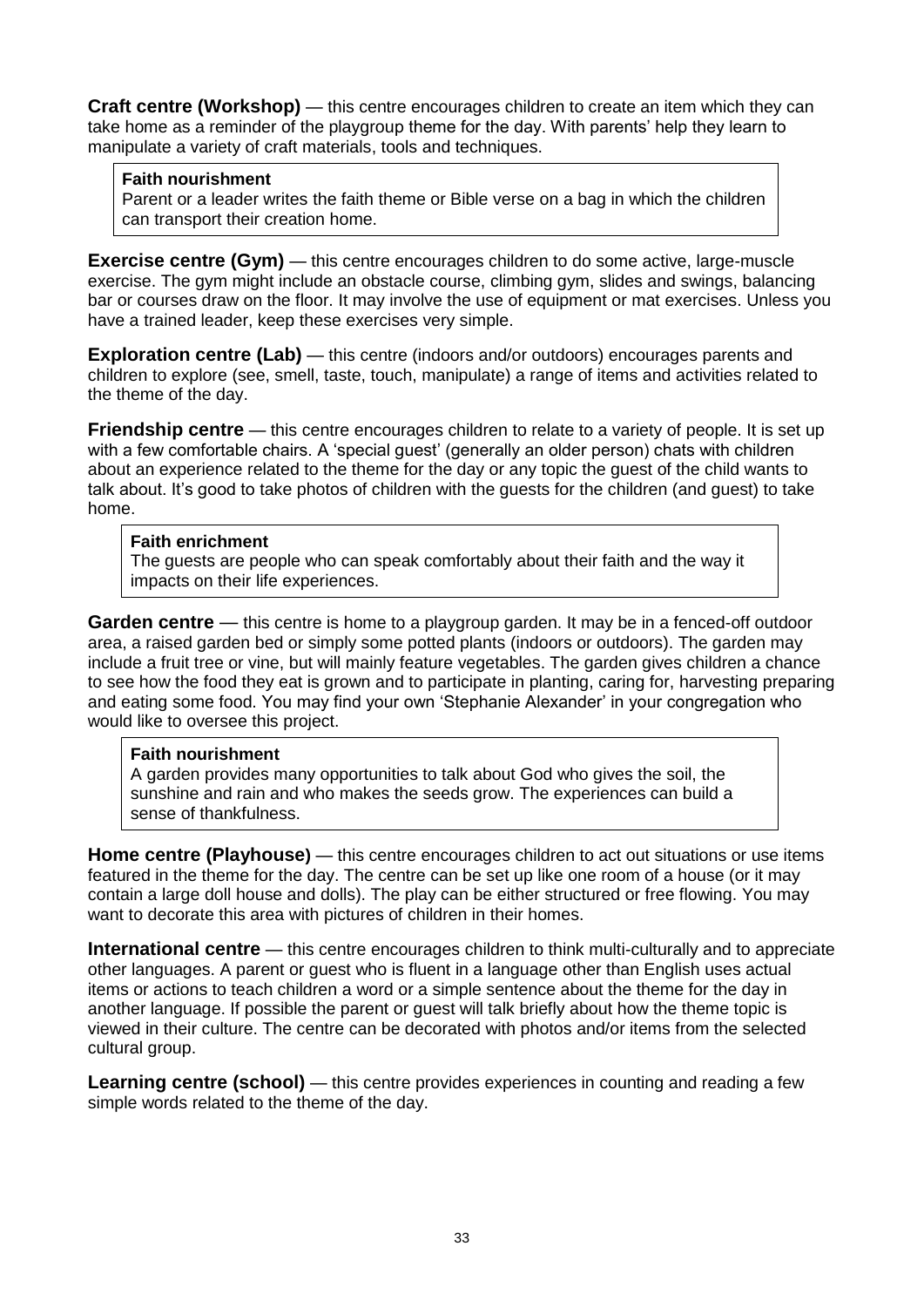**Music centre** — this centre encourages children to relate to music. It provides music for children to listen to and sing (move) along to and/or instruments children can play.

#### **Faith enrichment**

The music can include simple gospel songs and songs that support the Bible theme or story.

**Nature centre** — If outdoors, this centre is a space that has been left in its natural state, where children can walk in long grass, climb on rocks and logs, listen to bird and animal songs, collect leaves, find worms and bugs and generally explore at their own pace. If indoors, the nature centre is a collection of natural objects on a table or mat. Children can examine, manipulate and talk about the objects.

**Outdoor centre (playground)** — this centre contains a sand pit and outdoor play equipment that children can enjoy in their own way. It encourages children — particularly those who spend most of their time indoors — to get outside and possibly overcome any fear they have of being outdoors. In favourable weather, many of the other centres might be located outdoors.

**Performance centre (theatre)** — this centre encourages children to act out the theme (or story) of the day using puppets, dress-ups, music, dance, etc.

#### **Faith enrichment**

From time to time in an intentionally **faith-nurturing** playgroup, the children may be invited to share their 'performance' in a worship service or social gathering of the congregation.

**Play centre** — this centre is basically a continuation of free play (indoors or outdoors) where children can choose their own toys and experiences.

**Shopping centre** — this centre encourages children to act out situations or use items featured in the theme for the day. The centre is set up like a shop. The play can be either structured or free flowing.

Although some children are happy to stay with one activity for a long time, it's good to encourage them to sample at least one or two other activity centres.

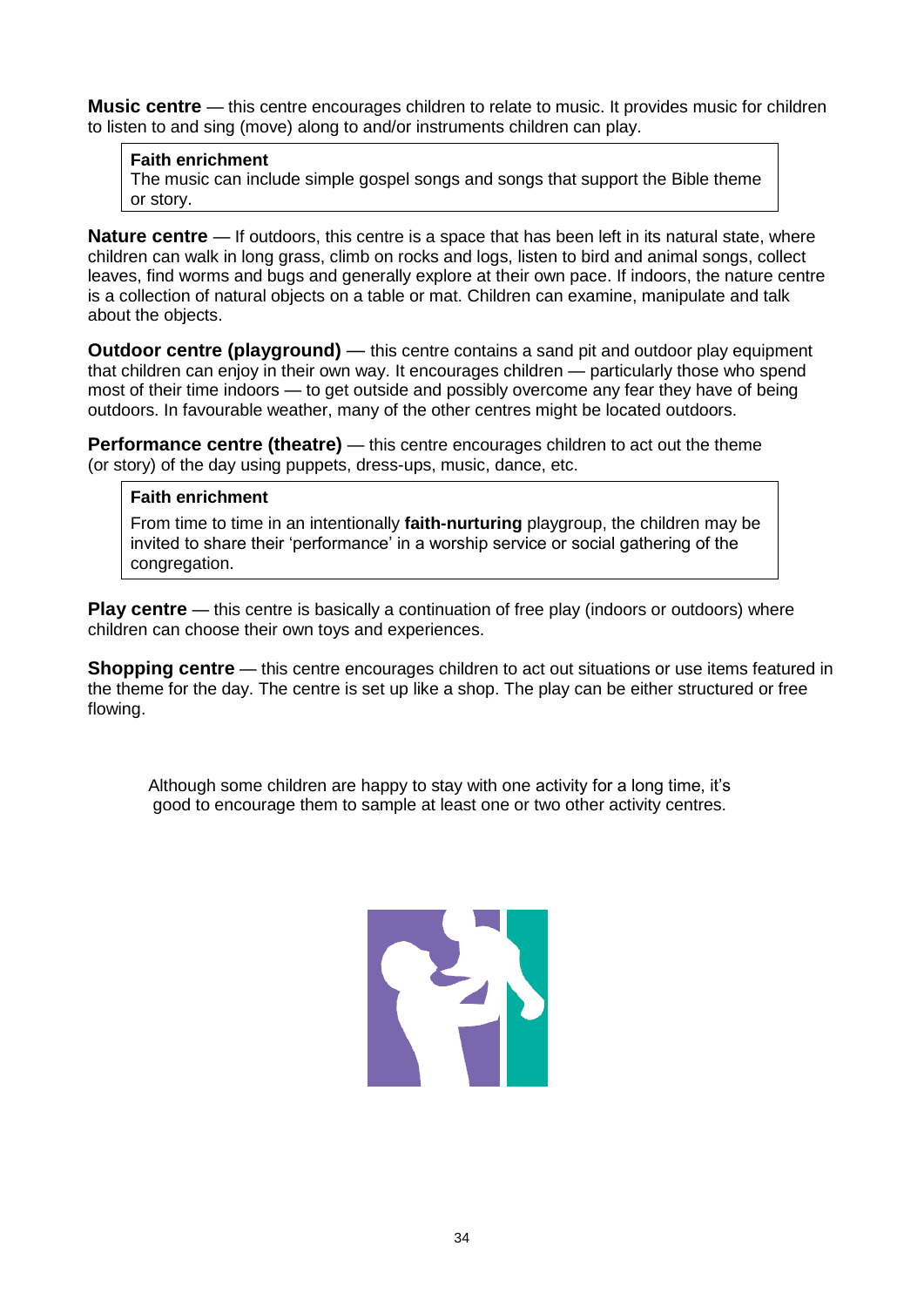## **Evaluating your playgroup**

It's good to evaluate your playgroup regularly. After each session, have a quick discussion about how it went, problems and special successes noted, what could be improved.

A couple times a year — possibly prior to reporting to your church council — have a more in-depth evaluation. Your purpose statement (page 6) is your most valuable tool for evaluating your playgroup.

The basic question is: are we doing what we set out to do? Look at:

- successes (What can we celebrate about what is happening in playgroup?)
- frustrations (What challenges are hindering the success of our playgroup and what can we do about them?)

A second question is: are we satisfying the needs of

- the children?
- the parents?
- the community?
- our team?

The answers will come from the team, from observation (what does our playgroup look like, sound like, feel like) and from the parents.

If the answer is yes, you'll probably want to continue pretty much the way you are going. But even with a yes, the team or parents might suggest some modifications that will improve it.

Statistics can help with your evaluation, but playgroup number will naturally go up and down with the changing ages of the children.

#### **Too large**

A thriving playgroup may become too big.

The recommended maximum number of families per session is fifteen. This may alter, depending on your space and safety considerations, the number of volunteers you have, the level of parent involvement and the number and type of activities you provide.

If playgroup gets too big, consider:

- an additional session (a different day and/or time each week)
- a waiting list
- moving to a larger space, even if it isn't on church property.

#### **Too small**

A struggling playgroup may become too small.

Many of the social advantages of playgroup are lost if the group is too small. Unless you are in an isolated area where getting together with just one other family is a boon for parents and children, a playgroup should consist of at least five families.

If your numbers are lower than this, you may need to:

- re-survey the community to see if there are families with young children needing a playgroup
- re-format your playgroup to meet the changing needs of the community
- re-promote your playgroup
- join with another playgroup
- close your group.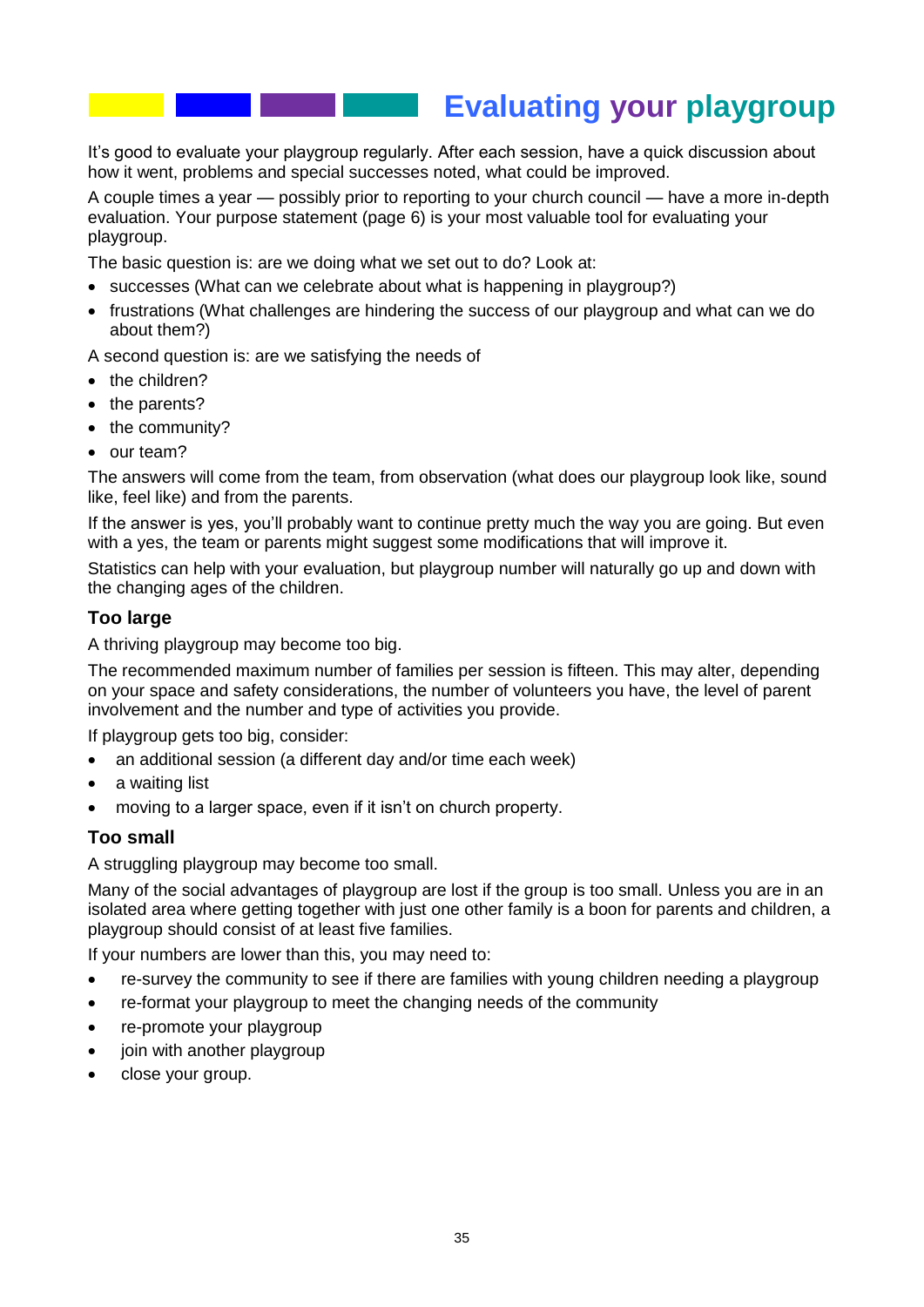## **Closing down a playgroup**

If you decide to discontinue your playgroup for any reason:

- Call a meeting of all existing playgroup families, team members and a representative of your Church Council to discuss the closing down process and allocate responsibilities.
- Finalise all paper work.
- Keep accident, injury and attendance records for seven years for insurance purposes.
- Pay outstanding debts; close the bank account.
- Consider how playgroup equipment and the remaining money will be distributed.

Close playgroup with a celebration, recognising what God has done in people's lives through the playgroup.

If you would like to discuss your situation, you can contact the UCSA Children and Family Ministry Team.

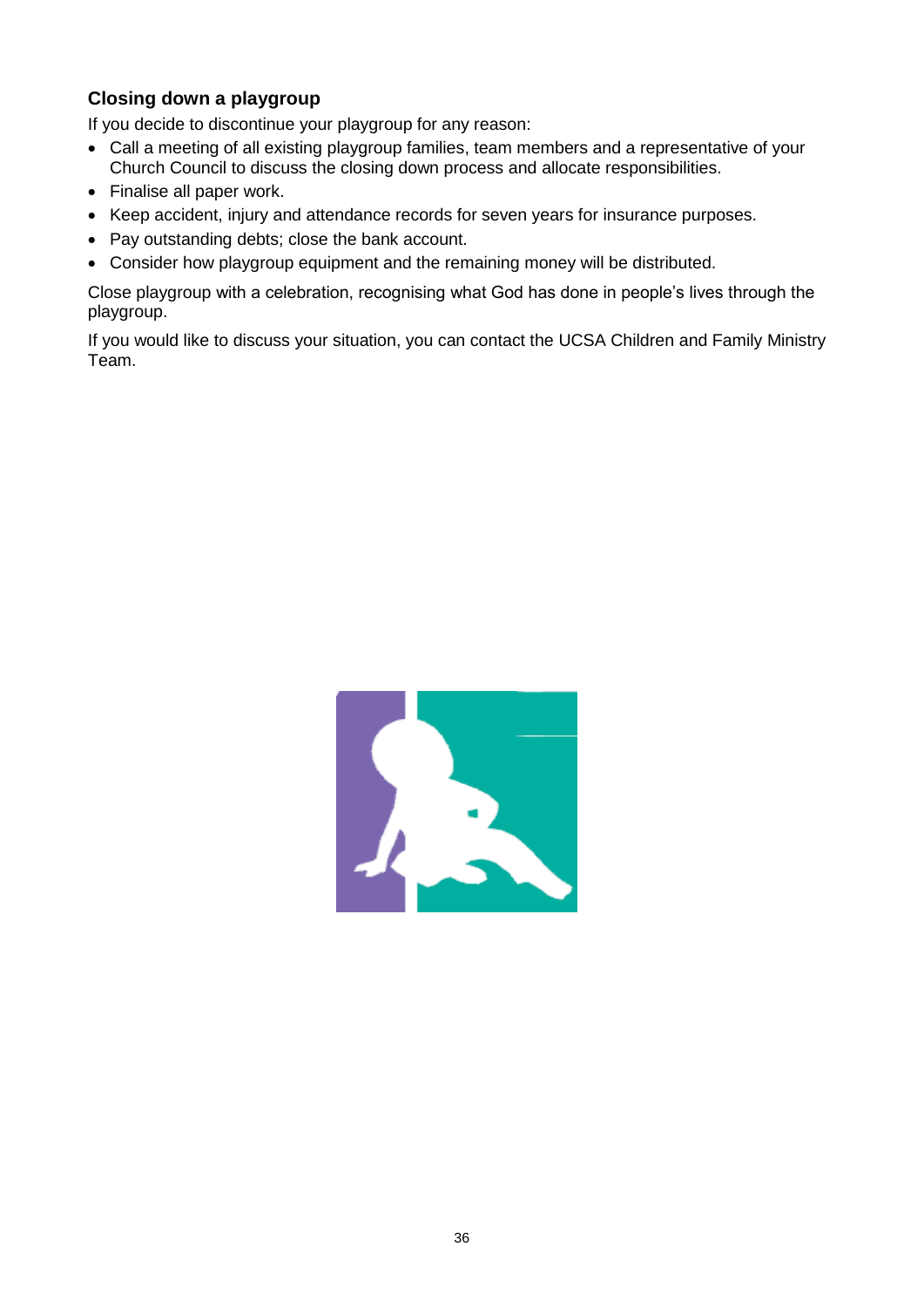**After playgroup**

Playgroup is a stage in a family's life. It ends when the youngest child 'graduates' to preschool or kindergarten. How does a congregation maintain contact with playgroup families when they move on?

The first answer is relationships. Playgroup team members will have formed personal relationships with some families. Encourage them to continue the relationship with visits, cards, phone calls, etc. They may continue praying for the families; and letting the families know they are doing so.

Plan to continue sending regular playgroup newsletters (with invitations to congregational events) to the families for at least a year after they leave playgroup.

The second answer is programs:

- Some families may be absorbed into the regular programs of the congregation: worship, education, service, or fellowship.
- The playgroup team may organise playgroup reunions, perhaps during the school holidays.
- The congregation may look at after-school or school holiday programs for children, serving the same parents who were served by playgroup at an earlier stage of their lives.
- The congregation may consider establishing a special ministry to early primary aged children and their families or one in which the families are intentionally incorporated into all-age activities, eg 'Messy Church' (www.messychurch.org.uk).
- The congregation may establish a milestones program where former playgroup families are invited to special weekend events commemorating things like:
	- starting primary school, middle school, high school
	- first experience at organised sports (actually, organising sports opportunities may be another avenue for meeting family needs!)
	- looking at social media or drugs or alcohol
	- puberty camps for dads and boys / mums and girls
	- drivers L-plates, P-plates, full licenses
	- leaving home
- The congregation may actively support the Schools Ministry Group's Christian Pastoral Support Worker in the school attended by former playgroup children.

#### **Family Friendly Churches**

You can find a list of Uniting Church SA Churches proactive in developing programs for children and families at www.sa.uca.org.au/cfm/parents/find-a-family-friendly church. Please check that your information is current.

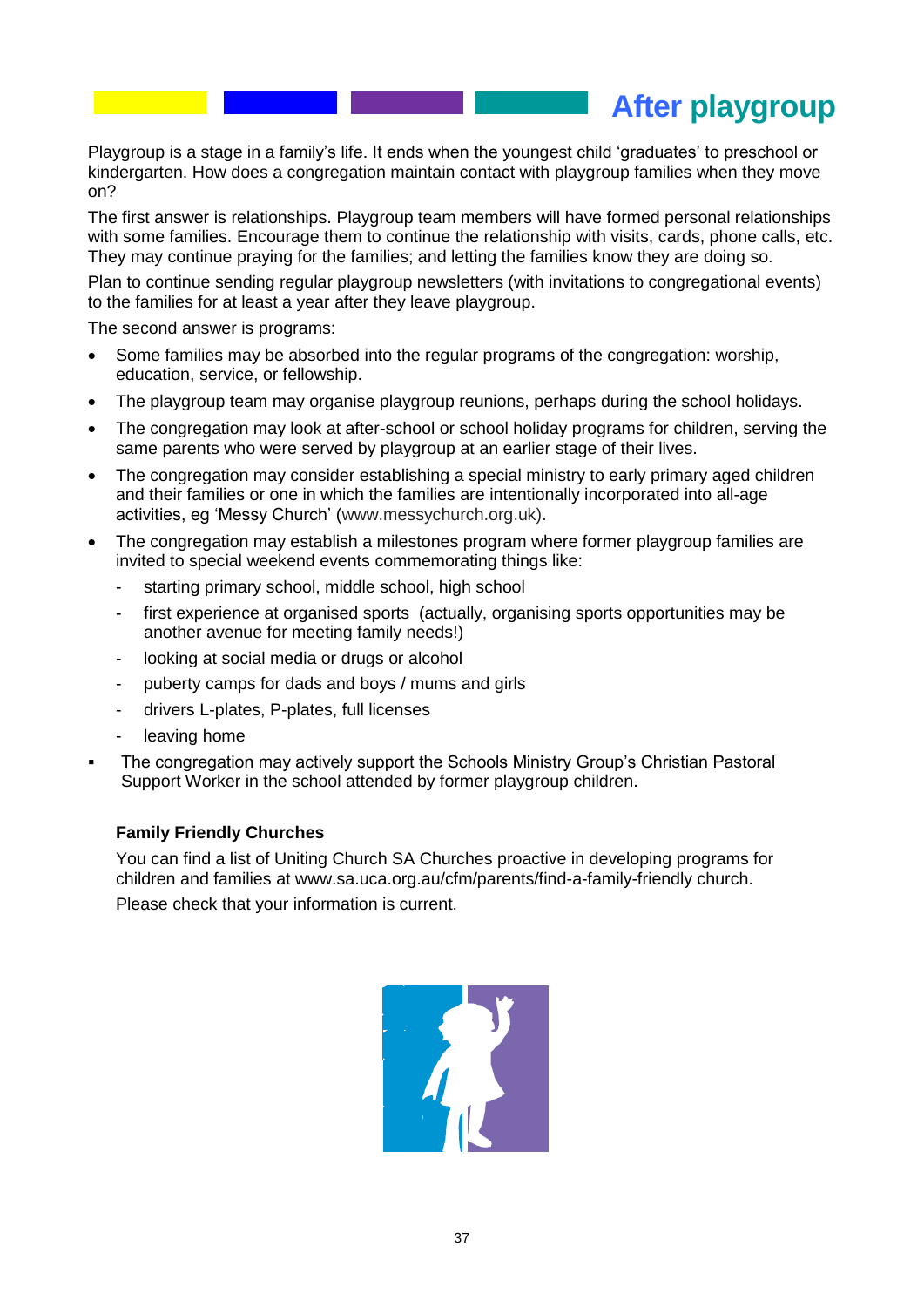## **Useful contacts**

### **Children and Family Ministry Team, Uniting Church SA**

We can provide resources for your playgroup. We send occasional emails and organise events, training, freebies and other reminders for our network of playgroup leaders.

We can also visit your playgroup and give feedback and suggestions for your playgroup or ideas for building on the ministry of the playgroup.. We can also run training for leaders and volunteers.

**E:** childre[n@sa.uca.org.au](mailto:hharding@sa.uca.org.au)

**P:** (08) 8236 4281

**A:** Level 2, 212 Pirie Street, Adelaide, SA GPO Box 2145, Adelaide, SA 5001

**W:** [http://sa.uca.org.au/cfm/ministry](http://sa.uca.org.au/cfm/ministry-leaders/playgroups)[leaders/playgroups](http://sa.uca.org.au/cfm/ministry-leaders/playgroups)

### **Called to Care, Uniting Church SA**

Linda Vinall has information about creating safe spaces and screening leaders.

**E:** [lvinall@sa.uca.org.au](mailto:lvinall@sa.uca.org.au)

**P:** (08) 8236 4248

**A:** Level 2, 212 Pirie Street, Adelaide, SA GPO Box 2145, Adelaide, SA 5001

#### **Congregational Property, Uniting Church SA**

Catherine Stock can answer your questions about the use of church property.

## **E:** [cstock@sa.uca.org.au](mailto:cstock@sa.uca.org.au)

**P:** 08 8236 4240

**A:** Level 2, 212 Pirie Street, Adelaide, SA GPO Box 2145, Adelaide, SA 5001

#### **Synergy**

Link into the collective size of South Australian Uniting Church organisations to negotiate competitive pricing and conditions for a range of goods and services

**E:** [synergy@sa.uca.org.au](mailto:synergy@sa.uca.org.au)

#### **Christian Playgroup Network**

The Christian interdenominational association promotes the value of playgroups as a relevant outreach ministry for Christian churches. The website has many useful articles and resources.

**W:** http://cpn.org.au/

#### **Playgroup SA**

A non-profit, community based organisation. Affiliation entitles you to benefits such as: referrals, consultant support and advice, comprehensive insurance, newsletter, PGSA Shop (play supplies) and Apra Music License **E:** [info@playgroupsa.com.au](mailto:info@playgroupsa.com.au)

**P:** 08 8344 2722

**A:** 91 Prospect Road, Prospect, SA 5082 **W:** www.playgroupaustralia.com.au/sa

#### **Child & Youth Health**

Check Women's and Children's Health Network site for answers to questions about parenting and child health.

**W:** [www.cyh.com.au](http://www.cyh.com.au/)

**P:** 1300 364 100 (24/7 Parent Help Line)

#### **Parenting SA**

Parenting SA supply helpful Parenting Guides about parenting and health. **P:** 08 8303 1660

**A:** 295 South Terrace, Adelaide SA 5000 **W:** [www.parentingsa.gov.au](http://www.parentingsa.gov.au/)

**State Emergency Service P:**13 2500

**Police Assistance P:** 131 444

**Poisons Information Service P:** 131 126

#### **CARL (Child Abuse Report Line)**

The must-do place for confidential reporting of reasonable suspicion of child abuse or neglect. **P:** 131 478

#### **Families SA**

Emergency Crisis Care **P:** 131 611

#### **Relationships SA**

A community-based, not-for-profit provider of relationship support services for individuals, families and communities. Offering counselling, mediation and education programs. (11 locations throughout SA) **W:** www/rasa/org/au

#### **Red Cross Safety Store**

Baby Capsules/Car Seats fitting **P:** 8443 9700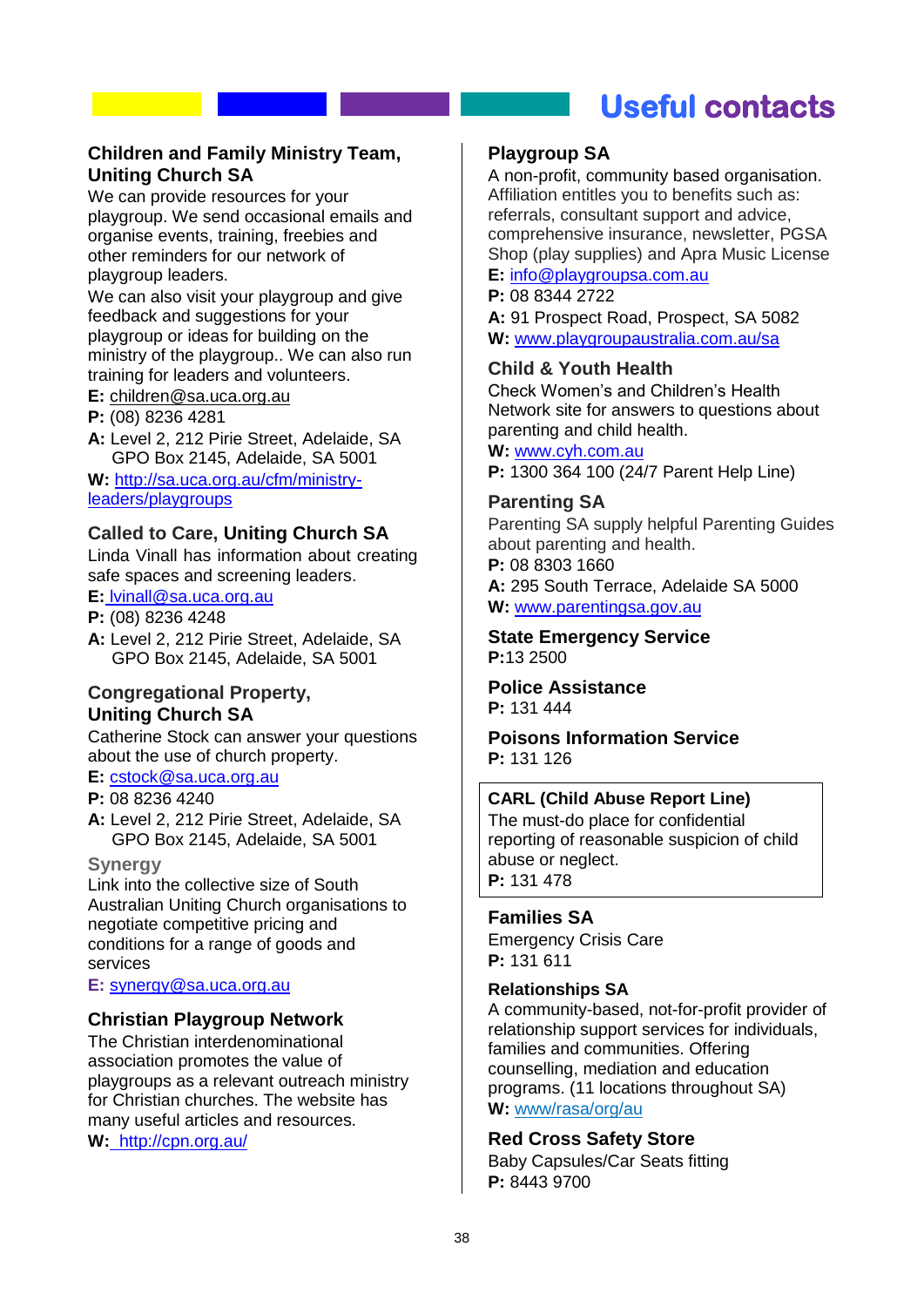

## **Sample Playgroup forms**

- 1/1 Family enrolment
- 1/2 Child enrolment, medical and photo permission
- 1/3 Parent medical
- 1/4 Team member information
- 1/5 Sign in sheet

## **From Playgroup Program Ideas**

- 2/1 Professional development page index
- 2/2 Scheme of themes

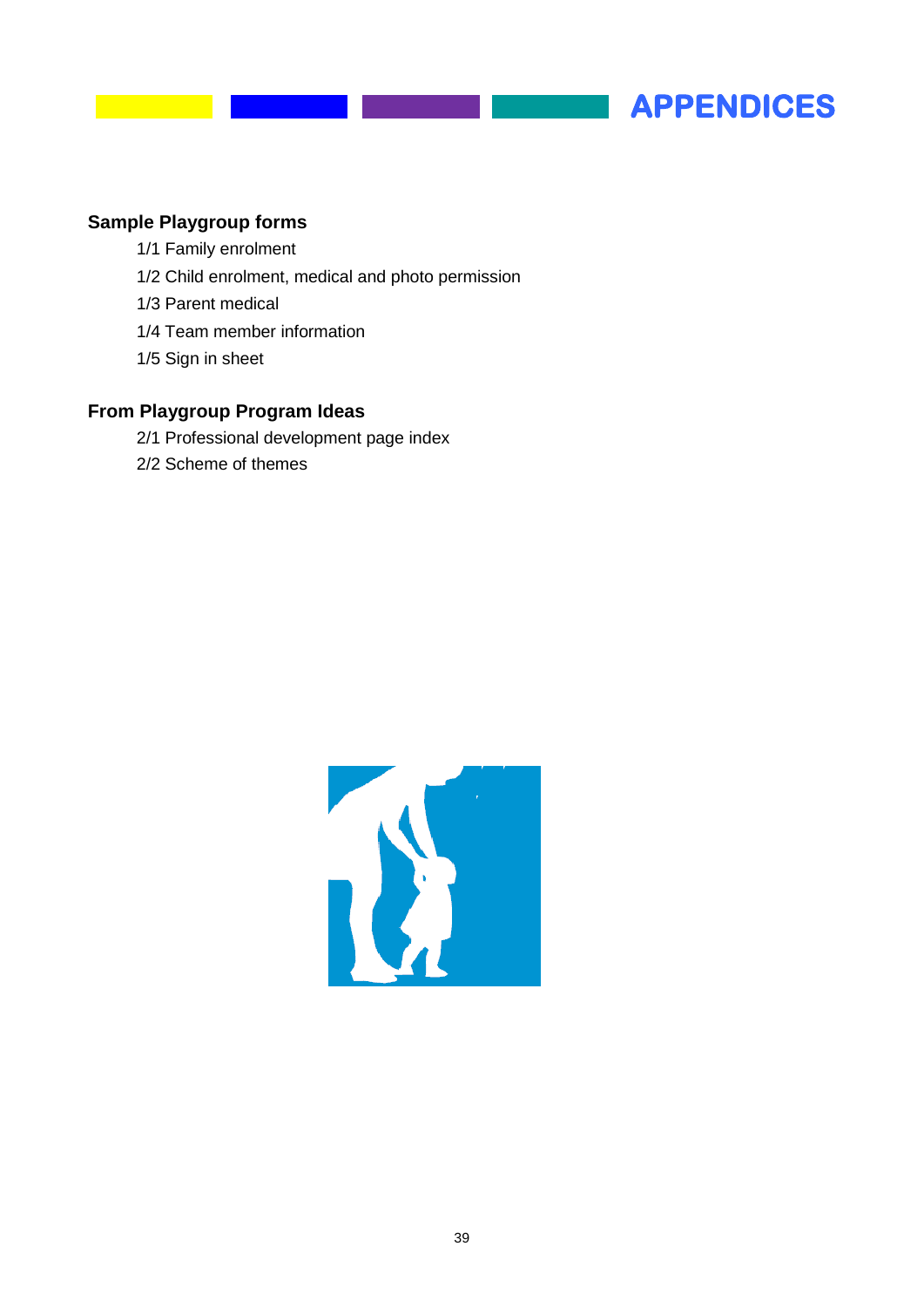|                           | Name of playgroup                                                                                                                                                                                                                                                                                                                                                                             |
|---------------------------|-----------------------------------------------------------------------------------------------------------------------------------------------------------------------------------------------------------------------------------------------------------------------------------------------------------------------------------------------------------------------------------------------|
|                           | <b>FAMILY ENROLMENT</b>                                                                                                                                                                                                                                                                                                                                                                       |
|                           | Please fill in the following details so that we can best care for you and your child (ren) at playgroup.<br>By enrolling your child (ren) in this playgroup, you are giving permission for them to participate in the<br>activities of the playgroup. You are also acknowledging that you will attend playgroup with them and will be<br>responsible for supervising them while at playgroup. |
|                           | PRIMARY ADULT - CONTACT DETAILS                                                                                                                                                                                                                                                                                                                                                               |
|                           |                                                                                                                                                                                                                                                                                                                                                                                               |
|                           |                                                                                                                                                                                                                                                                                                                                                                                               |
|                           | Home phone: __ __ __ __ - __ __ __ Mobile phone: __ __ __ __ -_ __ __ -_ __ __ __                                                                                                                                                                                                                                                                                                             |
|                           |                                                                                                                                                                                                                                                                                                                                                                                               |
|                           |                                                                                                                                                                                                                                                                                                                                                                                               |
|                           | SKILLS AND INTEREST THAT YOU CAN SHARE WITH PLAYGROUP                                                                                                                                                                                                                                                                                                                                         |
|                           |                                                                                                                                                                                                                                                                                                                                                                                               |
|                           |                                                                                                                                                                                                                                                                                                                                                                                               |
|                           |                                                                                                                                                                                                                                                                                                                                                                                               |
|                           | SECOND OR ALTERNATE ADULT - CONTACT DETAILS                                                                                                                                                                                                                                                                                                                                                   |
|                           |                                                                                                                                                                                                                                                                                                                                                                                               |
|                           |                                                                                                                                                                                                                                                                                                                                                                                               |
|                           | Mobile phone: __ __ __ __ -_ -_ __ __ -_ __ -_ __ __<br>Home phone: __ __ __ __ - __ __ __ __                                                                                                                                                                                                                                                                                                 |
|                           |                                                                                                                                                                                                                                                                                                                                                                                               |
| Relationship to child/ren |                                                                                                                                                                                                                                                                                                                                                                                               |
|                           | SKILLS AND INTEREST THAT YOU CAN SHARE WITH PLAYGROUP                                                                                                                                                                                                                                                                                                                                         |
|                           |                                                                                                                                                                                                                                                                                                                                                                                               |
|                           |                                                                                                                                                                                                                                                                                                                                                                                               |
|                           |                                                                                                                                                                                                                                                                                                                                                                                               |
|                           |                                                                                                                                                                                                                                                                                                                                                                                               |
|                           |                                                                                                                                                                                                                                                                                                                                                                                               |
|                           | CHILDREN YOU WILL BE RESPONSIBLE FOR AT PLAYGROUP                                                                                                                                                                                                                                                                                                                                             |
|                           |                                                                                                                                                                                                                                                                                                                                                                                               |
|                           |                                                                                                                                                                                                                                                                                                                                                                                               |
|                           |                                                                                                                                                                                                                                                                                                                                                                                               |
|                           |                                                                                                                                                                                                                                                                                                                                                                                               |
|                           | [Add your congregation's privacy statement. See the Called to Care Privacy Policy Manual                                                                                                                                                                                                                                                                                                      |
|                           | http://sa.uca.org.au/called-to-care/downloadable-resources]                                                                                                                                                                                                                                                                                                                                   |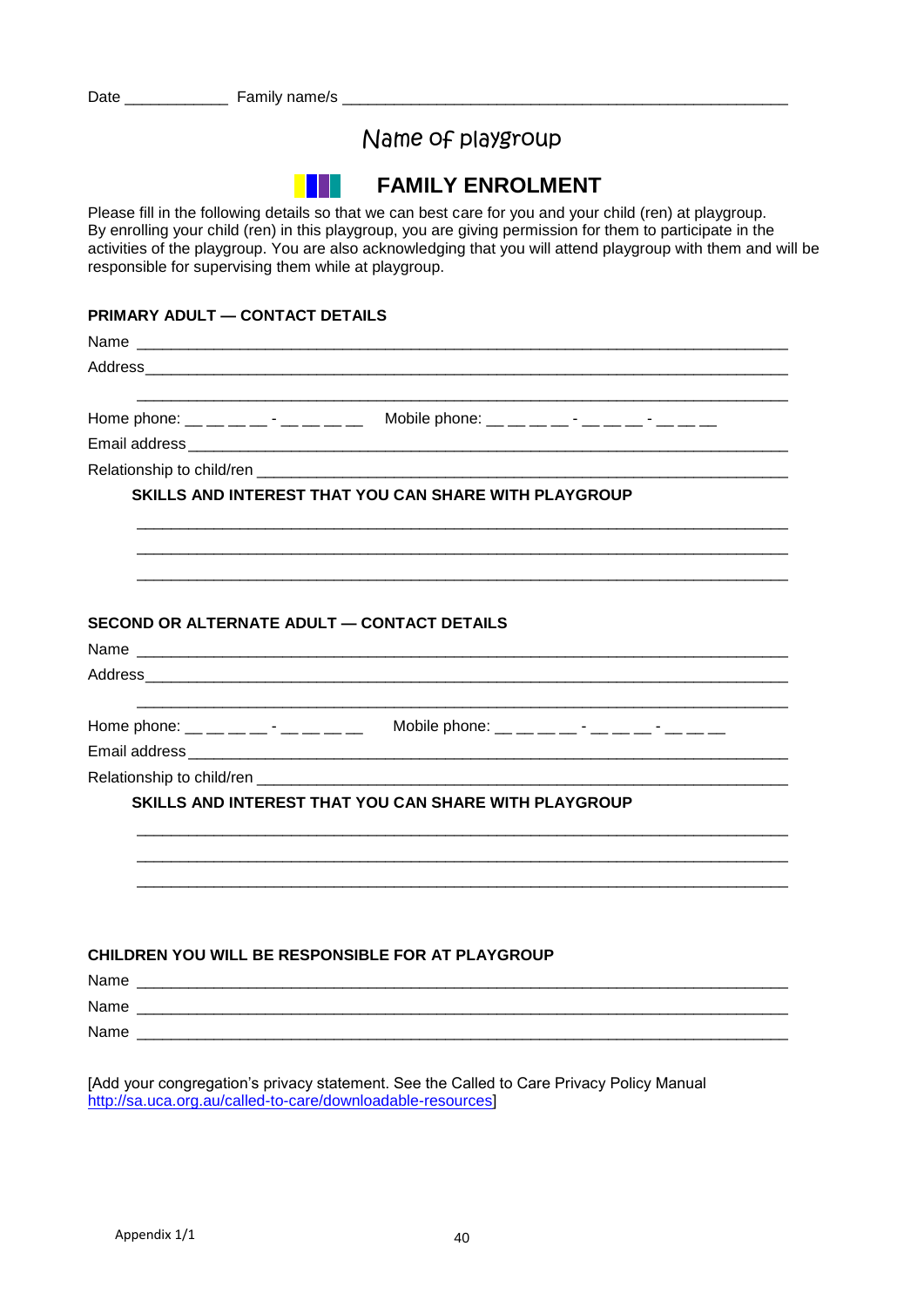| Name of playgroup                                                                                                                                                                                                                      |
|----------------------------------------------------------------------------------------------------------------------------------------------------------------------------------------------------------------------------------------|
| <b>CHILD ENROLMENT</b>                                                                                                                                                                                                                 |
| Please fill in the following details for one child, so that we can best care for you and your child at playgroup                                                                                                                       |
|                                                                                                                                                                                                                                        |
| Parent (or legal guardian) if not the adult enrolling in playgroup                                                                                                                                                                     |
|                                                                                                                                                                                                                                        |
|                                                                                                                                                                                                                                        |
|                                                                                                                                                                                                                                        |
|                                                                                                                                                                                                                                        |
|                                                                                                                                                                                                                                        |
|                                                                                                                                                                                                                                        |
|                                                                                                                                                                                                                                        |
|                                                                                                                                                                                                                                        |
| Any special care required (eg limited mobility, restricted diet)                                                                                                                                                                       |
|                                                                                                                                                                                                                                        |
| Tick the immunizations your child has received:                                                                                                                                                                                        |
| $\Box$ 2 month $\Box$ 4 month $\Box$ 6 month<br>$\square$ 12 month<br>$\Box$ 18 month<br>$\Box$ 2 year<br>$\Box$ 4 year                                                                                                                |
|                                                                                                                                                                                                                                        |
|                                                                                                                                                                                                                                        |
|                                                                                                                                                                                                                                        |
|                                                                                                                                                                                                                                        |
|                                                                                                                                                                                                                                        |
|                                                                                                                                                                                                                                        |
|                                                                                                                                                                                                                                        |
| <b>Permission for Medical Assistance Please tick √ if you agree</b>                                                                                                                                                                    |
| $\Box$ I authorise the leader in charge of the group, where it is impracticable to communicate with me, to arrange                                                                                                                     |
| for medical treatment for the above named child, as the leader may deem necessary at any time during                                                                                                                                   |
| Playgroup related activities. I accept responsibility for payment of all expenses associated with such treatment.<br>$\Box$ further outported the use of embulgase and/or encoethesis by a qualified modial prostitioner if in big/her |

 $\Box$  I further authorise the use of ambulance and/or anaesthesia by a qualified medical practitioner if in his/her judgement it is necessary.

Signature of playgroup carer\_\_\_\_\_\_\_\_\_\_\_\_\_\_\_\_\_\_\_\_\_\_\_\_\_\_\_\_\_\_\_\_\_\_\_ Date \_\_\_\_\_\_\_\_\_\_\_\_\_\_\_\_\_\_\_

#### **Permission to take and use photographs**

 $\Box$  I give my permission for photographs of this child to be taken at this playgroup and related playgroup activities. These photographs may be:

Printed and displayed in the playgroup area

| Included in promotional materials for the playgroup - both electronic and printed |  |
|-----------------------------------------------------------------------------------|--|
|-----------------------------------------------------------------------------------|--|

| ◯ IDO NOT GIVE PERMISSION for photographs of this child to be taken, printed or displayed in any way. |  |
|-------------------------------------------------------------------------------------------------------|--|
|                                                                                                       |  |

Signature of playgroup carer **Exercise 20** and the set of player of player  $\alpha$  and  $\beta$ 

[Add your congregation's privacy statement. See the Called to Care Privacy Policy Manual [http://sa.uca.org.au/called-to-care/downloadable-resources\]](http://sa.uca.org.au/called-to-care/downloadable-resources)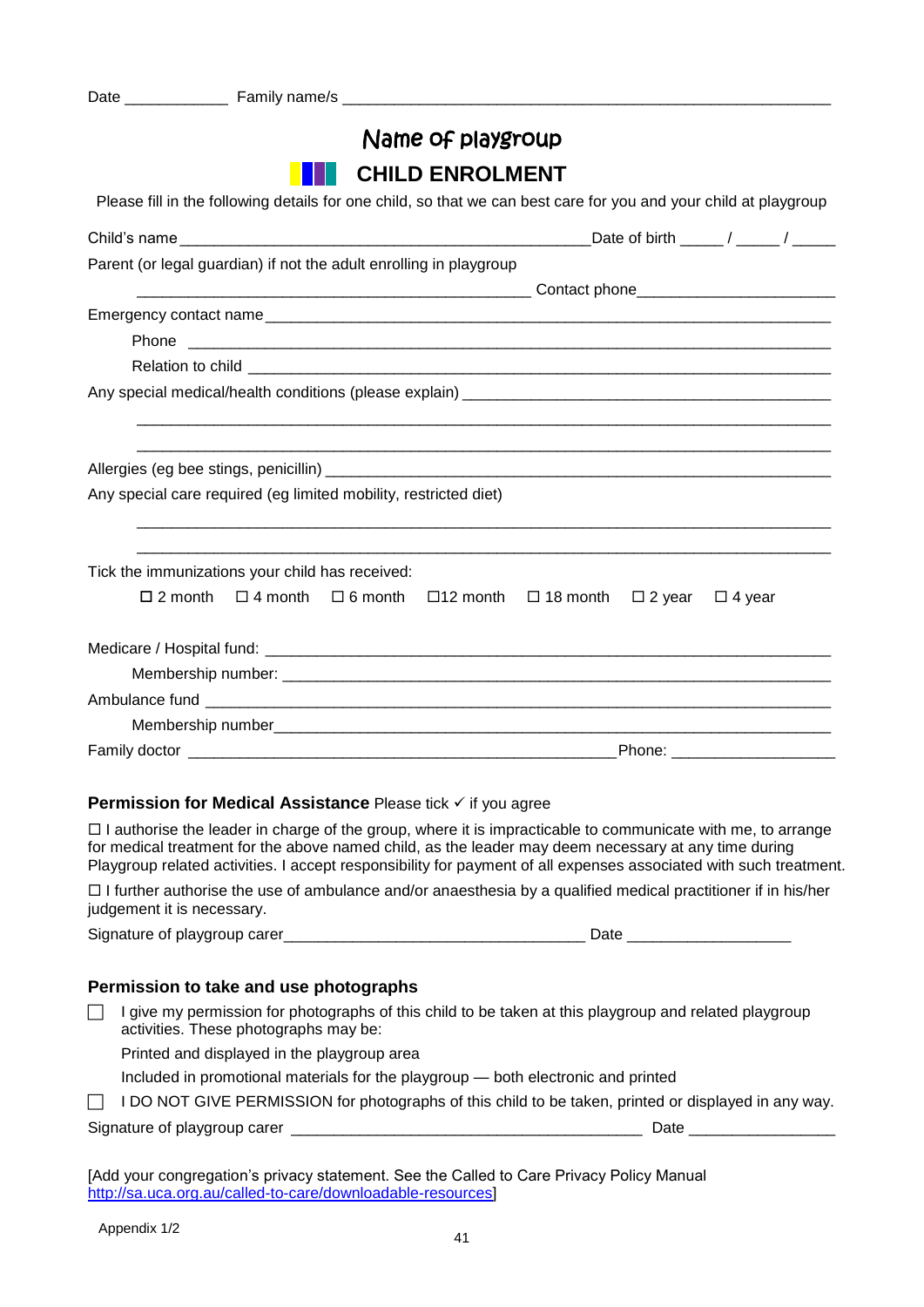## Name of playgroup

Please fill in the following details about yourself so that we can best care for you and your child (ren) at playgroup.

## **Permission for Medical Assistance** Please tick  $\checkmark$  if you agree

 $\Box$  I authorise the leader in charge of the group, where it is impracticable to communicate with me, to arrange for medical treatment, as the leader may deem necessary at any time during Playgroup or other activities. I accept responsibility for payment of all expenses associated with such treatment.

 $\Box$  I further authorise the use of ambulance and/or anaesthesia by a qualified medical practitioner if in his/her judgement it is necessary.

Signature \_\_\_\_\_\_\_\_\_\_\_\_\_\_\_\_\_\_\_\_\_\_\_\_\_\_\_\_\_\_\_\_\_\_\_\_\_\_\_\_\_\_\_\_\_\_\_\_\_\_\_\_\_\_\_\_\_\_\_\_\_\_Date \_\_\_\_\_\_\_\_\_\_\_\_

[Add your congregation's privacy statement. See the Called to Care Privacy Policy Manual [http://sa.uca.org.au/called-to-care/downloadable-resources\]](http://sa.uca.org.au/called-to-care/downloadable-resources)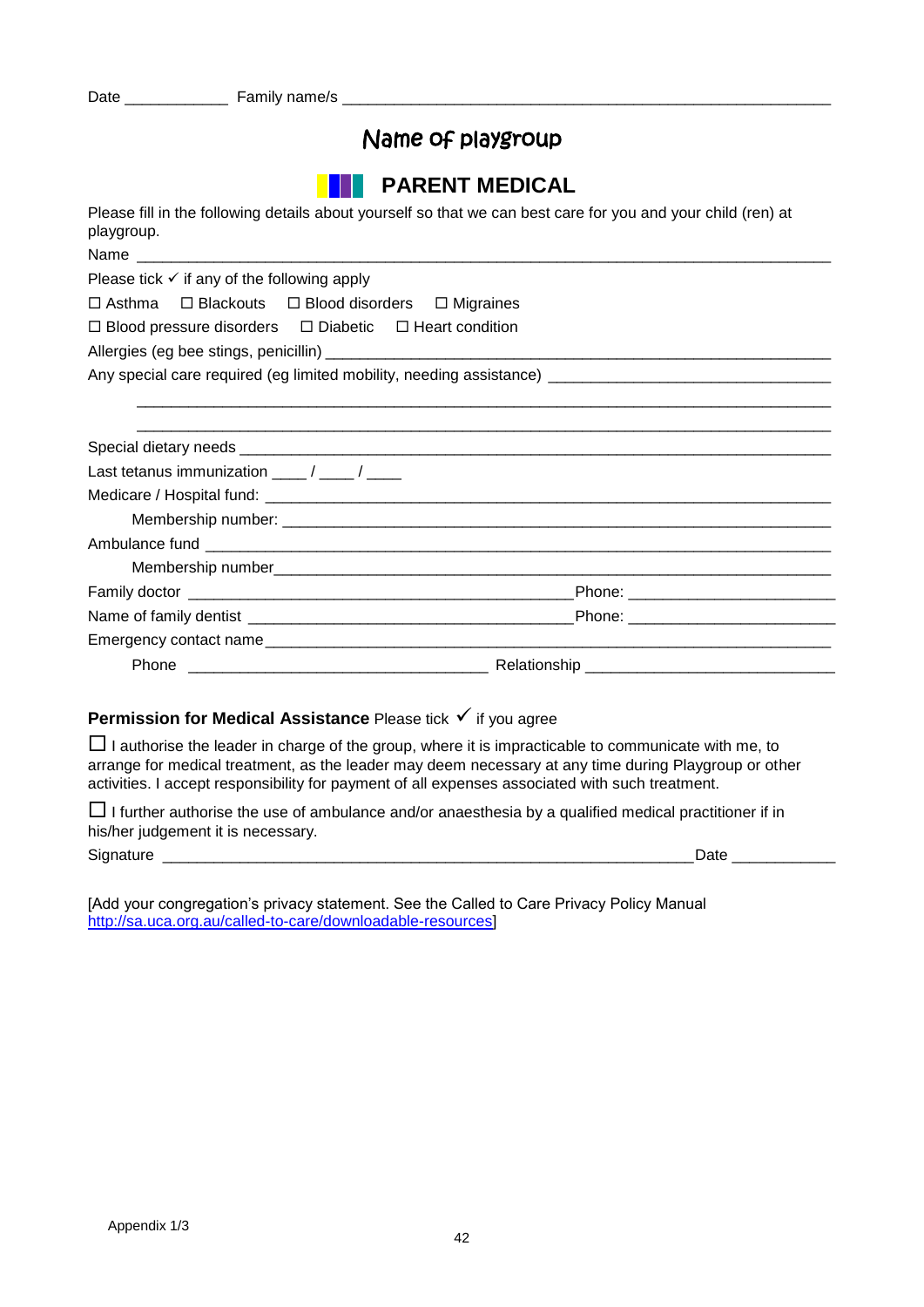## Name of playgroup

|                                                                                                                                                                                                                                                                                                                                                                                                  | <b>PLAYGROUP TEAM MEMBER</b>                                                                                                                                                                                                   |
|--------------------------------------------------------------------------------------------------------------------------------------------------------------------------------------------------------------------------------------------------------------------------------------------------------------------------------------------------------------------------------------------------|--------------------------------------------------------------------------------------------------------------------------------------------------------------------------------------------------------------------------------|
|                                                                                                                                                                                                                                                                                                                                                                                                  | Please fill in the following details so that we can best care for you while you serve at playgroup.                                                                                                                            |
|                                                                                                                                                                                                                                                                                                                                                                                                  |                                                                                                                                                                                                                                |
|                                                                                                                                                                                                                                                                                                                                                                                                  |                                                                                                                                                                                                                                |
|                                                                                                                                                                                                                                                                                                                                                                                                  |                                                                                                                                                                                                                                |
| Home phone: __ __ __ __ - __ __ __ Mobile phone: __ __ __ -_ -_ __ -_ -_ __ __ __                                                                                                                                                                                                                                                                                                                |                                                                                                                                                                                                                                |
|                                                                                                                                                                                                                                                                                                                                                                                                  |                                                                                                                                                                                                                                |
| <b>MEDICAL</b>                                                                                                                                                                                                                                                                                                                                                                                   |                                                                                                                                                                                                                                |
| Please tick $\checkmark$ if any of the following apply                                                                                                                                                                                                                                                                                                                                           |                                                                                                                                                                                                                                |
| $\Box$ Asthma<br>□ Blackouts □ Blood disorders □ Migraines                                                                                                                                                                                                                                                                                                                                       |                                                                                                                                                                                                                                |
| $\Box$ Blood pressure disorders $\Box$ Diabetic $\Box$ Heart condition                                                                                                                                                                                                                                                                                                                           |                                                                                                                                                                                                                                |
|                                                                                                                                                                                                                                                                                                                                                                                                  |                                                                                                                                                                                                                                |
|                                                                                                                                                                                                                                                                                                                                                                                                  |                                                                                                                                                                                                                                |
|                                                                                                                                                                                                                                                                                                                                                                                                  |                                                                                                                                                                                                                                |
| Last tetanus immunization $\frac{1}{\sqrt{1-\frac{1}{1-\frac{1}{1-\frac{1}{1-\frac{1}{1-\frac{1}{1-\frac{1}{1-\frac{1}{1-\frac{1}{1-\frac{1}{1-\frac{1}{1-\frac{1}{1-\frac{1}{1-\frac{1}{1-\frac{1}{1-\frac{1}{1-\frac{1}{1-\frac{1}{1-\frac{1}{1-\frac{1}{1-\frac{1}{1-\frac{1}{1-\frac{1}{1-\frac{1}{1-\frac{1}{1-\frac{1}{1-\frac{1}{1-\frac{1}{1-\frac{1}{1-\frac{1}{1-\frac{1}{1-\frac{1}{$ |                                                                                                                                                                                                                                |
|                                                                                                                                                                                                                                                                                                                                                                                                  |                                                                                                                                                                                                                                |
|                                                                                                                                                                                                                                                                                                                                                                                                  |                                                                                                                                                                                                                                |
|                                                                                                                                                                                                                                                                                                                                                                                                  |                                                                                                                                                                                                                                |
|                                                                                                                                                                                                                                                                                                                                                                                                  |                                                                                                                                                                                                                                |
|                                                                                                                                                                                                                                                                                                                                                                                                  |                                                                                                                                                                                                                                |
|                                                                                                                                                                                                                                                                                                                                                                                                  |                                                                                                                                                                                                                                |
|                                                                                                                                                                                                                                                                                                                                                                                                  |                                                                                                                                                                                                                                |
|                                                                                                                                                                                                                                                                                                                                                                                                  |                                                                                                                                                                                                                                |
| Permission for Medical Assistance Please tick V if you agree                                                                                                                                                                                                                                                                                                                                     |                                                                                                                                                                                                                                |
| activities. I accept responsibility for payment of all expenses associated with such treatment.                                                                                                                                                                                                                                                                                                  | $\Box$ I authorise the leader in charge of the group, where it is impracticable to communicate with me, to<br>arrange for medical treatment, as the leader may deem necessary at any time during Playgroup or other            |
| his/her judgement it is necessary.                                                                                                                                                                                                                                                                                                                                                               | $\Box$ I further authorise the use of ambulance and/or anaesthesia by a qualified medical practitioner if in                                                                                                                   |
|                                                                                                                                                                                                                                                                                                                                                                                                  |                                                                                                                                                                                                                                |
| <b>QUALIFICATIONS</b>                                                                                                                                                                                                                                                                                                                                                                            |                                                                                                                                                                                                                                |
|                                                                                                                                                                                                                                                                                                                                                                                                  |                                                                                                                                                                                                                                |
|                                                                                                                                                                                                                                                                                                                                                                                                  |                                                                                                                                                                                                                                |
|                                                                                                                                                                                                                                                                                                                                                                                                  |                                                                                                                                                                                                                                |
|                                                                                                                                                                                                                                                                                                                                                                                                  | Date/s and the state of the state of the state of the state of the state of the state of the state of the state of the state of the state of the state of the state of the state of the state of the state of the state of the |

 $\Box$  Other

[Add your congregation's privacy statement. See the Called to Care Privacy Policy Manual [http://sa.uca.org.au/called-to-care/downloadable-resources\]](http://sa.uca.org.au/called-to-care/downloadable-resources)

 $\_$  , and the set of the set of the set of the set of the set of the set of the set of the set of the set of the set of the set of the set of the set of the set of the set of the set of the set of the set of the set of th \_\_\_\_\_\_\_\_\_\_\_\_\_\_\_\_\_\_\_\_\_\_\_\_\_\_\_\_\_\_\_\_\_\_\_\_\_\_\_\_\_\_\_\_\_\_\_\_\_\_\_\_\_\_\_\_\_\_\_\_\_\_\_\_\_\_\_\_\_\_\_\_\_\_\_\_\_\_\_\_\_\_\_\_\_\_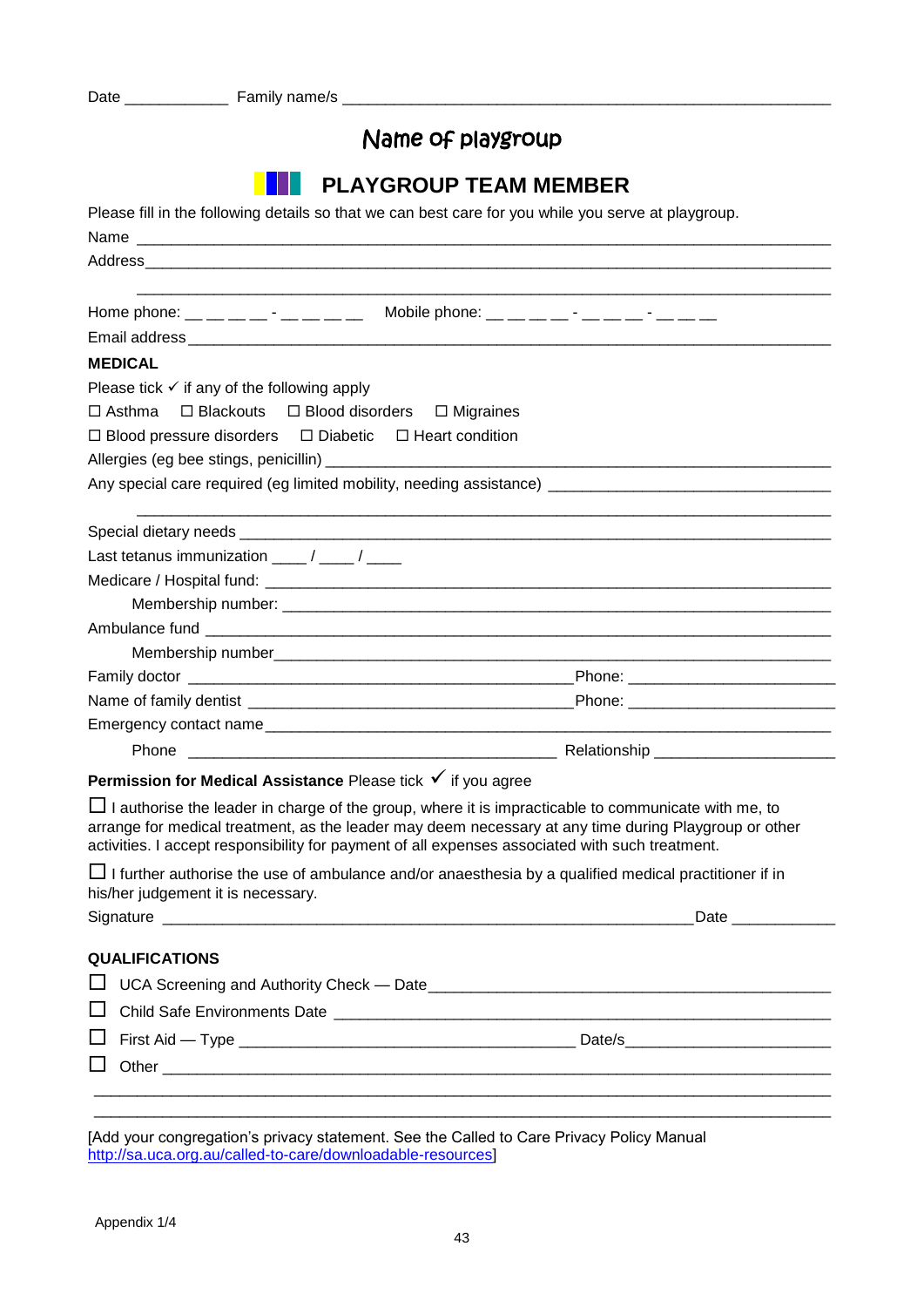# **Sign in Sheet**

Sample 1: daily \_\_\_\_\_\_\_\_\_\_\_\_\_\_\_\_\_\_\_\_\_\_\_\_\_\_\_\_\_\_\_\_\_\_\_\_\_\_\_\_\_\_\_\_\_\_\_\_\_\_\_\_\_

## Name of playgroup

## **Date WELCOME TO OUR PLAYGROUP**

# ' Theme' Day

| <b>Name</b>                              | Sign in | <b>Comments</b> |
|------------------------------------------|---------|-----------------|
| Adams family, Sarah, Ben and Nora        |         |                 |
| Bentley family: Heather and Suri         |         |                 |
| Chan family: Laura, Keith, Todd, Jake    |         |                 |
| Darley-Smith family: Bret, Kara and Karl |         |                 |
|                                          |         |                 |

Sample 2:for a whole term \_\_\_\_\_\_\_\_\_\_\_\_\_\_\_\_\_\_\_\_\_\_\_\_\_\_\_\_\_\_\_\_\_\_\_\_\_\_\_\_\_\_\_\_\_\_\_\_\_\_\_\_\_\_

## **WELCOME TO**

## Name of playgroup

**Term 1, 20xx**

| Name         | 4   | 11  | 18  | 25  | 4   | 11  | 18  | 25  |     |
|--------------|-----|-----|-----|-----|-----|-----|-----|-----|-----|
|              | Feb | Feb | Feb | Feb | Mar | Mar | Mar | Mar | Apr |
|              |     |     |     |     |     |     |     |     |     |
| Bentley      |     |     |     |     |     |     |     |     |     |
| Chan         |     |     |     |     |     |     |     |     |     |
| Darley-Smith |     |     |     |     |     |     |     |     |     |
|              |     |     |     |     |     |     |     |     |     |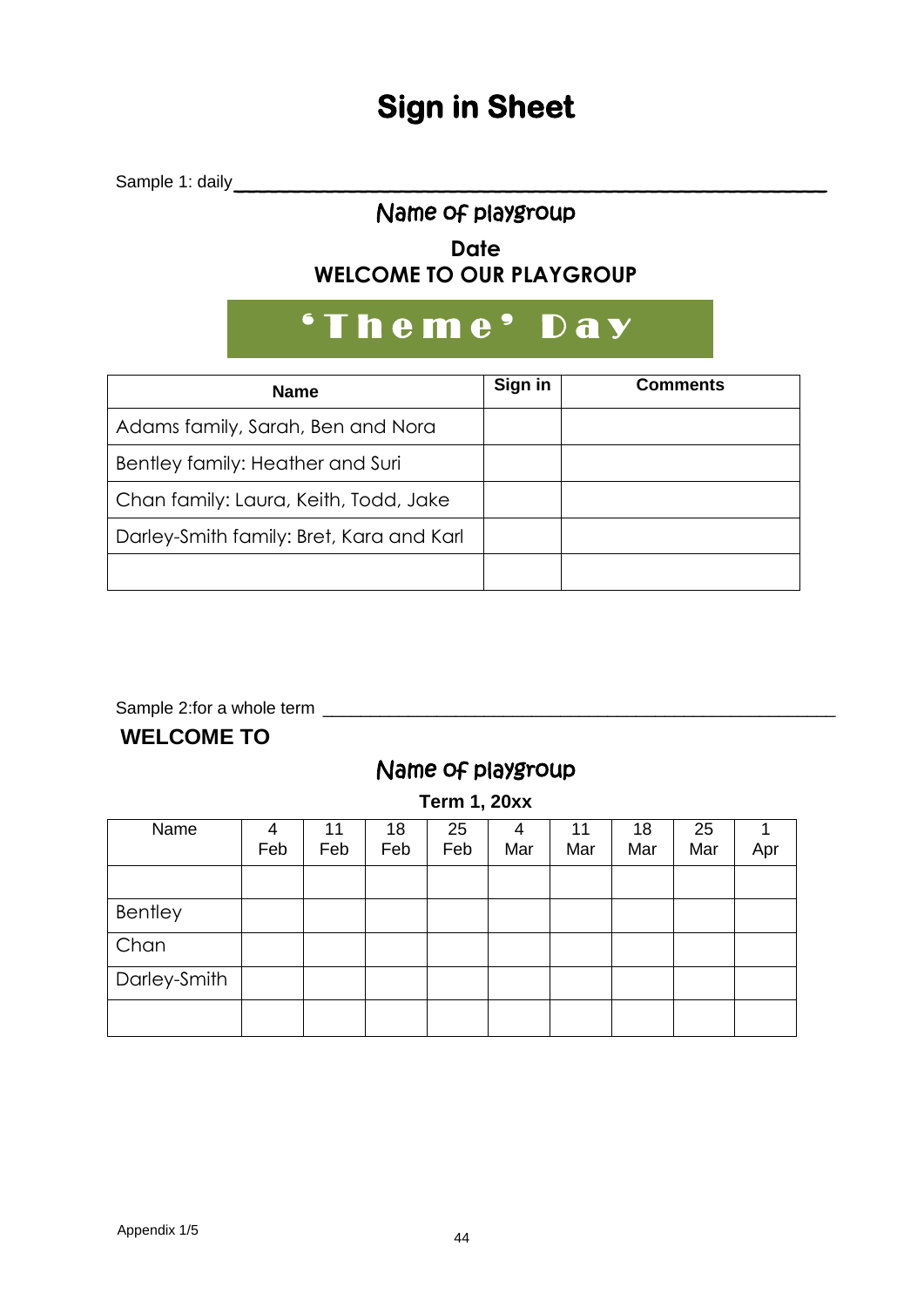# **PROFESSIONAL DEVELOPMENT TOPICS**

in *Playgroup Program Ideas*

<http://sa.uca.org.au/cfm/ministry-leaders/playgroups>

An understanding of the way young children develop and learn will help Playgroup team members work effectively with children and their parents. It will also help them understand the reason why various activities are suggested for a playgroup program.

The following topics are introduced in Playgroup Program Ideas as the basis for Professional Development of Playgroup teams.

### YEAR A

- Term 1 Faith development of children
- Term 2 Mathematical learning and development at Playgroup
- Term 3 Multi-cultural learning and development at Playgroup
- Term 4 Musical and Rhythmic learning and development at Playgroup

### YEAR B

- Term 1 Safety at Playgroup
- Term 2 Language learning and development at Playgroup
- Term 3 Large motor skills development at Playgroup
- Term 4 Interpersonal relationships at Playgroup

#### YEAR C

- Term 1 Play at Playgroup
- Term 2 Art and visual learning and development at Playgroup
- Term 3 Small motor skills development at Playgroup
- Term 4 Multiple intelligences of Playgroup children